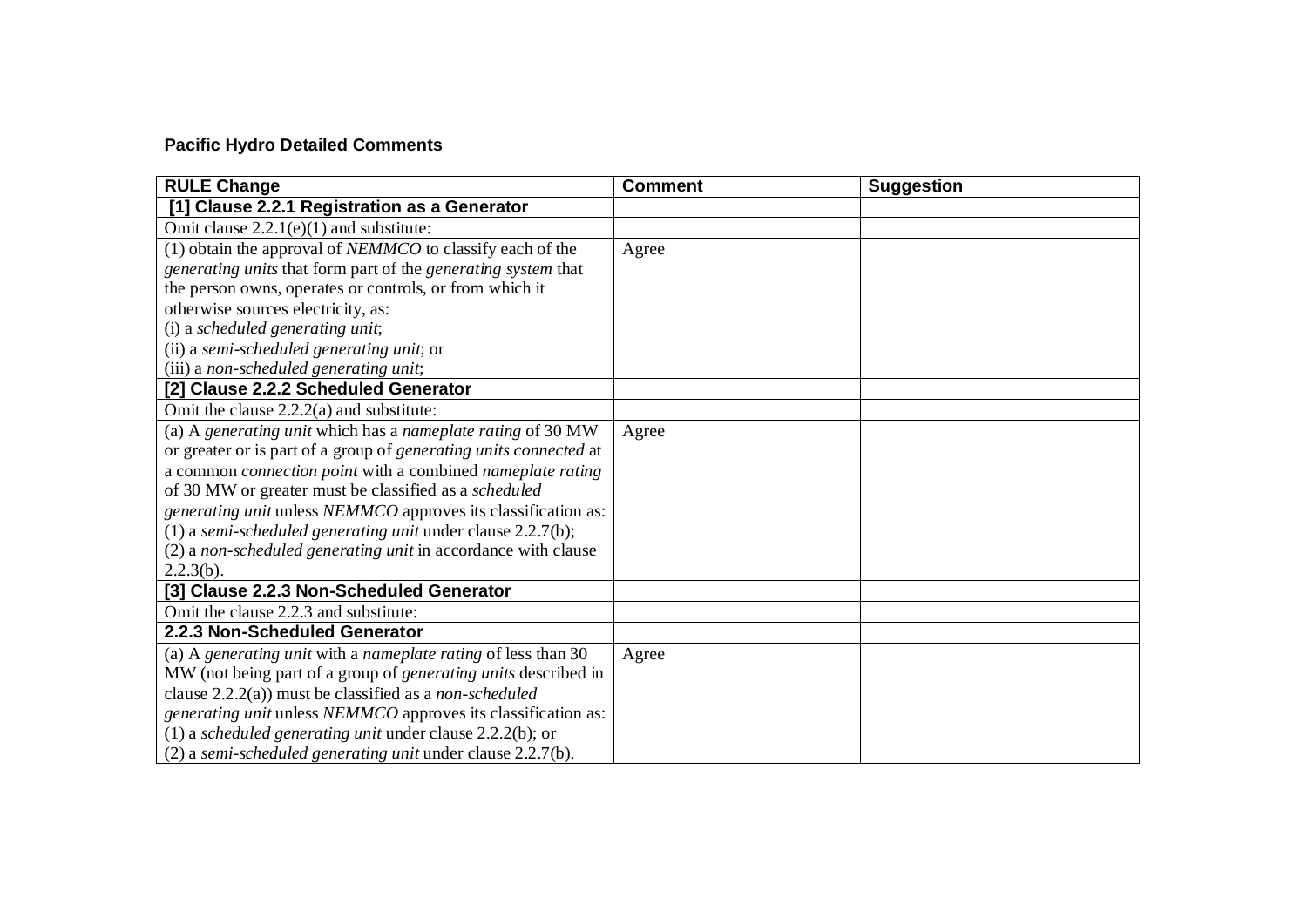| .<br>.<br>.<br>--<br>91 K<br>m |                        |  |  |
|--------------------------------|------------------------|--|--|
|                                | <b>RULE</b><br>Unange∪ |  |  |

| (b) A person must not classify a <i>generating unit</i> as a <i>non</i> - | Agree |  |
|---------------------------------------------------------------------------|-------|--|
| scheduled generating unit unless it has obtained the approval             |       |  |
| of NEMMCO to do so. NEMMCO must approve the                               |       |  |
| classification if it is satisfied that:                                   |       |  |
| (1) the primary purpose for which the relevant <i>generating unit</i>     |       |  |
| operates is local use and the aggregate sent out generation at            |       |  |
| its <i>connection point</i> rarely, if ever, exceeds 30 MW; or            |       |  |
| (2) the physical and technical attributes of the relevant                 |       |  |
| <i>generating unit</i> are such that it is not practicable for it to      |       |  |
| participate in <i>central dispatch</i> .                                  |       |  |
| (c) If in relation to an application under paragraph (b), in              | Agree |  |
| NEMMCO's opinion it is necessary for any reason (including                |       |  |
| power system security) for the relevant Generator to comply               |       |  |
| with some of the obligations of a Scheduled Generator or                  |       |  |
| Semi-Scheduled Generator for that generating unit, NEMMCO                 |       |  |
| may approve the classification on such terms and conditions as            |       |  |
| NEMMCO considers reasonably necessary.                                    |       |  |
| (d) A person must comply with any terms and conditions                    | Agree |  |
| imposed by NEMMCO under paragraph (c).                                    |       |  |
| (e) A Generator is taken to be a Non-Scheduled Generator                  | Agree |  |
| only in so far as its activities relate to a non-scheduled                |       |  |
| generating unit.                                                          |       |  |
| (f) Subject to clause $3.8.2(e)$ , the <i>non-scheduled generating</i>    | Agree |  |
| units of a Generator do not participate in the co-ordinated               |       |  |
| central dispatch process operated by NEMMCO.                              |       |  |
| [4] New clause 2.2.7 Semi Scheduled Generator                             |       |  |
| After the clause 2.2.6, insert:                                           |       |  |
| 2.2.7 Semi-Scheduled Generator                                            |       |  |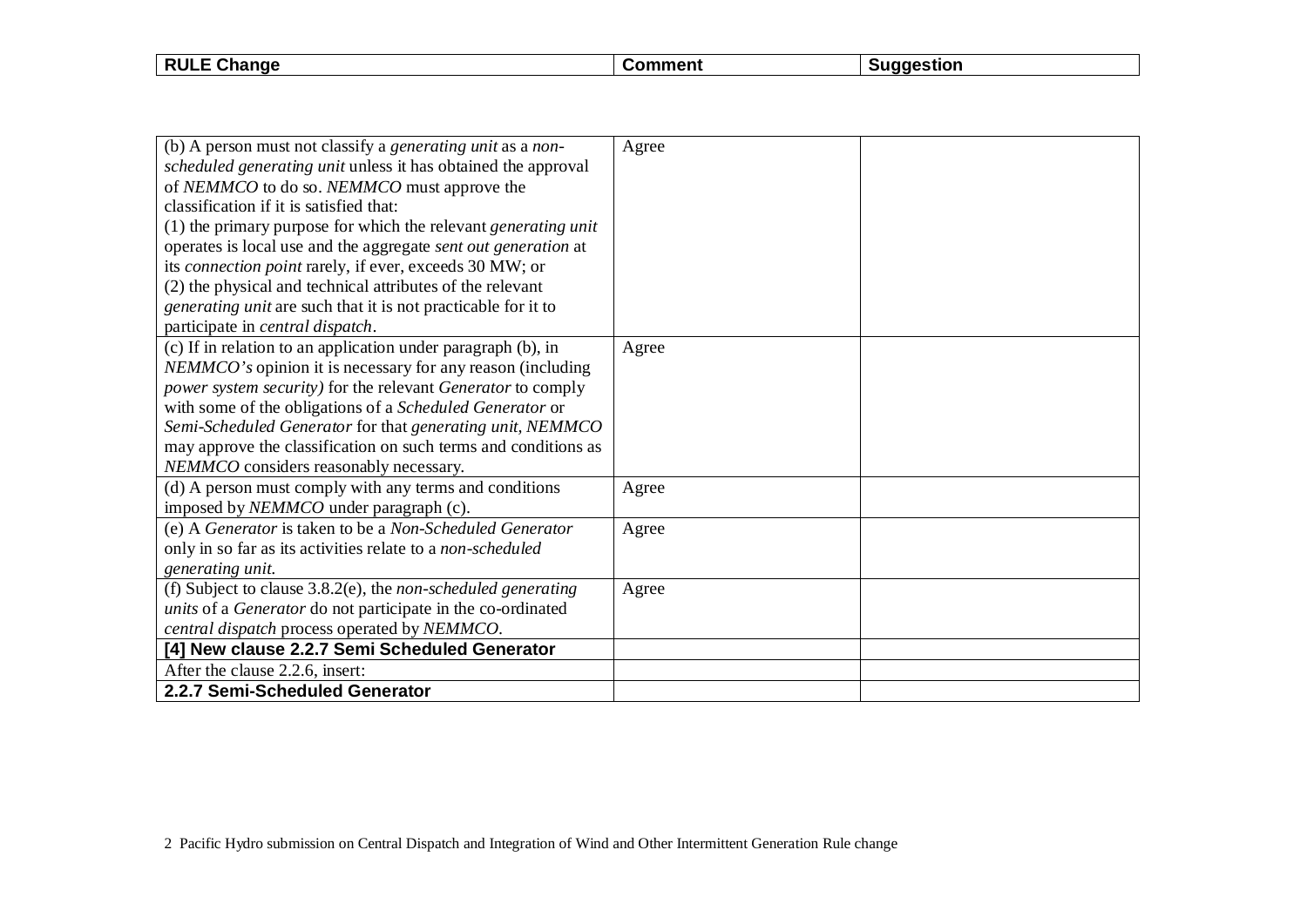| <b>RULE</b><br>Change | ഹ∼ | aestion |
|-----------------------|----|---------|
|                       |    |         |

| (a) A generating unit which has a nameplate rating of 30 MW               | Agree |  |
|---------------------------------------------------------------------------|-------|--|
| or greater or is part of a group of generating units connected at         |       |  |
| a common <i>connection point</i> with a combined <i>nameplate rating</i>  |       |  |
| of 30 MW or greater, must be classified as a semi-scheduled               |       |  |
| <i>generating unit</i> where the output of the <i>generating unit</i> is  |       |  |
| intermittent unless NEMMCO approves its classification as:                |       |  |
| (1) a scheduled generating unit under clause $2.2.2(b)$ ; or              |       |  |
| (2) a non-scheduled generating unit under clause 2.2.3(b).                |       |  |
| (b) A person must not classify a generating unit as a semi-               | Agree |  |
| scheduled generating unit unless it has obtained the approval             |       |  |
| of NEMMCO to do so.                                                       |       |  |
| (c) NEMMCO must approve a request for classification as a                 | Agree |  |
| semi-scheduled generating unit if it is satisfied that the output         |       |  |
| of the <i>generating unit</i> is <i>intermittent</i> and that the person: |       |  |
| (1) has submitted data in accordance with schedule 3.1; and               |       |  |
| (2) has adequate communications and telemetry to support the              |       |  |
| issuing of <i>dispatch instructions</i> and the audit of responses.       |       |  |
| (d) In relation to an application under paragraph (b) to classify         | Agree |  |
| a generating unit with a nameplate rating of less than 30 MW,             |       |  |
| or a generating unit that is part of a group of generating units          |       |  |
| connected at a common connection point with a combined                    |       |  |
| nameplate rating of less than 30 MW, as a semi-scheduled                  |       |  |
| generating unit, NEMMCO may approve the classification on                 |       |  |
| such terms and conditions as NEMMCO considers appropriate.                |       |  |
| (e) A person must comply with any terms and conditions                    | Agree |  |
| imposed by NEMMCO as part of an approval under paragraph                  |       |  |
| (d).                                                                      |       |  |
| (f) A Generator is taken to be a Semi-Scheduled Generator                 | Agree |  |
| only in so far as its activities relate to a semi-scheduled               |       |  |
| generating unit.                                                          |       |  |
| (g) A Semi-Scheduled Generator must operate a semi-                       | Agree |  |
| scheduled generating unit in accordance with the co-ordinated             |       |  |
| central dispatch process operated by NEMMCO under the                     |       |  |
| provisions of Chapter 3.                                                  |       |  |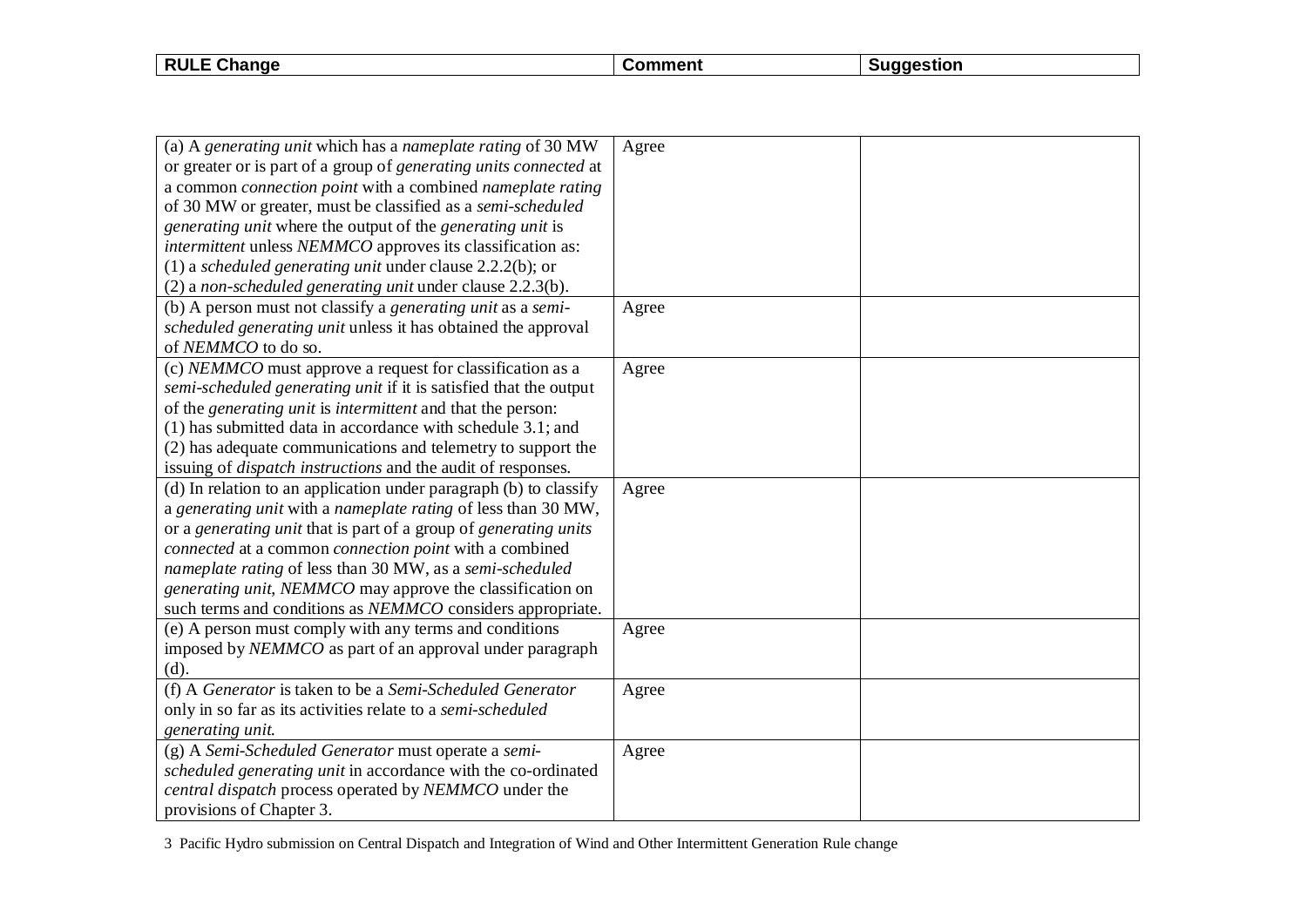| <b>RULE</b><br>Change | $\sim$ mment $\sim$<br>omn | laestion |
|-----------------------|----------------------------|----------|
|                       |                            |          |

| (h) At the time that a person makes a request for <i>NEMMCO</i> to   | Agree |  |
|----------------------------------------------------------------------|-------|--|
| classify a semi-scheduled generating unit under paragraph (c),       |       |  |
| that person may request to register two or more generating           |       |  |
| units as one semi-scheduled generating unit when the                 |       |  |
| generating units are:                                                |       |  |
|                                                                      |       |  |
| (1) identical in make, model and capacity; and                       | Agree |  |
| (2) connected at the same connection point, and NEMMCO               | Agree |  |
| must accept the request.                                             |       |  |
| (i) Notwithstanding that one or more of the conditions set out       | Agree |  |
| in paragraph                                                         |       |  |
| (h) may not have been fulfilled by the Semi-Scheduled                | Agree |  |
| Generator, NEMMCO may approve a request received under               |       |  |
| paragraph (h) if registration as a single semi-scheduled             |       |  |
| generating unit would not materially distort central dispatch or     |       |  |
| adversely affect power system security.                              |       |  |
| (i) Where <i>NEMMCO</i> approves a request to register two or        | Agree |  |
| more semi-scheduled generating units as a one semi-scheduled         |       |  |
| <i>generating unit</i> in accordance with paragraphs (h) or (i), the |       |  |
| semi-scheduled unit will be taken to be one semi-scheduled           |       |  |
| generating unit for the purposes of the Rules.                       |       |  |
| (k) For the avoidance of doubt, a Semi-Scheduled Generator           | Agree |  |
| which operates two or more semi-scheduled generating units           |       |  |
| that could have been registered as a single semi-scheduled           |       |  |
| generating unit under paragraph (h) but were not so registered,      |       |  |
| may subsequently aggregate those <i>generating units</i> in          |       |  |
| accordance with clause 3.8.3                                         |       |  |
|                                                                      |       |  |
| [5] Clause 2.11.3 Budgeted revenue requirements                      |       |  |
| In clause $2.11.3(b)(8)$ , after the words "from Scheduled"          | Agree |  |
| Generators" and insert the words ", Semi-Scheduled                   |       |  |
| Generators".                                                         |       |  |
| [6] Rule 2.12 Interpretation of References to Various                |       |  |
| <b>Registered Participants</b>                                       |       |  |
| In rules $2.12(b)(1)$ , (2) and (8)(i), after the words "scheduled   | Agree |  |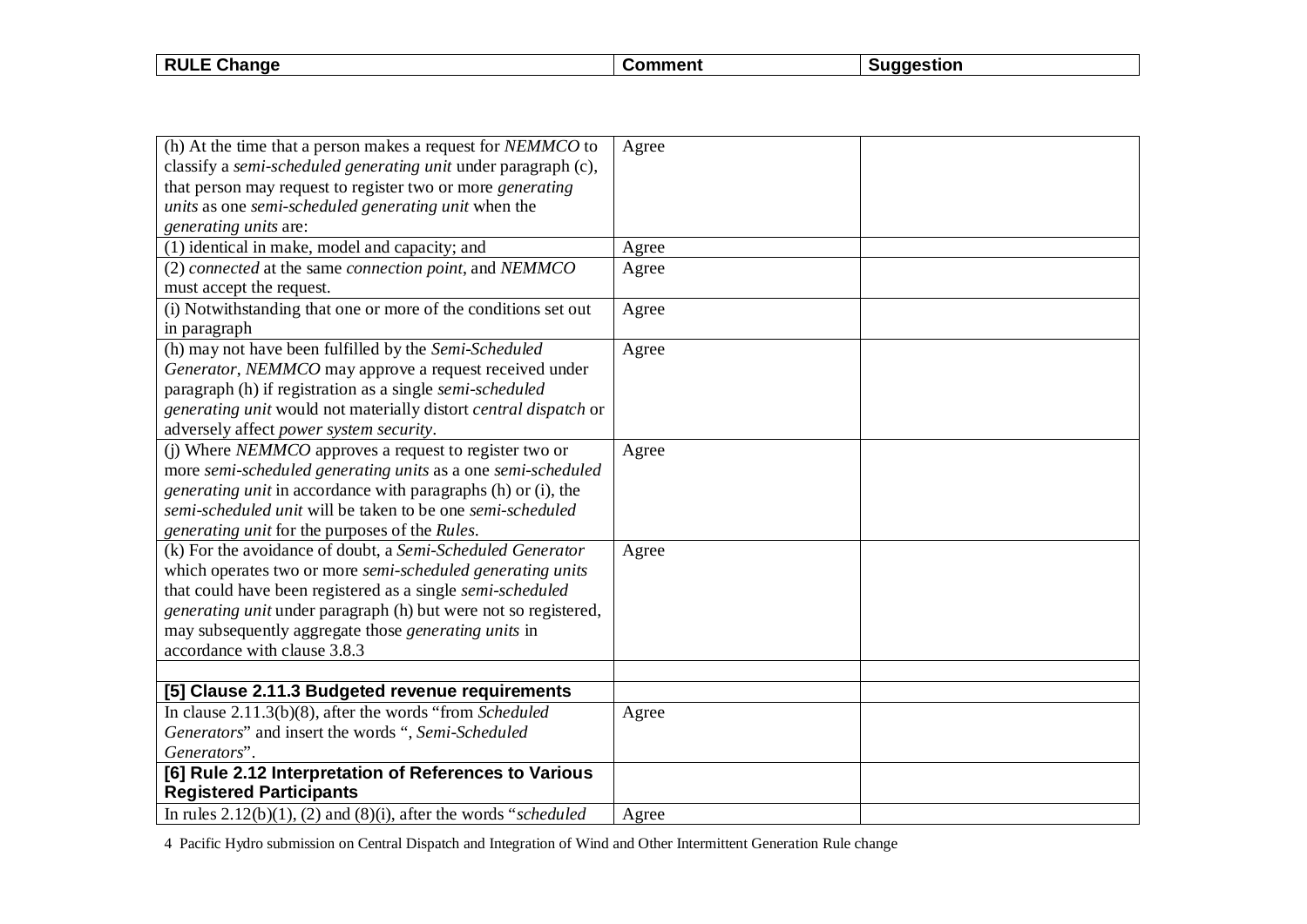| <b>RULE</b><br>$\sim$<br><b>Change</b> | $\sim$ $\sim$ $\sim$ $\sim$ | laestion |
|----------------------------------------|-----------------------------|----------|
|                                        |                             |          |

| generating units", wherever occurring, insert the words "semi-    |                                  |                                     |
|-------------------------------------------------------------------|----------------------------------|-------------------------------------|
| scheduled generating units,".                                     |                                  |                                     |
| <b>[7] Rule 2.12</b>                                              |                                  |                                     |
| In rule $2.12(b)(2)$ , after the words "a "Scheduled Generator"," | Agree                            |                                     |
| insert the words ""Semi- Scheduled Generator",".                  |                                  |                                     |
| [8] Clause 5.7.7 Inter-network power system tests                 |                                  |                                     |
| In clause $5.7.7(d)$ , after the words "scheduled generating"     | Agree                            |                                     |
| unit,", insert the words "semi-scheduled generating unit".        |                                  |                                     |
| [9] Clause S5.2.5.11 Frequency control                            |                                  |                                     |
| Omit clause S5.2.5.11(a) and substitute:                          |                                  |                                     |
| (a) For the purpose of this clause $S5.2.5.11$ :                  |                                  |                                     |
| maximum operating level means in relation to:                     |                                  |                                     |
| $(1)$ a non-scheduled generating unit, the maximum sent out       | Note: a wind farm's 'maximum     |                                     |
| generation consistent with its nameplate rating;                  | sent out' is never equal to its  |                                     |
|                                                                   | nameplate rating due to          |                                     |
|                                                                   | reticulation losses and          |                                     |
|                                                                   | transformation.                  |                                     |
| (2) a scheduled generating unit or semi-scheduled generating      | As above and wind farms do not   |                                     |
| unit, the maximum sent out generation (but not emergency          | have any 'emergency              |                                     |
| generation) consistent with its registered bid and offer data;    | generation', which is only       |                                     |
|                                                                   | relevant to thermal machines.    |                                     |
| (3) a non-scheduled generating system, the combined               |                                  |                                     |
| maximum sent out generation consistent with the nameplate         |                                  |                                     |
| ratings of its inservice generating units; and                    |                                  |                                     |
| (4) a scheduled generating system or semi-scheduled               |                                  |                                     |
| generating system, the combined maximum sent out                  |                                  |                                     |
| generation (but not emergency generation) of its in-service       |                                  |                                     |
| generating units, consistent with its registered bid and offer    |                                  |                                     |
| data;                                                             |                                  |                                     |
| minimum operating level means in relation to:                     |                                  |                                     |
| (1) a non-scheduled generating unit, its minimum sent out         | The concept of "continuous       | Suggest removing the word 'stable'. |
| <i>generation</i> for continuous stable operation;                | stable operation" relates to the |                                     |
|                                                                   | boiler stability of thermal      |                                     |
|                                                                   | machines.                        |                                     |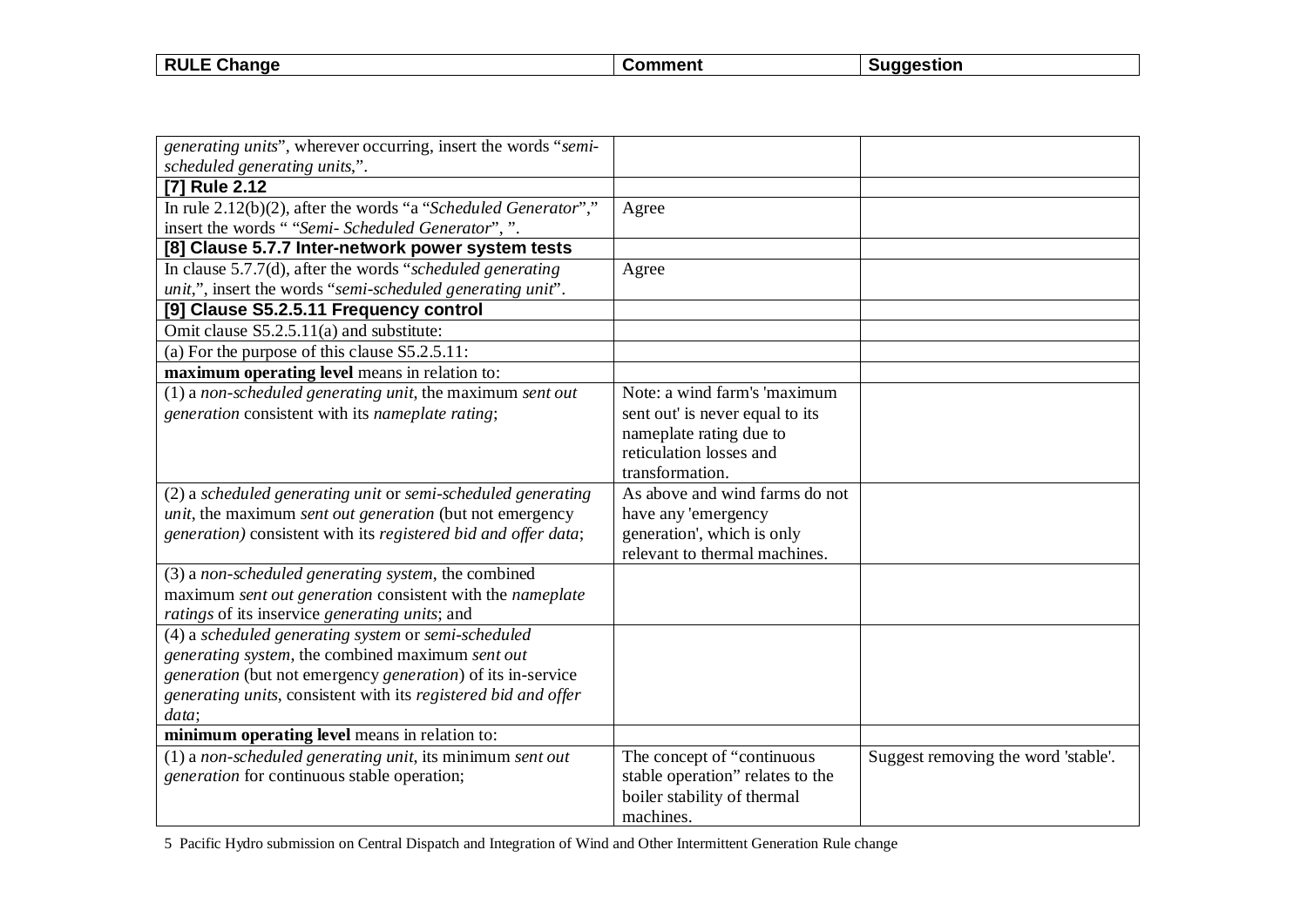| <b>RULE Change</b> | Comment | <b>Suggestion</b> |
|--------------------|---------|-------------------|

|                                                                            | In wind farms this figure is too |  |
|----------------------------------------------------------------------------|----------------------------------|--|
|                                                                            | small to be of interest to the   |  |
|                                                                            | market (kW) in which case it is  |  |
|                                                                            | not a stability problem.         |  |
| (2) a scheduled generating unit or semi-scheduled generating               | Same comment as above in         |  |
| <i>unit</i> , its minimum <i>sent out generation</i> for continuous stable | reference to semi-scheduled      |  |
| operation consistent with its registered bid and offer data;               | generating units.                |  |
| (3) a non-scheduled generating system, the combined minimum                |                                  |  |
| operating level of its in-service generating units; and                    |                                  |  |
| (4) a scheduled generating system or semi-scheduled                        | Agree                            |  |
| generating system, the combined minimum sent out generation                |                                  |  |
| of its inservice generating units, consistent with its registered          |                                  |  |
| bid and offer data.                                                        |                                  |  |
| pre-disturbance level means in relation to a generating unit               | Agree                            |  |
| and a <i>frequency</i> disturbance, the <i>generating unit's</i> level of  |                                  |  |
| output just before the <i>system frequency</i> first exceeds the upper     |                                  |  |
| or lower limit of the normal operating frequency band during               |                                  |  |
| the <i>frequency</i> disturbance.                                          |                                  |  |
| system frequency means the frequency of the transmission                   | Agree                            |  |
| system or distribution system to which the generating unit or              |                                  |  |
| generating system is connected.                                            |                                  |  |
| [10] Clause S5.2.5.11                                                      |                                  |  |
| Omit clause S5.2.5.11(e) and substitute:                                   |                                  |  |
| (e) The negotiated access standard must record the agreed                  | Agree - typographical correction |  |
| values for maximum operating level and minimum operating                   |                                  |  |
| level, and where relevant the method of determining the                    |                                  |  |
| values, and the values for a <i>generating system</i> must take into       |                                  |  |
| account its in-service generating units.                                   |                                  |  |
| [11] Clause S5.2.5.14 Active power control                                 |                                  |  |
| Omit clauses $S5.2.5.14(a) - (c)$ and substitute:                          |                                  |  |
| (a) The automatic access standard is a generating system                   | Agree                            |  |
| comprised of generating units with a combined nameplate                    |                                  |  |
| rating of 30 MW or more must have an active power control                  |                                  |  |
| system capable of:                                                         |                                  |  |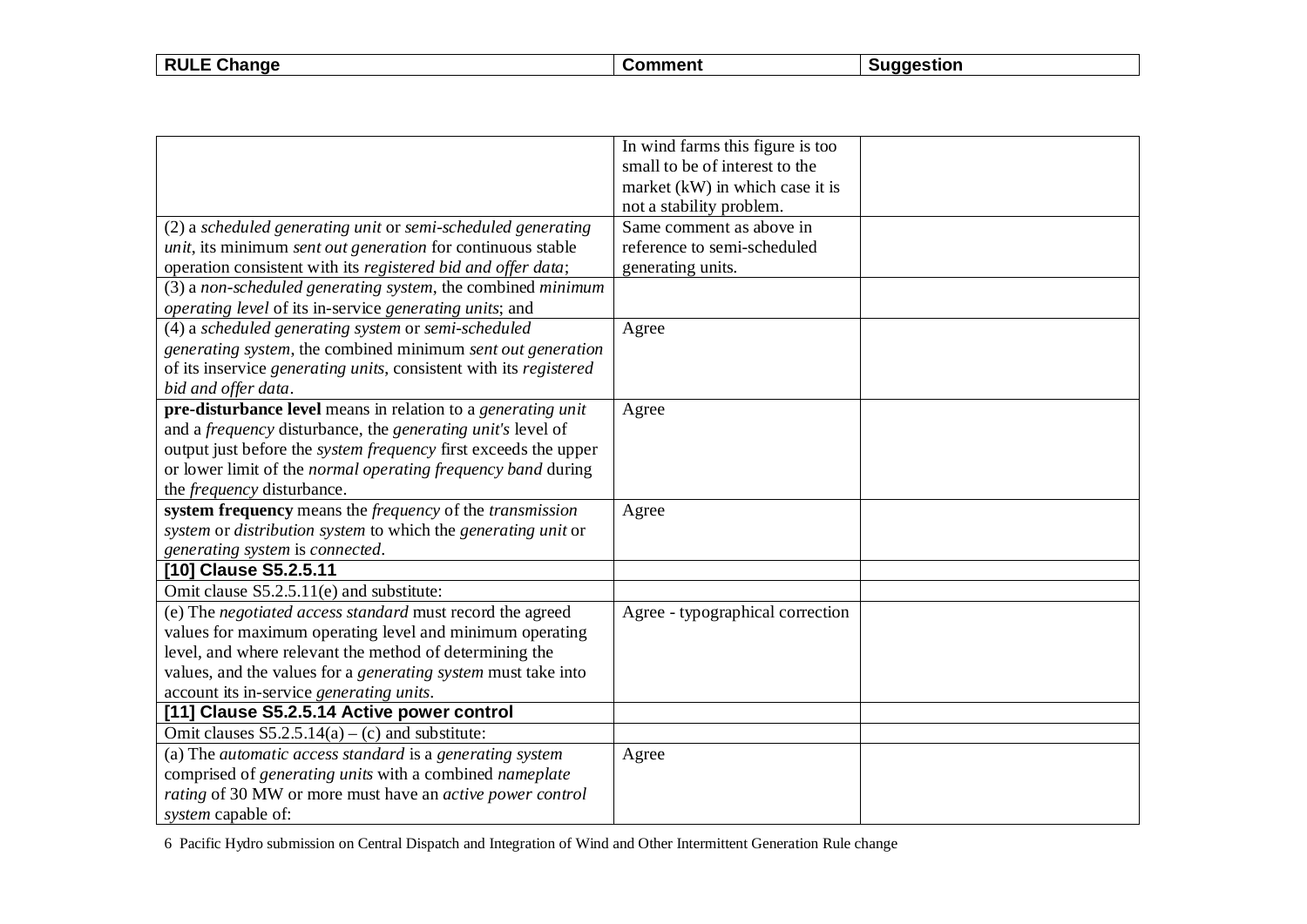| <b>RULE</b><br>ange<br>- 112 | . | . |
|------------------------------|---|---|
|                              |   |   |

| (1) for a scheduled generating unit or a scheduled generating   | Agree |  |
|-----------------------------------------------------------------|-------|--|
| system:                                                         |       |  |
| (i) maintaining and changing its <i>active power</i> output in  | Agree |  |
| accordance with its <i>dispatch instructions</i> ; and          |       |  |
| (ii) ramping its <i>active power</i> output linearly from one   |       |  |
| <i>dispatch</i> level to another;                               |       |  |
| (2) subject to energy source availability, for a non-scheduled  |       |  |
| generating unit or non-scheduled generating system:             |       |  |
| (i) automatically reducing or increasing its <i>active</i>      |       |  |
| <i>power</i> output within 5 minutes, at a constant rate, to or |       |  |
| below the level specified in an instruction                     |       |  |
| electronically issued by a <i>control centre</i> , subject to   |       |  |
| subparagraph (iii),                                             |       |  |
| (ii) automatically limiting its <i>active power</i> output, to  |       |  |
| below the level specified in subparagraph (i); and              |       |  |
| (iii) not changing its active power output within 5             |       |  |
| minutes by more than the raise and lower amounts                |       |  |
| specified in an instruction electronically issued by a          |       |  |
| <i>control centre; and</i>                                      |       |  |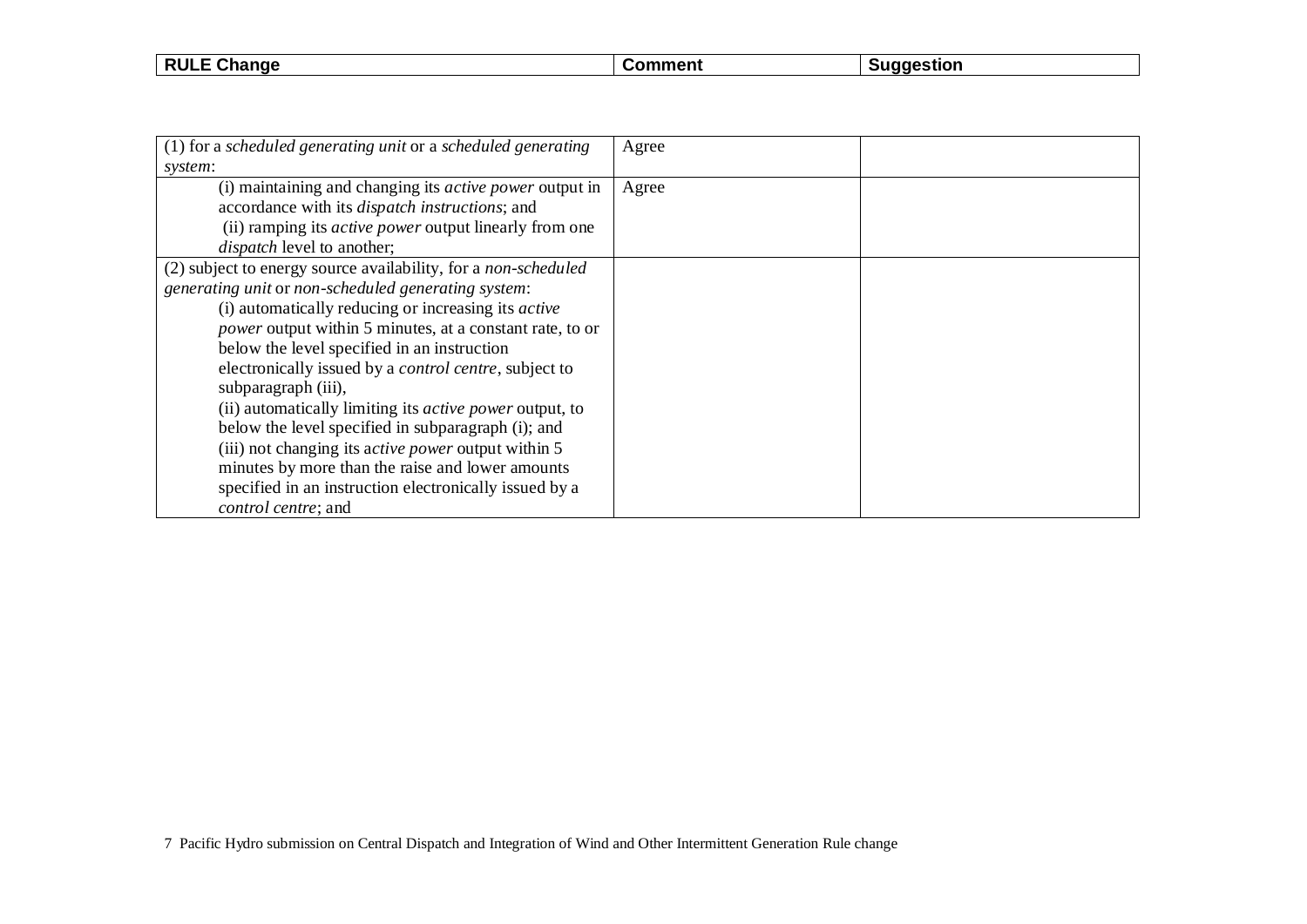**RULE Change Comment Suggestion** 

| (3) subject to energy source availability, for a semi-scheduled  | Clause should only require        | (3) subject to energy source                 |
|------------------------------------------------------------------|-----------------------------------|----------------------------------------------|
| generating unit or a semi-scheduled generating system:           | compliance during a semi-         | availability, for a semi-scheduled           |
| (i) automatically reducing its <i>active power</i> output        | dispatch interval – otherwise the | generating unit or a semi-scheduled          |
| within five minutes at a constant rate, to or below the          | requirement to comply is          | generating system:                           |
| level specified in an instruction electronically issued by       | implied all the time.             | (i) automatically reducing its <i>active</i> |
| a control centre;                                                |                                   | power output within five minutes at          |
| (ii) automatically limiting its <i>active power</i> output to or |                                   | a constant rate, to or below the level       |
| below the level specified in subparagraph (i); and               |                                   | specified in an instruction                  |
| (iii) not changing its <i>active power</i> output within five    |                                   | electronically issued by a control           |
| minutes by more than the raise and lower amounts                 |                                   | centre, during a semi-dispatch               |
| specified in an instruction electronically issued by a           |                                   | interval;                                    |
| control centre.                                                  |                                   | (ii) automatically limiting its active       |
|                                                                  |                                   | power output to or below the level           |
|                                                                  |                                   | specified in subparagraph (i); and           |
|                                                                  |                                   | (iii) not changing its <i>active power</i>   |
|                                                                  |                                   | output within five minutes by more           |
|                                                                  |                                   | than the raise and lower amounts             |
|                                                                  |                                   | specified in an instruction                  |
|                                                                  |                                   | electronically issued by a control           |
|                                                                  |                                   | centre.                                      |
|                                                                  |                                   |                                              |
|                                                                  |                                   |                                              |
|                                                                  |                                   |                                              |
|                                                                  |                                   |                                              |
|                                                                  |                                   |                                              |
|                                                                  |                                   |                                              |
|                                                                  |                                   |                                              |
|                                                                  |                                   |                                              |
|                                                                  |                                   |                                              |
|                                                                  |                                   |                                              |
|                                                                  |                                   |                                              |
| <b>Minimum access standard</b>                                   |                                   |                                              |
| (b) The minimum access standard is a generating system           |                                   |                                              |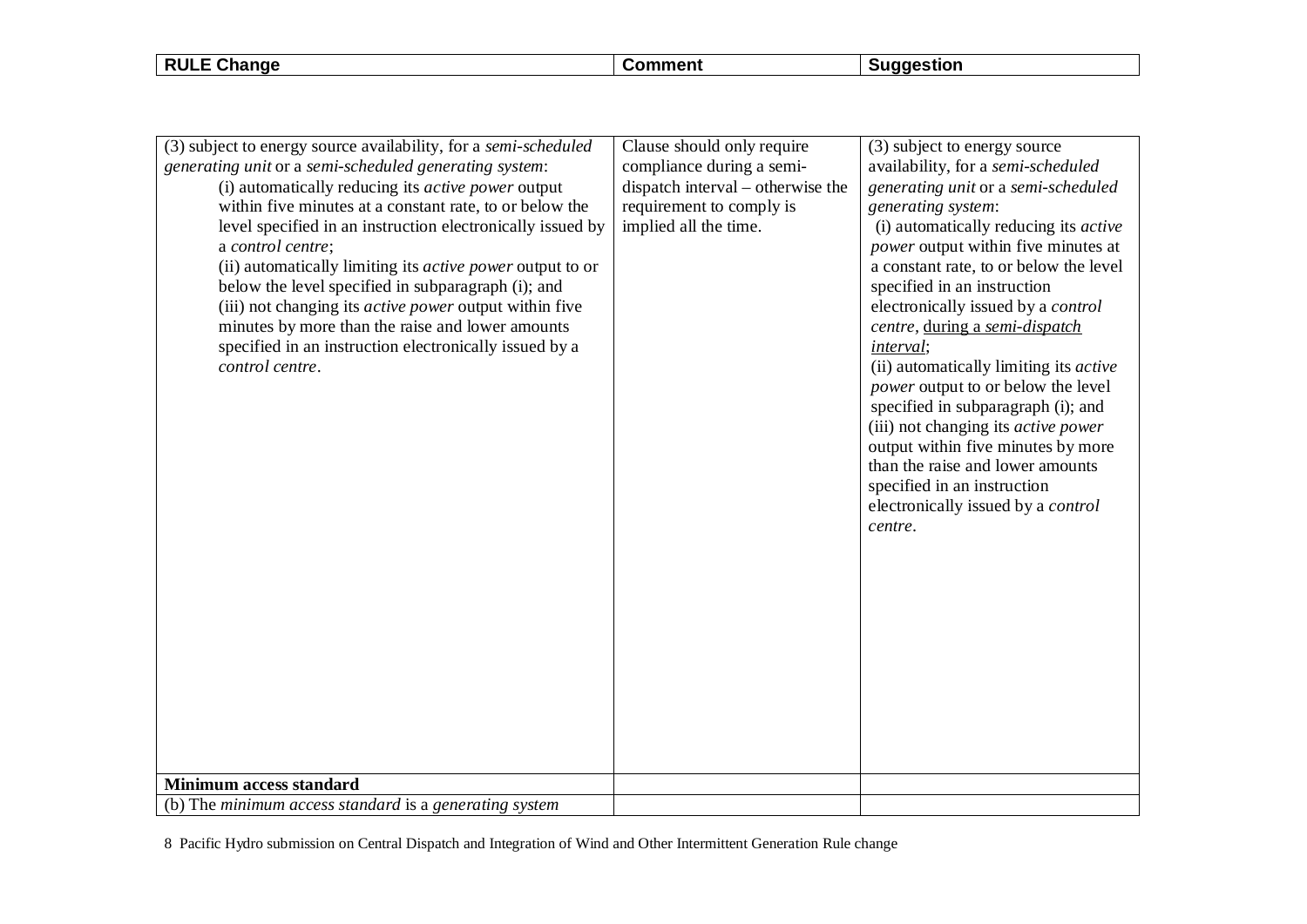**RULE Change Comment Comment Suggestion** 

| comprised of generating units with a combined nameplate        |                                  |                                          |
|----------------------------------------------------------------|----------------------------------|------------------------------------------|
| rating of 30 MW or more must have an active power control      |                                  |                                          |
| system capable of:                                             |                                  |                                          |
| (1) for a scheduled generating unit or a scheduled generating  |                                  |                                          |
| system, maintaining and changing its active power output in    |                                  |                                          |
| accordance with its dispatch instructions;                     |                                  |                                          |
| (2) for a non-scheduled generating system:                     | Should the statement on energy   | (2) subject to energy source             |
| (i) reducing its <i>active power</i> output, within 5 minutes, | source availability be lifted to | availability, for a non-scheduled        |
| to or below the level required to manage network flows         | the top of the clause?           | generating system:                       |
| that is specified in a verbal instruction issued by the        |                                  | (i) reducing its <i>active power</i>     |
| control centre;                                                | Comment – where is the           | output, within 5 minutes, to or          |
| (ii) limiting its <i>active power</i> output to or below the   | obligation on NEMMCO control     | below the level required to              |
| level specified in subparagraph (i);                           | centre to remove the limit       | manage <i>network</i> flows that is      |
| (iii) subject to energy source availability, ensuring that     | applied in (ii) given that non-  | specified in a verbal instruction        |
| the change of <i>active power</i> output in a 5 minute period  | scheduled generators are not in  | issued by the <i>control centre</i> ;    |
| does not exceed a value specified in a verbal                  | NEMDE to reminder them or        | (ii) limiting its <i>active power</i>    |
| instruction issued by the <i>control centre</i> ; and          | obligate them to optimize the    | output to or below the level             |
| (iv) being upgraded to receive electronic instructions         | dispatch?                        | specified in subparagraph (i);           |
| from the <i>control centre</i> and fully implement them        |                                  | (iii) subject to energy source           |
| within 5 minutes; and                                          |                                  | availability, ensuring that the          |
|                                                                |                                  | change of <i>active power</i> output in  |
|                                                                |                                  | a 5 minute period does not exceed        |
|                                                                |                                  | a value specified in a verbal            |
|                                                                |                                  | instruction issued by the <i>control</i> |
|                                                                |                                  | centre; and                              |
|                                                                |                                  | (iv) being upgraded to receive           |
|                                                                |                                  | electronic instructions from the         |
|                                                                |                                  | control centre and fully                 |
|                                                                |                                  | implement them within 5                  |
|                                                                |                                  | minutes; and                             |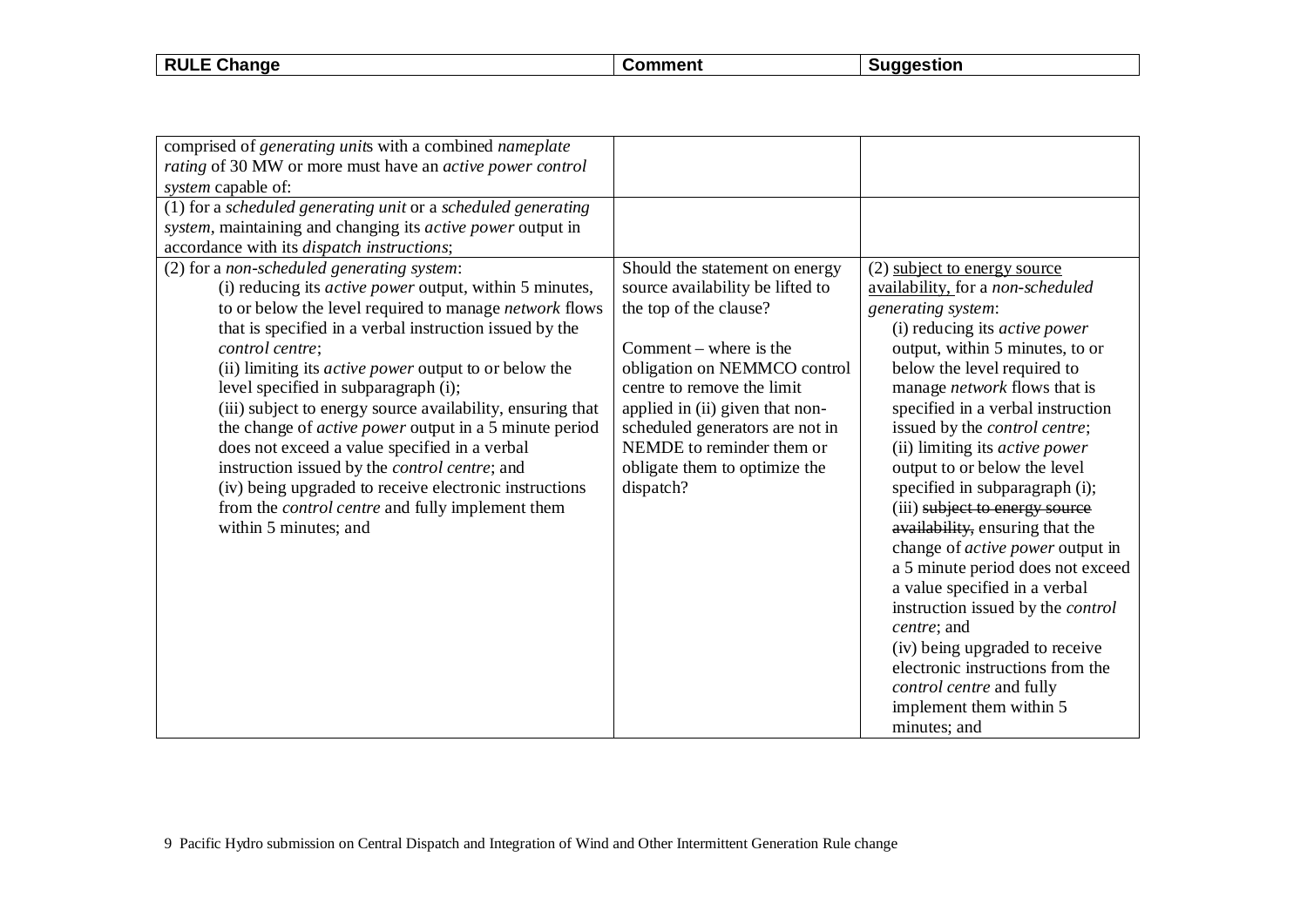**RULE Change Comment Suggestion** 

| (3) subject to energy source availability, for a semi-scheduled<br>generating unit or a semi-scheduled generating system:<br>(i) reducing its <i>active power</i> output within five<br>minutes, to or below the level specified in an<br>instruction electronically issued by a <i>control centre</i> ;<br>(ii) not changing its <i>active power</i> output, to or below<br>the level specified in subparagraph (i); and<br>(ii) automatically limiting its <i>active power</i> within five<br>minutes by more than the raise or lower amounts<br>specified in an instruction electronically issued by a<br>control centre. | Disagree - should be simplified<br>to match minimum standard for<br>Scheduled generators<br>(Also there are two clauses<br>numbered (ii) in the draft<br>clause.) | (3) subject to energy source<br>availability, for a semi-scheduled<br>generating unit or a semi-scheduled<br>generating system, maintaining and<br>changing its <i>active power</i> output in<br>accordance with its <i>dispatch</i><br>instructions during a semi-dispatch<br>interval; |
|------------------------------------------------------------------------------------------------------------------------------------------------------------------------------------------------------------------------------------------------------------------------------------------------------------------------------------------------------------------------------------------------------------------------------------------------------------------------------------------------------------------------------------------------------------------------------------------------------------------------------|-------------------------------------------------------------------------------------------------------------------------------------------------------------------|------------------------------------------------------------------------------------------------------------------------------------------------------------------------------------------------------------------------------------------------------------------------------------------|
| <b>Negotiated access standard</b>                                                                                                                                                                                                                                                                                                                                                                                                                                                                                                                                                                                            |                                                                                                                                                                   |                                                                                                                                                                                                                                                                                          |
| (c) A negotiated access standard may provide that if the<br>number or frequency of verbal instructions becomes difficult<br>for a <i>control centre</i> to manage, <i>NEMMCO</i> may require the<br>Generator to upgrade its facilities to receive electronic<br>instructions and fully implement them within 5 minutes.                                                                                                                                                                                                                                                                                                     | What defines 'difficult'?                                                                                                                                         |                                                                                                                                                                                                                                                                                          |
| [12] Clause S5.2.6.1 Remote monitoring                                                                                                                                                                                                                                                                                                                                                                                                                                                                                                                                                                                       |                                                                                                                                                                   |                                                                                                                                                                                                                                                                                          |
| Omit clause S5.2.6.1 and substitute:                                                                                                                                                                                                                                                                                                                                                                                                                                                                                                                                                                                         |                                                                                                                                                                   |                                                                                                                                                                                                                                                                                          |
| S5.2.6.1 Remote Monitoring                                                                                                                                                                                                                                                                                                                                                                                                                                                                                                                                                                                                   |                                                                                                                                                                   |                                                                                                                                                                                                                                                                                          |
| <b>Automatic access standard</b>                                                                                                                                                                                                                                                                                                                                                                                                                                                                                                                                                                                             |                                                                                                                                                                   |                                                                                                                                                                                                                                                                                          |
| (a) The <i>automatic access standard</i> is a:                                                                                                                                                                                                                                                                                                                                                                                                                                                                                                                                                                               |                                                                                                                                                                   |                                                                                                                                                                                                                                                                                          |
| $(1)$ scheduled generating unit;                                                                                                                                                                                                                                                                                                                                                                                                                                                                                                                                                                                             |                                                                                                                                                                   |                                                                                                                                                                                                                                                                                          |
| (2) non-scheduled generating unit with a nameplate rating of<br>30 MW or more;<br>(3) non-scheduled generating system with a combined<br>nameplate rating of 30 MW or more;                                                                                                                                                                                                                                                                                                                                                                                                                                                  | Items $(2)$ and $(3)$ in this clause<br>technically won't be possible<br>after this rule change unless in a<br>grandfathered situation with this<br>rule.         | Delete from Automatic                                                                                                                                                                                                                                                                    |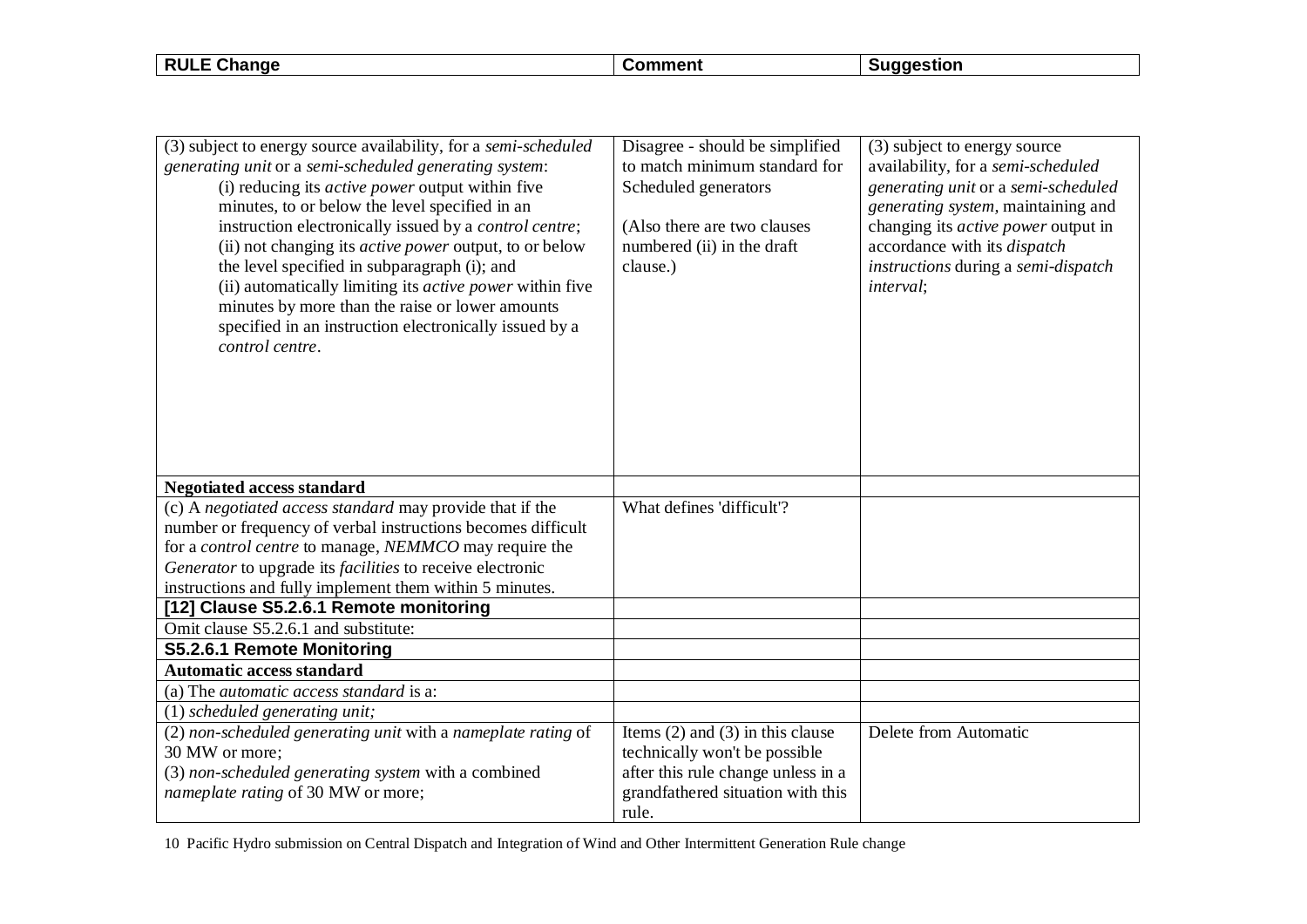| <b>RULE</b><br>Change | $\sim$ mment $\sim$<br>omn | laestion |
|-----------------------|----------------------------|----------|
|                       |                            |          |

| (4) semi-scheduled generating unit;                                 |  |
|---------------------------------------------------------------------|--|
| (5) semi-scheduled generating system; or                            |  |
| (6) scheduled generating system,                                    |  |
| must have remote monitoring equipment to transmit to                |  |
| NEMMCO's control centres in real time in accordance with            |  |
| rule 4.11, the quantities that NEMMCO reasonably requires to        |  |
| discharge its market and power system security functions set        |  |
| out in Chapters 3 and 4.                                            |  |
| (b) The quantities referred to under paragraph (a) that             |  |
| NEMMCO may request include:                                         |  |
| $(1)$ in respect of a generating unit with a nameplate rating of    |  |
| 30 MW or more:                                                      |  |
| (i) current, voltage, active power and reactive power in            |  |
| respect of <i>generating unit</i> stators or power conversion       |  |
| systems (as applicable);                                            |  |
| (ii) the status of all switching devices that carry the             |  |
| generation; and                                                     |  |
| (iii) tap-changing transformer tap position;                        |  |
| (2) in respect of a generating system that includes a generating    |  |
| unit with a nameplate rating of less than 30 MW:                    |  |
| (i) its connected status, <i>tap-changing transformer</i> tap       |  |
| position and <i>voltages</i> ;                                      |  |
| (ii) active power and reactive power aggregated for                 |  |
| groups of identical generating units;                               |  |
| (iii) either the number of identical generating units               |  |
| operating or the operating status of each non-identical             |  |
| generating unit; and                                                |  |
| (iv) active power and reactive power for the generating             |  |
| system;                                                             |  |
| (3) in respect of an auxiliary supply system with a capacity of     |  |
| 30 MW or more associated with a generating unit or                  |  |
| generating system, active power and reactive power;                 |  |
| (4) in respect of <i>reactive power</i> equipment that is part of a |  |
| generating system but not part of a particular generating unit,     |  |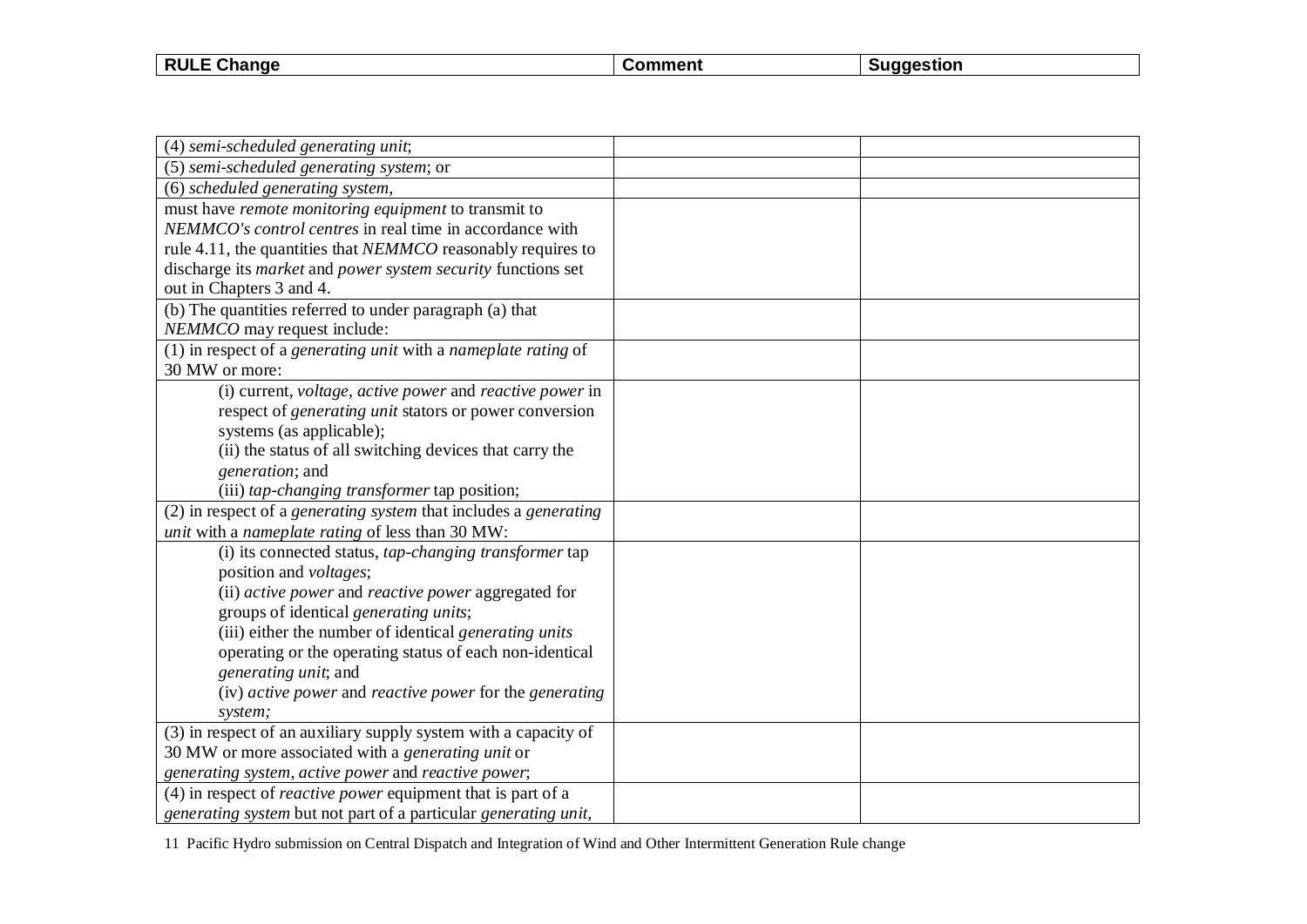| <b>RULE</b><br>$\sim$<br><b>Change</b> | $\sim$ $\sim$ $\sim$ $\sim$ | laestion |
|----------------------------------------|-----------------------------|----------|
|                                        |                             |          |

| its reactive power;                                                 |                                  |  |
|---------------------------------------------------------------------|----------------------------------|--|
| (5) in respect of a wind farm type of <i>generating system</i> :    |                                  |  |
| (i) wind speed;                                                     | Why is the auto standard         |  |
| (ii) wind direction;                                                | different to the minimum -       |  |
| (iii) ambient temperature; and                                      | doesn't NEMMCO want the          |  |
|                                                                     | number of units operating?       |  |
| (6) any other quantity that NEMMCO reasonably requires to           |                                  |  |
| discharge its market and power system security functions as set     |                                  |  |
| out in Chapters 3 and 4.                                            |                                  |  |
| <b>Minimum access standard</b>                                      |                                  |  |
| (c) The minimum access standard is a:                               |                                  |  |
| (1) scheduled generating unit;                                      |                                  |  |
| (2) scheduled generating system;                                    |                                  |  |
| (3) non-scheduled generating system with a combined                 | By definition in chapter 2 isn't |  |
| nameplate rating of 30 MW or more;                                  | this now a semi-scheduled        |  |
|                                                                     | generator?                       |  |
| (4) semi-scheduled generating unit; or                              |                                  |  |
| (5) semi-scheduled generating system,                               |                                  |  |
| must have remote monitoring equipment to transmit to                |                                  |  |
| NEMMCO's control centres in real time:                              |                                  |  |
| (6) the <i>active power</i> output of the <i>generating unit</i> or |                                  |  |
| generating system (as applicable);                                  |                                  |  |
| (7) if connected to a transmission system, the reactive power       |                                  |  |
| output of the generating unit or generating system (as              |                                  |  |
| applicable); and                                                    |                                  |  |
| (8) if a wind farm type of generating system:                       |                                  |  |
| (i) number of units operating;                                      |                                  |  |
| (ii) wind speed; and                                                |                                  |  |
| (iii) wind direction,                                               |                                  |  |
| in accordance with rule 4.11.                                       |                                  |  |
| <b>Negotiated access standard</b>                                   |                                  |  |
| (d) NEMMCO may advise on matters relating to negotiated             |                                  |  |
| access standards under this clause S5.2.6.1.                        |                                  |  |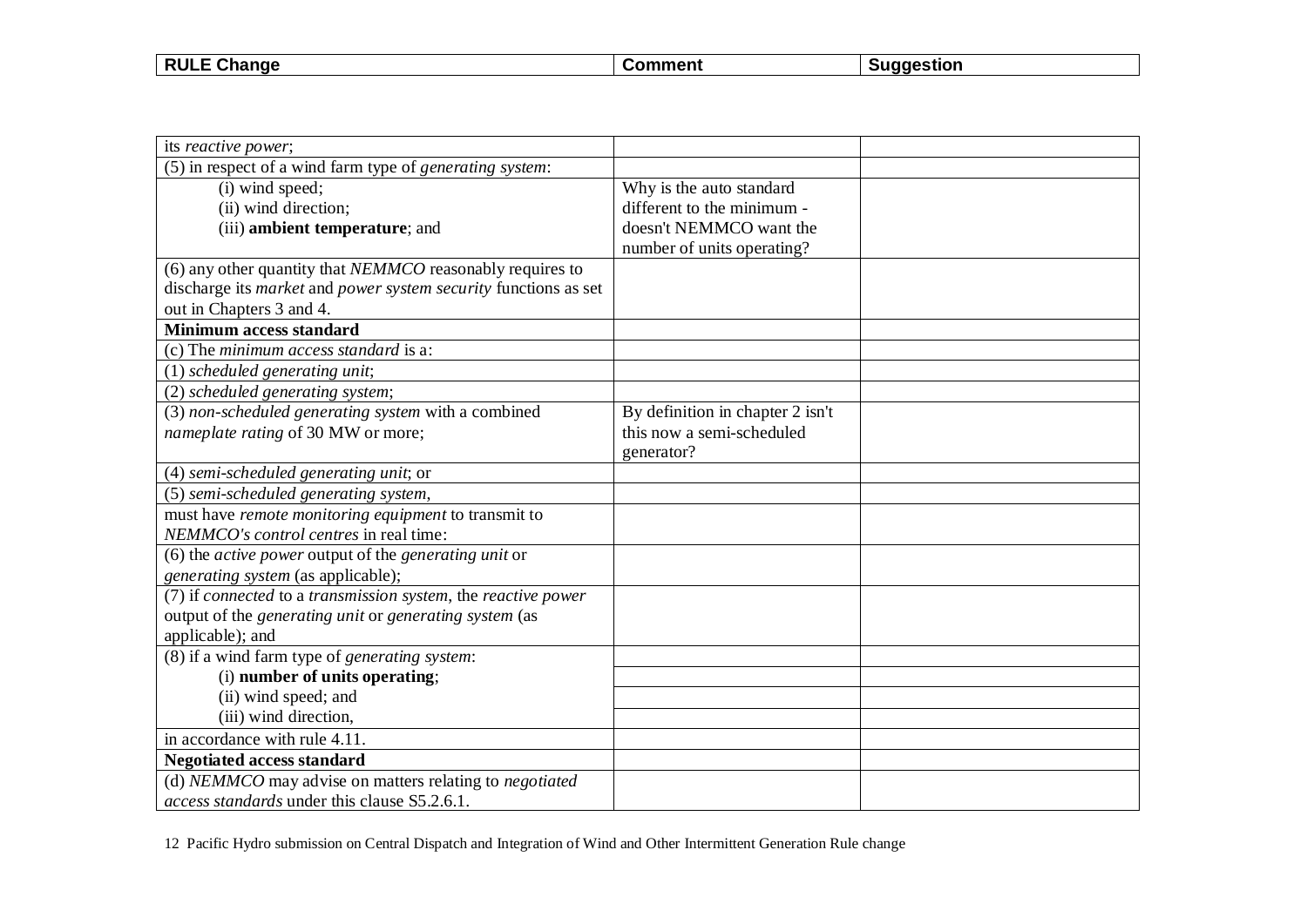| <b>RULE</b><br>Change<br>- - | .omment | iagestion |
|------------------------------|---------|-----------|
|                              |         |           |

 $\overline{\phantom{a}}$ 

| [13] Clause 8.2.1 Application and guiding principles                          |       |  |
|-------------------------------------------------------------------------------|-------|--|
| In clause $8.2.1(h)(13)$ , omit the word "or".                                | Agree |  |
| [14] Clause 8.2.1                                                             |       |  |
| After clause 8.2.1(14), insert:                                               |       |  |
| ; or                                                                          | Agree |  |
| (15) a decision by <i>NEMMCO</i> under clause 2.2.7 not to approve            | Agree |  |
| the classification of a semi-scheduled generating unit.                       |       |  |
| [15] Chapter 10 Substituted definitions                                       |       |  |
| Omit the following definitions and substitute:                                |       |  |
| generating system                                                             | Agree |  |
| (a) Subject to paragraph (b), for the purposes of the Rules, a                |       |  |
| system comprising one or more generating units.                               |       |  |
| (b) For the purposes of clause $2.2.1(e)(3)$ , Chapter 5 and a                |       |  |
| jurisdictional derogation from Chapter 5, a system comprising                 |       |  |
| one or more <i>generating units</i> and includes auxiliary or <i>reactive</i> |       |  |
| plant that is located on the Generator's side of the connection               |       |  |
| <i>point</i> and is necessary for the <i>generating</i> system to meet its    |       |  |
| performance standards.                                                        |       |  |
| scheduled generating unit                                                     | Agree |  |
| (a) A generating unit so classified in accordance with Chapter                |       |  |
| 2.                                                                            |       |  |
| (b) For the purposes of Chapter 3 and rule 4.9, two or more                   |       |  |
| generating units referred to in paragraph (a) that have been                  |       |  |
| aggregated in accordance with clause 3.8.3.                                   |       |  |
| scheduled load                                                                | Agree |  |
| (a) A market load which has been classified by NEMMCO in                      |       |  |
| accordance with Chapter 2 as a scheduled load at the Market                   |       |  |
| Customer's request.                                                           |       |  |
| Under Chapter 3, a Market Customer may submit dispatch bids                   |       |  |
| in relation to <i>scheduled loads</i> .                                       |       |  |
| (b) For the purposes of Chapter 3 and rule 4.9, two or more                   |       |  |
| scheduled loads referred to in paragraph (a) that have been                   |       |  |
| aggregated in accordance with clause 3.8.3.                                   |       |  |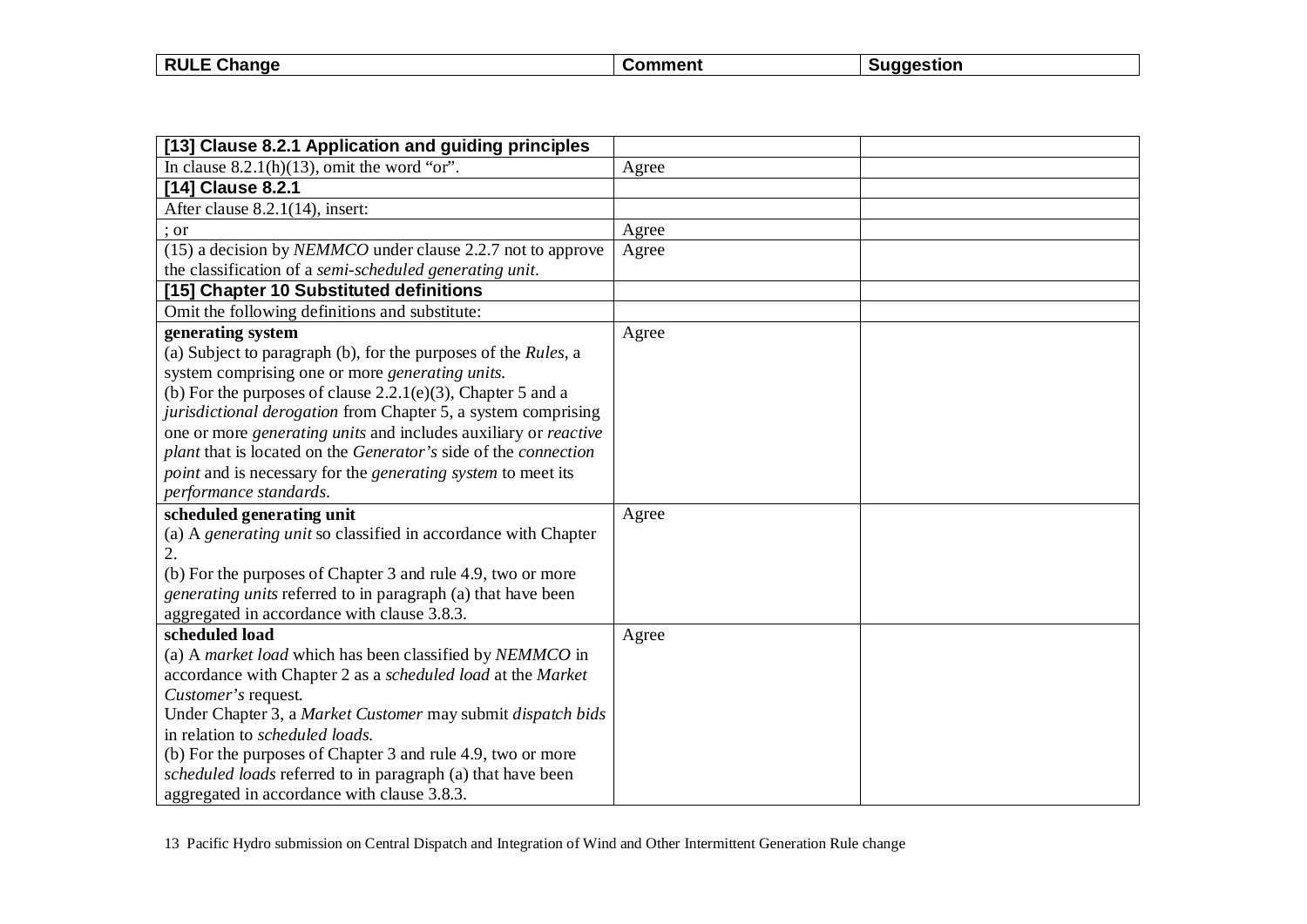| $ \sim$ $\sim$<br><b>RULE</b><br>iande<br>-112 | mm | stion |
|------------------------------------------------|----|-------|
|                                                |    |       |

| scheduled network service                                       | Agree                             |  |
|-----------------------------------------------------------------|-----------------------------------|--|
| (a) A network service which is classified as a scheduled        |                                   |  |
| network service in accordance with Chapter 2.                   |                                   |  |
| (b) For the purposes of Chapter 3 and rule 4.9, two or more     |                                   |  |
| scheduled network services referred to in paragraph (a)         |                                   |  |
| aggregated in accordance with clause 3.8.3.                     |                                   |  |
| scheduled plant                                                 |                                   |  |
| In respect of a Registered Participant, a scheduled generating  |                                   |  |
| unit, a semi-scheduled generating unit, a scheduled network     |                                   |  |
| service or a scheduled load classified by or in respect to that |                                   |  |
| Registered Participant in accordance with Chapter 2.            |                                   |  |
| statement of opportunities                                      | Agree                             |  |
| A statement prepared by NEMMCO to provide information to        |                                   |  |
| assist Scheduled Generators, Semi-Scheduled Generators,         |                                   |  |
| Transmission Network Service Providers and Market               |                                   |  |
| Participants in making an assessment of the future need for     |                                   |  |
| electricity generating or demand management capacity or         |                                   |  |
| augmentation of the power system.                               |                                   |  |
| [16] Chapter 10 New definitions                                 |                                   |  |
| Insert the following new definitions in alphabetical order:     |                                   |  |
| semi-scheduled generating system                                | Agree                             |  |
| A generating system comprising semi-scheduled generating        |                                   |  |
| units                                                           |                                   |  |
| semi-scheduled generating unit                                  | Agree - 2.2.7 allows registration |  |
| (a) A generating unit classified in accordance with clause      | of many units as one. Definition  |  |
| 2.2.7.                                                          | provides for treatment as a       |  |
| (b) For the purposes of Chapter 3 and rule 4.9, two or more     | collective (aggregated) in the    |  |
| generating units referred to in paragraph (a) aggregated in     | later chapters                    |  |
| accordance with clause 3.8.3.                                   |                                   |  |
| <b>Semi-Scheduled Generator</b>                                 | Agree                             |  |
| A Generator in respect of which any generating unit is          |                                   |  |
| classified as a semi-scheduled generating unit in accordance    |                                   |  |
| with Chapter 2.                                                 |                                   |  |
| [17] Chapter 11 Savings and Transitional Rules                  |                                   |  |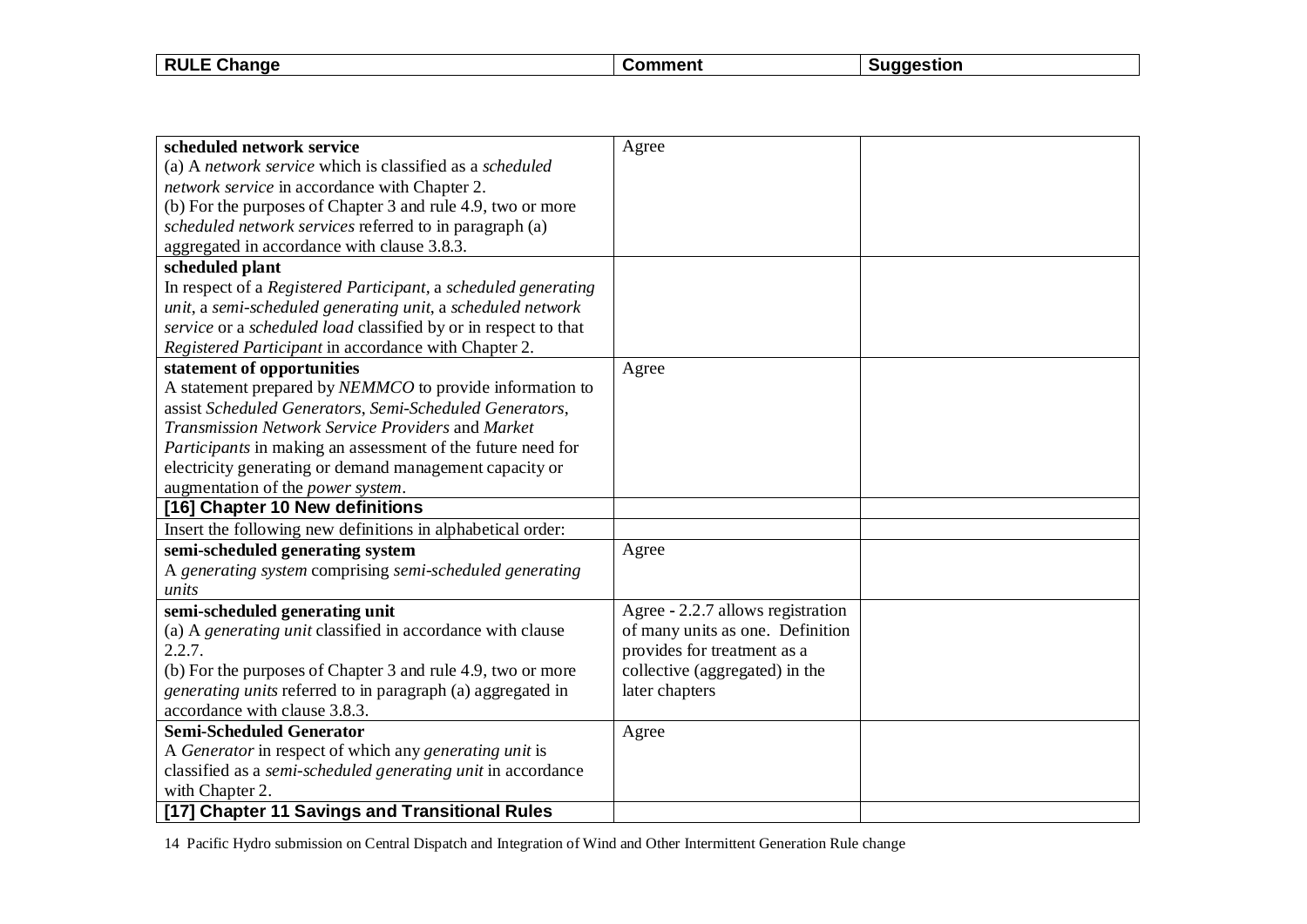| <b>RULE</b><br>ange<br>- 112 | . | . |
|------------------------------|---|---|
|                              |   |   |

| After rule 11.10, insert                                       |                                                              |                                                                       |
|----------------------------------------------------------------|--------------------------------------------------------------|-----------------------------------------------------------------------|
| 11.X Rules consequent on making the National                   |                                                              |                                                                       |
| <b>Electricity Amendment (Central Dispatch and</b>             |                                                              |                                                                       |
| <b>Integration of Wind and Other Intermittent</b>              |                                                              |                                                                       |
| <b>Generation) Rule 2007</b>                                   |                                                              |                                                                       |
| 11.X.1 Definitions                                             |                                                              |                                                                       |
| In rule $11.X$ :                                               |                                                              |                                                                       |
| <b>Amending Rule</b> means the National Electricity Amendment  |                                                              |                                                                       |
| (Central Dispatch and Integration of Wind and Other            |                                                              |                                                                       |
| Intermittent Generation) Rule 2007.                            |                                                              |                                                                       |
| classified generating unit means a non-scheduled generating    |                                                              |                                                                       |
| unit or scheduled generating unit immediately before the       |                                                              |                                                                       |
| registration date that could be classified as a semi-scheduled |                                                              |                                                                       |
| generating unit immediately after the registration date.       |                                                              |                                                                       |
| <b>commencement date</b> means the date on which Schedule 2 of |                                                              |                                                                       |
| the Amending Rule commences operation.                         |                                                              |                                                                       |
| committed project means a project that meets the following     | The definition of committed                                  | committed project means a project                                     |
| requirements:                                                  | project does not reflect the                                 | that NEMMCO considers has been                                        |
|                                                                | manner in which many wind                                    | fully committed by the project                                        |
|                                                                | farm projects are developed (in                              | proponent. In considering whether a                                   |
|                                                                | fact, some projects which are                                | project has been fully committed by                                   |
|                                                                | already constructed and<br>operational would fail to satisfy | the project proponent NEMMCO<br>shall take into account the following |
|                                                                | this definition). Furthermore,                               | factors (which are not an exhaustive                                  |
|                                                                | the definition is very                                       | list) and any other factors which                                     |
|                                                                | prescriptive. It would be more                               | indicate the project proponent's                                      |
|                                                                | appropriate if NEMMCO had                                    | commitment to the project:                                            |
|                                                                | some discretion to evaluate the                              |                                                                       |
|                                                                | committed nature of projects on                              |                                                                       |
|                                                                | a case-by-case basis, taking                                 |                                                                       |
|                                                                | relevant considerations into                                 |                                                                       |
|                                                                | account.                                                     |                                                                       |
| (a) the project proponent has acquired, or has commenced       | Typically, wind farms are                                    | (a) the project proponent's rights to                                 |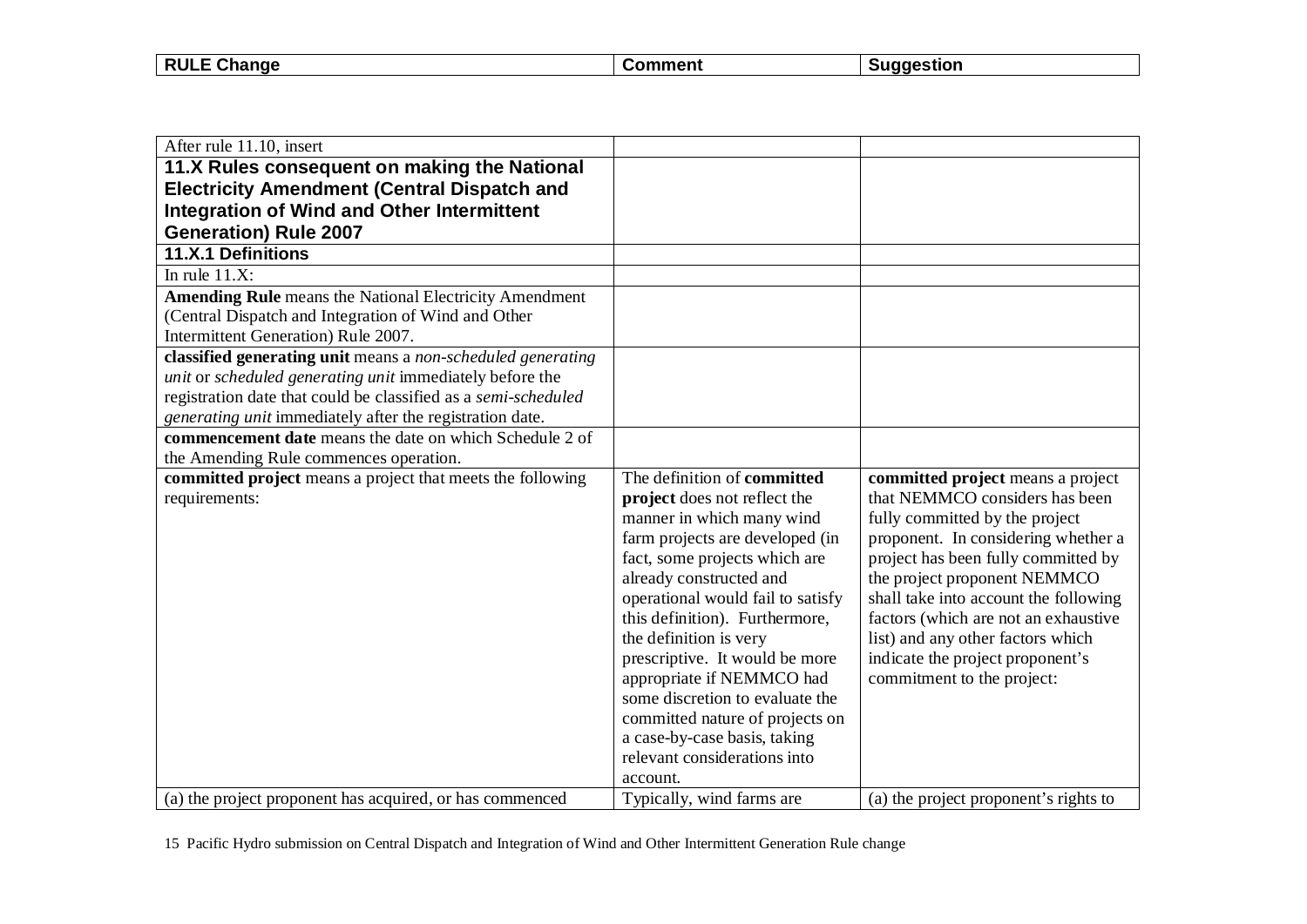| <b>RUL</b><br>ande<br>. . | $- - -$ | stion |
|---------------------------|---------|-------|
|                           |         |       |

| conveyancing to acquire, land for the construction of the<br>project;<br>(b) contracts for the supply and construction of the project's<br>major plant or equipment including contract provisions for | constructed on land leased from<br>landholders, not land acquired<br>outright.                                                                                                                                                                                                                                                                                     | land for the construction of the<br>project;<br>(b) whether firm orders have been<br>placed for the supply and                                                                                                         |
|-------------------------------------------------------------------------------------------------------------------------------------------------------------------------------------------------------|--------------------------------------------------------------------------------------------------------------------------------------------------------------------------------------------------------------------------------------------------------------------------------------------------------------------------------------------------------------------|------------------------------------------------------------------------------------------------------------------------------------------------------------------------------------------------------------------------|
| project cancellation payments, have been executed;                                                                                                                                                    |                                                                                                                                                                                                                                                                                                                                                                    | construction of the project's major<br>plant and equipment, including<br>contract provisions for project<br>cancellation payments;                                                                                     |
| (c) the project proponent has obtained all required planning<br>and construction approvals and licences, including completed<br>and approved environmental impact statements;                         | The phrase "all required<br>planning and construction<br>approvals and licences" is vague<br>and potentially too broad. A<br>number of more minor approvals<br>and licences may be acquired<br>during the construction phase of<br>the project. The relevant factor<br>should be that approvals and<br>licences required to commence<br>construction are in place. | (c) the status of all planning and<br>construction approvals and licences<br>necessary for the commencement of<br>construction of the project, including<br>completed and approved<br>environmental impact statements; |
| (d) financing arrangements for the project, including debt<br>plans, have been finalised and contracts executed; and                                                                                  | Financing contracts will not<br>necessarily be executed for<br>projects which are financed with<br>equity, rather than project-<br>financed.                                                                                                                                                                                                                       | (d) the level of commitment to<br>financing arrangements for the<br>project; and                                                                                                                                       |
| (e) construction has either commenced or a firm date has been<br>set for it to commence.                                                                                                              |                                                                                                                                                                                                                                                                                                                                                                    | (e) whether project construction has<br>commenced or a firm date has been<br>set for it to commence.                                                                                                                   |
| registration date means the date on which Schedule 1 of the<br>Amending Rule commences operation.                                                                                                     |                                                                                                                                                                                                                                                                                                                                                                    |                                                                                                                                                                                                                        |
| registered generating unit means a generating unit which has<br>had its classification as a semi-scheduled generating unit                                                                            |                                                                                                                                                                                                                                                                                                                                                                    |                                                                                                                                                                                                                        |
| approved by NEMMCO on or after the registration date and                                                                                                                                              |                                                                                                                                                                                                                                                                                                                                                                    |                                                                                                                                                                                                                        |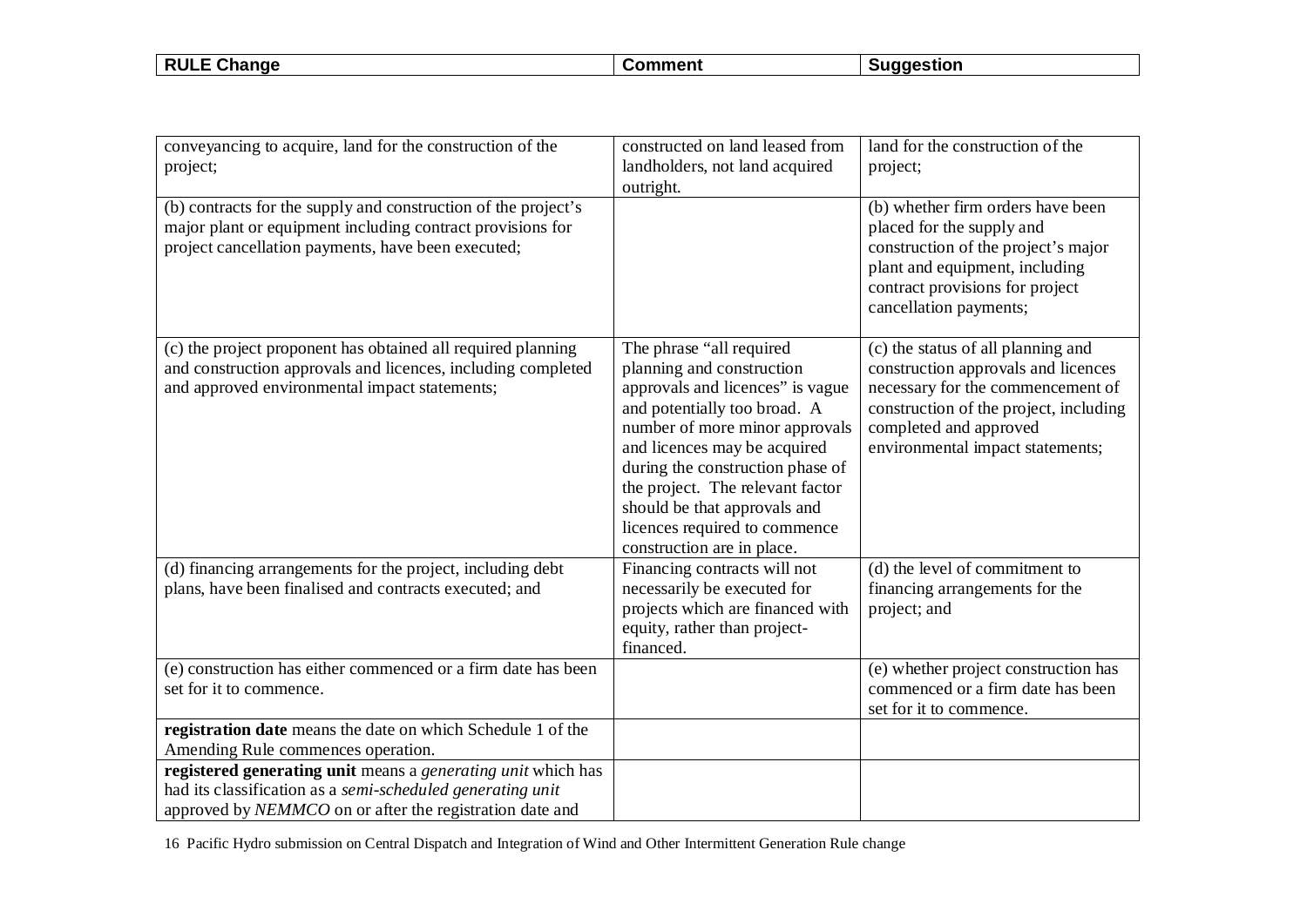| <b>RULE</b><br>ange<br>- 112 | . | . |
|------------------------------|---|---|
|                              |   |   |

| before the commencement date.                                             |  |
|---------------------------------------------------------------------------|--|
| potential semi-scheduled generating unit means a generating               |  |
| <i>unit</i> that at the time of registration of that unit under Chapter 2 |  |
| could have been classified as a semi-scheduled generating unit            |  |
| in accordance with clause 2.2.7 and:                                      |  |
| (a) is listed in "Table 4.2.2: Committed NEM Wind Farms" of               |  |
| the 2007 statement of opportunities; or                                   |  |
| (c) is considered to be a committed project as at 1 January               |  |
| 2008.                                                                     |  |
| 11.X.2 Registration and reclassification of classified                    |  |
| generating units                                                          |  |
| (a) On and after the registration date, a Non-Scheduled                   |  |
| Generator or Scheduled Generator with a classified generating             |  |
| unit will not be required to register as a Semi-Scheduled                 |  |
| Generator and reclassify the classified generating units as a             |  |
| semi-scheduled generating unit.                                           |  |
| (b) For a period of 2 years after the commencement date, a                |  |
| Generator who:                                                            |  |
| (1) as at the commencement date has classified generating                 |  |
| units; and                                                                |  |
| (2) subsequently reclassifies those generating units as <i>semi</i> -     |  |
| scheduled generating units, is not required to pay Participant            |  |
| fees in accordance with rule 2.11.                                        |  |
| (c) Classified generating units that are reclassified as semi-            |  |
| scheduled generating units after the registration date but prior          |  |
| to the commencement date are taken to be non-scheduled                    |  |
| generating units or scheduled generating units (as the case               |  |
| may be) until the commencement date.                                      |  |
| 11.X.3 Registered generating unit                                         |  |
| (a) Subject to paragraph (b) and clause $11.X.4$ , until the              |  |
| commencement date, a registered generating unit is taken to be            |  |
| a non-scheduled generating unit for the purposes of the Rules.            |  |
| (b) A registered generating unit must meet the technical                  |  |
| requirements for a semi-scheduled generating unit in schedule             |  |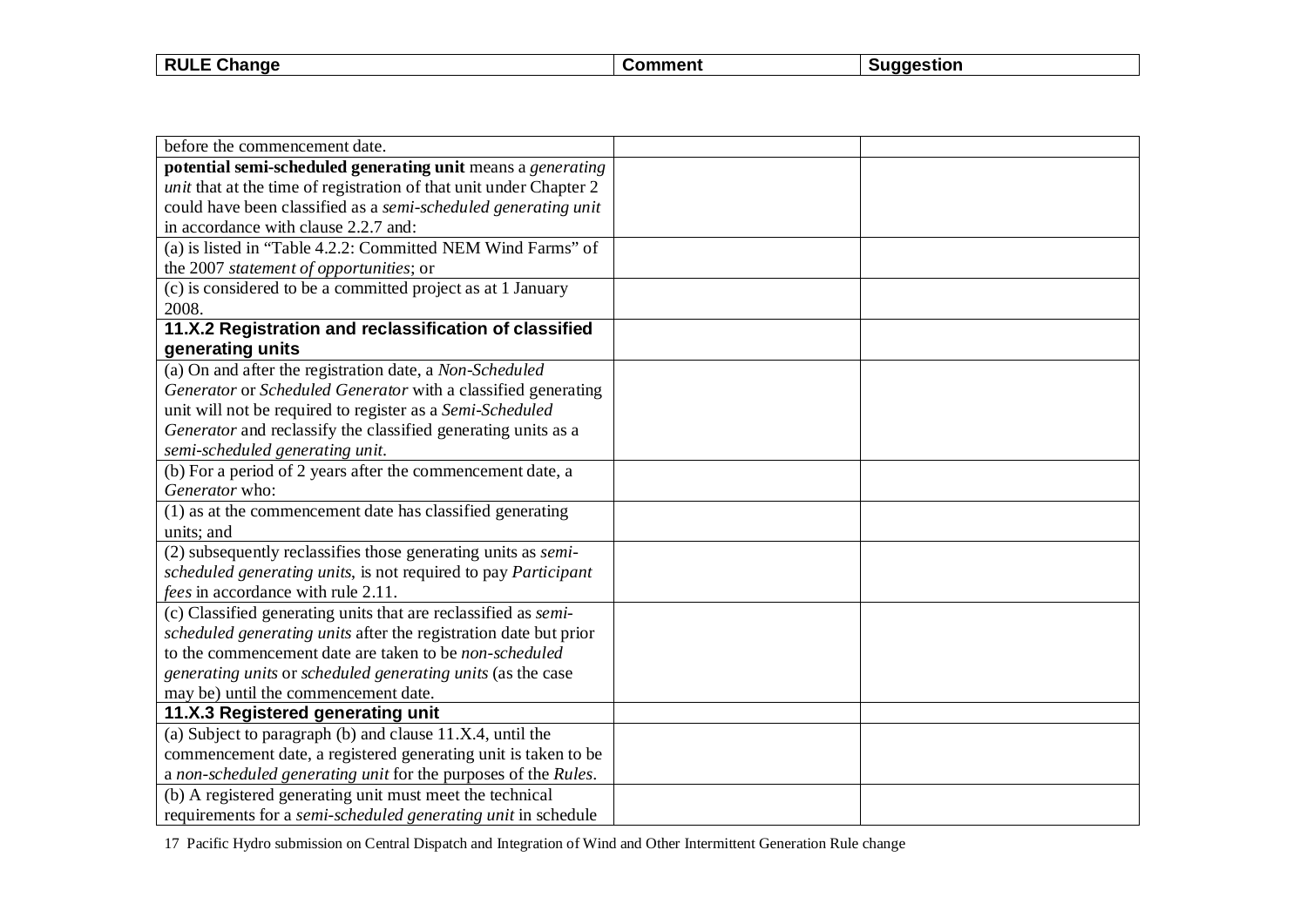| F Change<br><b>RULE</b> | `mment | aestion |
|-------------------------|--------|---------|
|                         |        |         |

| 5.2.                                                                |  |
|---------------------------------------------------------------------|--|
| 11.X.4 Classification of potential semi-scheduled                   |  |
| generating unit                                                     |  |
| (a) On and after the registration date, a potential semi-           |  |
| scheduled generating unit may apply to NEMMCO to be                 |  |
| classified as:                                                      |  |
| (1) a non-scheduled generating unit in accordance with clause       |  |
| 2.2.3; or                                                           |  |
| (2) a scheduled generating unit in accordance with clause           |  |
| 2.2.1.                                                              |  |
| (b) NEMMCO must treat an application received under                 |  |
| paragraph (a) as:                                                   |  |
| (1) in the case of an application referred to paragraph $(a)(1)$ as |  |
| an application to be classified as a non-scheduled generating       |  |
| unit;                                                               |  |
| (2) in the case of an application referred in paragraph $(a)(2)$ as |  |
| an application to be classified as a scheduled generating unit.     |  |
| (c) If application for classification of a potential semi-          |  |
| scheduled generating unit made under this clause 11.X.2 is          |  |
| approved by NEMMCO in accordance with clause 2.2.3 or               |  |
| 2.2.1, the relevant unit is taken to be a <i>non-scheduled</i>      |  |
| generating unit or scheduled generating unit (as the case may       |  |
| be) for the purposes of the Rules.                                  |  |
| 11.X.5 Participant Fees                                             |  |
| Until NEMMCO determines a structure of Participant fees             |  |
| under rule 2.11 which provides for Semi-Scheduled                   |  |
| Generators, references to Scheduled Generators in                   |  |
| NEMMCO's "Structure of Participant Fees under rule 2.11 of          |  |
| the National Electricity Rules" publication dated 24 March          |  |
| 2006, will be taken to include Semi-Scheduled Generators.           |  |
| 11.X.6 Timetable                                                    |  |
| (a) NEMMCO must amend the <i>timetable</i> in accordance with       |  |
| clause 3.4.3(b) to take into account the Amending Rule with         |  |
| those amendments to take effect from the commencement date.         |  |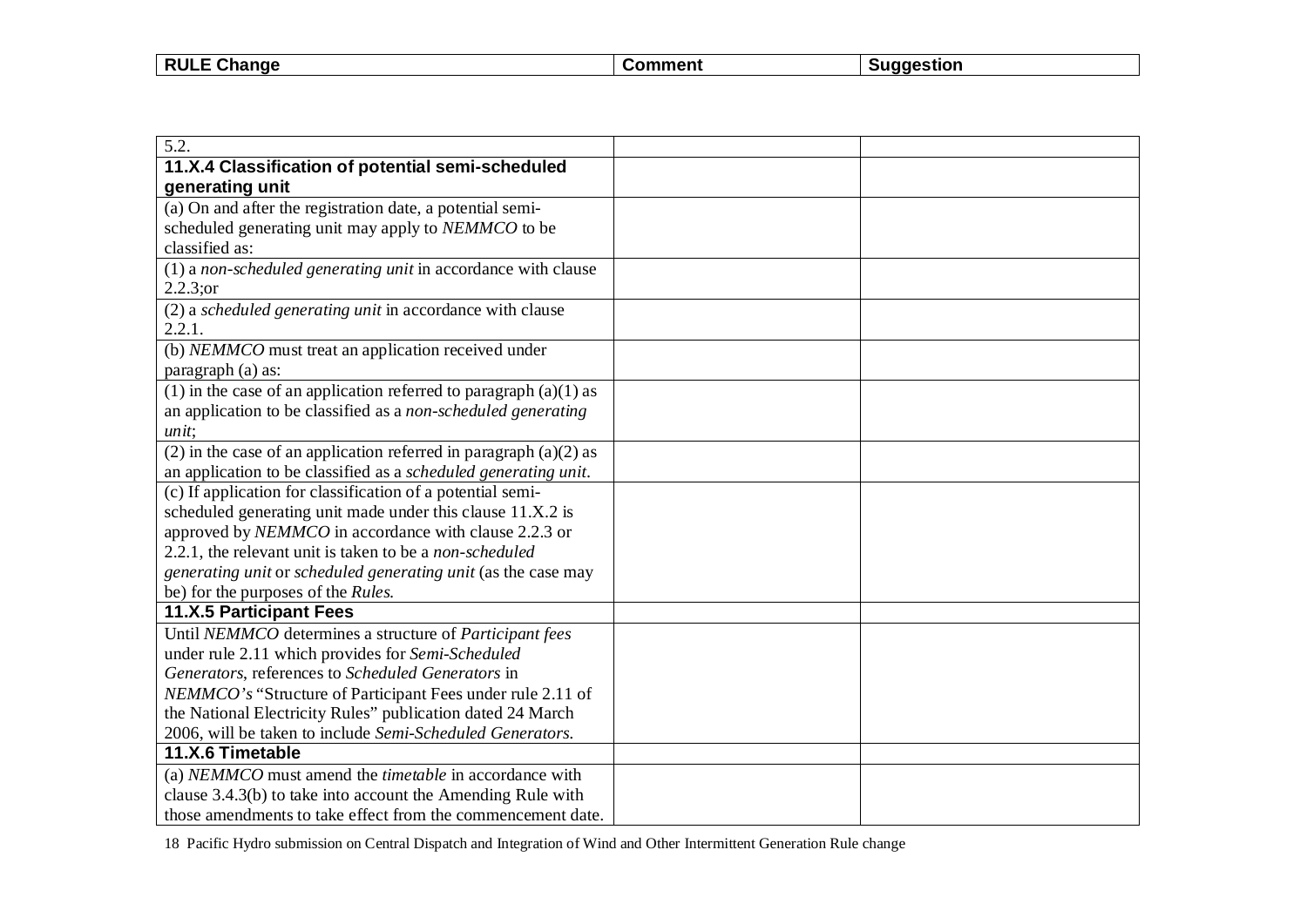**RULE Change Comment Suggestion** 

| (b) All actions taken by NEMMCO prior to the commencement               |       |  |
|-------------------------------------------------------------------------|-------|--|
| date in anticipation of the commencement date to amend the              |       |  |
| <i>timetable</i> as required under paragraph (a) are taken to satisfy   |       |  |
| the equivalent action required under clause 3.4.3(b).                   |       |  |
| 11.X.7 Procedure for contribution factors for ancillary                 |       |  |
| service transactions                                                    |       |  |
| (a) NEMMCO must amend the procedure prepared by                         |       |  |
| $NEMMCO$ under clause 3.15.6A(k) in accordance with clause              |       |  |
| $3.15.6A(m)$ to take into account the Amending Rule with those          |       |  |
| amendments to take effect from the commencement date.                   |       |  |
| (b) All actions taken by <i>NEMMCO</i> prior to the commencement        |       |  |
| date in anticipation of the commencement date to amend the              |       |  |
| procedure prepared by NEMMCO under clause 3.15.6A(k) as                 |       |  |
| required under paragraph (a) are taken to satisfy the equivalent        |       |  |
| action under clause 3.15.6A(m).                                         |       |  |
| <b>Schedule 2 Amendment of National Electricity Rules</b>               |       |  |
| (Clause 4)                                                              |       |  |
| [1] Clause 3.7.1 Administration of PASA                                 |       |  |
| Omit clauses $3.7.1(c)$ and (d) and substitute:                         |       |  |
| (c) On a weekly basis NEMMCO must:                                      | Agree |  |
| (1) collect and analyse information from all Scheduled                  |       |  |
| Generators, Market Customers, Transmission Network Service              |       |  |
| Providers and Market Network Service Providers about their              |       |  |
| intentions for:                                                         |       |  |
| (i) generation, transmission and Market Network Service                 |       |  |
| maintenance scheduling;                                                 |       |  |
| (ii) intended <i>plant</i> availabilities;                              |       |  |
| (iii) energy constraints;                                               |       |  |
| (iv) other <i>plant</i> conditions which could materially impact upon   |       |  |
| power system security; and                                              |       |  |
| (v) significant changes to <i>load</i> forecasts previously notified to |       |  |
| NEMMCO, for the following 24 months;                                    |       |  |
| (2) include the unconstrained intermittent generation forecasts         |       |  |
| for the following 24 months; and                                        |       |  |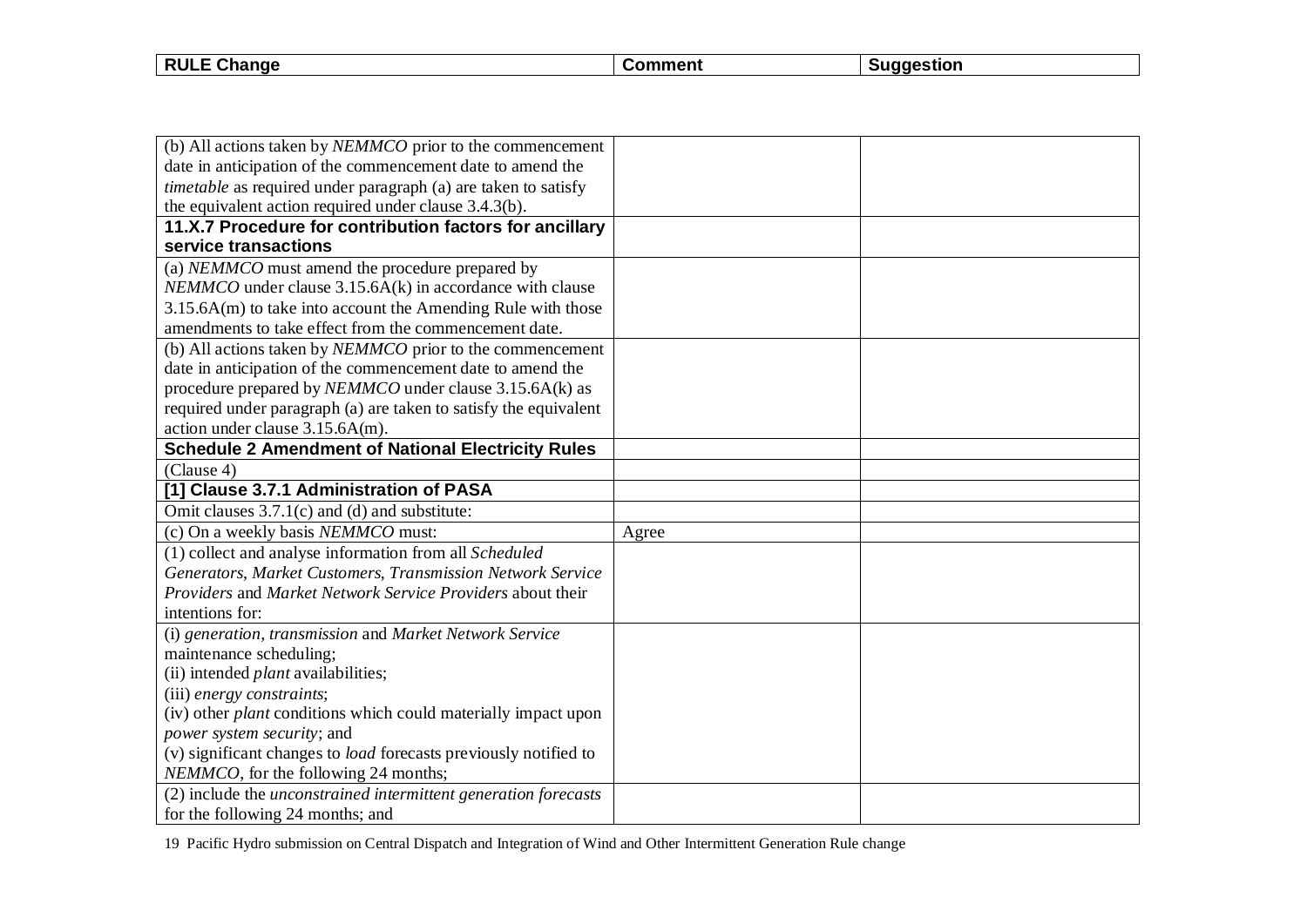| .<br>.<br>.<br>--<br>91 K<br>m |                        |  |  |
|--------------------------------|------------------------|--|--|
|                                | <b>RULE</b><br>Unange∪ |  |  |

| (3) following analysis and assessment of the information               |       |  |
|------------------------------------------------------------------------|-------|--|
| referred to subparagraphs (1) and (2), <i>publish</i> information that |       |  |
| will:                                                                  |       |  |
| (i) assist Scheduled Generators, Semi-Scheduled Generators             |       |  |
| and Market Participants to plan any scheduled work on plant;           |       |  |
| and                                                                    |       |  |
| (ii) inform the <i>market</i> of possible <i>power</i> system security |       |  |
| problems.                                                              |       |  |
| (d) NEMMCO must use its reasonable endeavours to ensure                | Agree |  |
| that it provides to Scheduled Generators, Semi-Scheduled               |       |  |
| Generators and Market Participants sufficient information to           |       |  |
| allow Scheduled Generators and Market Participants to                  |       |  |
| undertake maintenance and <i>outage</i> planning without violating     |       |  |
| power system security and to allow the market to operate               |       |  |
| effectively with a minimal amount of intervention by                   |       |  |
| NEMMCO.                                                                |       |  |
| [2] Clause 3.7.2 Medium term PASA                                      |       |  |
| Omit paragraphs (b) to $(g)$ of clause 3.7.2 and substitute:           | Agree |  |
| (b) NEMMCO may publish additional updated versions of the              |       |  |
| <i>medium term PASA</i> in the event of <i>changes</i> which, in the   |       |  |
| judgment of NEMMCO, are materially significant and should              |       |  |
| be communicated to Scheduled Generators, Semi-Scheduled                |       |  |
| Generators and Market Participants.                                    |       |  |
| (c) The following <i>PASA</i> inputs are to be prepared by             |       |  |
| NEMMCO:                                                                |       |  |
| (1) forecast <i>load</i> which is:                                     |       |  |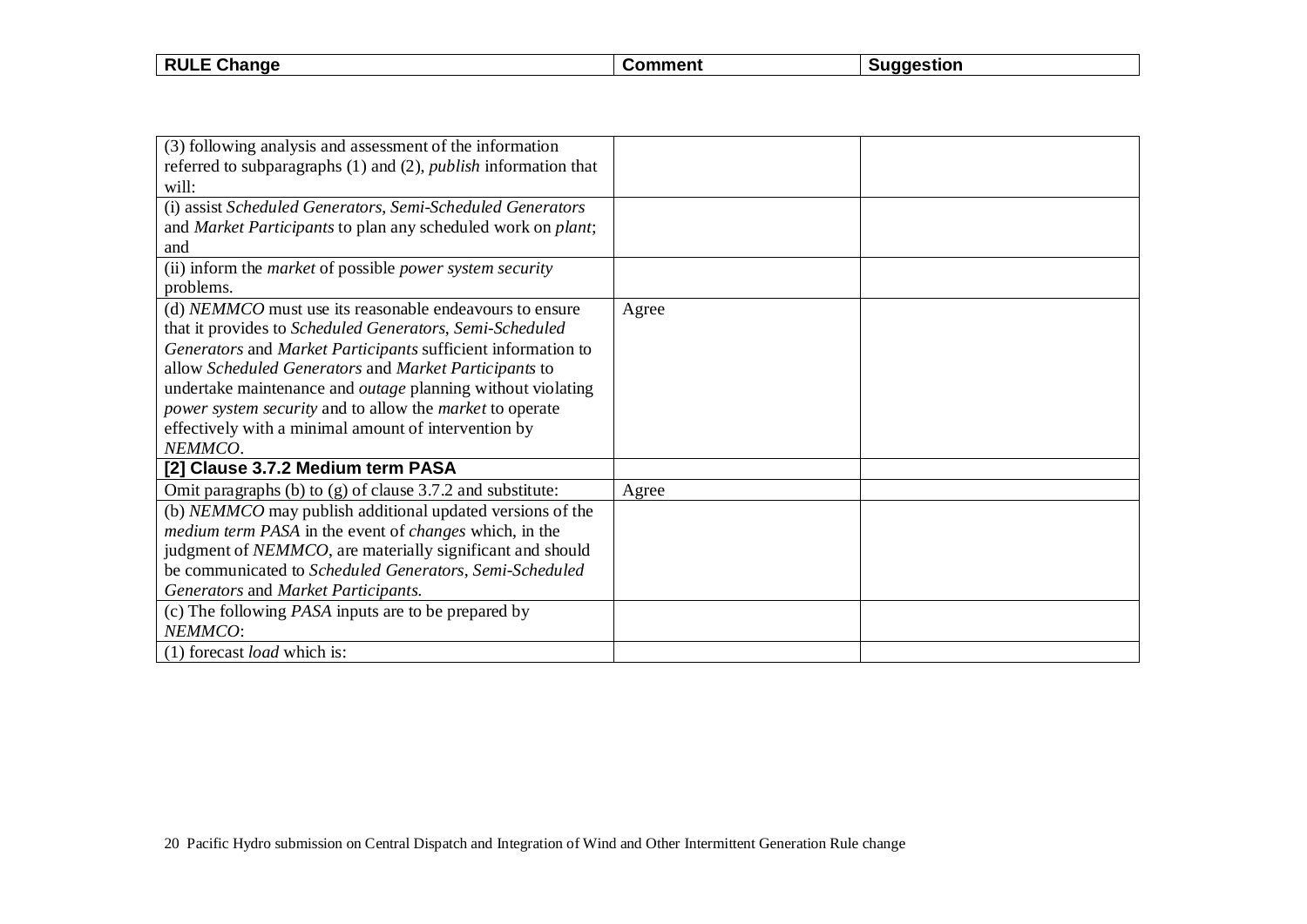| Change<br><b>RULL</b> | :omment | ⊰tıor<br>- 105 |
|-----------------------|---------|----------------|
|                       |         |                |

| (i) to indicate for each <i>region</i> the most probable <i>peak</i>   |  |
|------------------------------------------------------------------------|--|
| load, time of the peak, and daily energy on the basis of               |  |
| past trends, day type and special events including all                 |  |
| anticipated scheduled load and other load except                       |  |
| pumped storage loads;                                                  |  |
| (ii) subsequently to be adjusted by an amount                          |  |
| anticipated in the forecast as scheduled load by load                  |  |
| bidders; and                                                           |  |
| (iii) an indicative half hourly <i>load</i> profile for each day       |  |
| type for each region for each month of the year;                       |  |
| (2) reserve requirements of each <i>region</i> determined in           |  |
| accordance with the medium term capacity reserve standards             |  |
| set out in the power system security and reliability standards;        |  |
| and                                                                    |  |
| (3) forecast inter-regional network constraints and intra-             |  |
| regional network constraints known to NEMMCO at the time.              |  |
| (d) The following <i>medium term PASA</i> inputs must be               |  |
| submitted by each relevant Scheduled Generator or Market               |  |
| Participant in accordance with the timetable:                          |  |
| (1) PASA availability of each scheduled generating unit,               |  |
| scheduled load or scheduled network service for each day; and          |  |
| (2) weekly energy constraints applying to each scheduled               |  |
| generating unit or scheduled load.                                     |  |
| (e) Network Service Providers must provide to NEMMCO an                |  |
| outline of planned network outages in accordance with the              |  |
| <i>timetable</i> and provide to <i>NEMMCO</i> any other information on |  |
| planned <i>network outages</i> that is reasonably requested by         |  |
| NEMMCO to assist NEMMCO to meet its obligations under                  |  |
| paragraph $(f)(4)$ .                                                   |  |
| (f) NEMMCO must prepare and <i>publish</i> the following               |  |
| information in respect of each day covered by the medium term          |  |
| PASA in accordance with clause 3.13.4:                                 |  |
| (1) forecasts of the most probable peak power system load plus         |  |
| required reserve, adjusted to make allowance for scheduled             |  |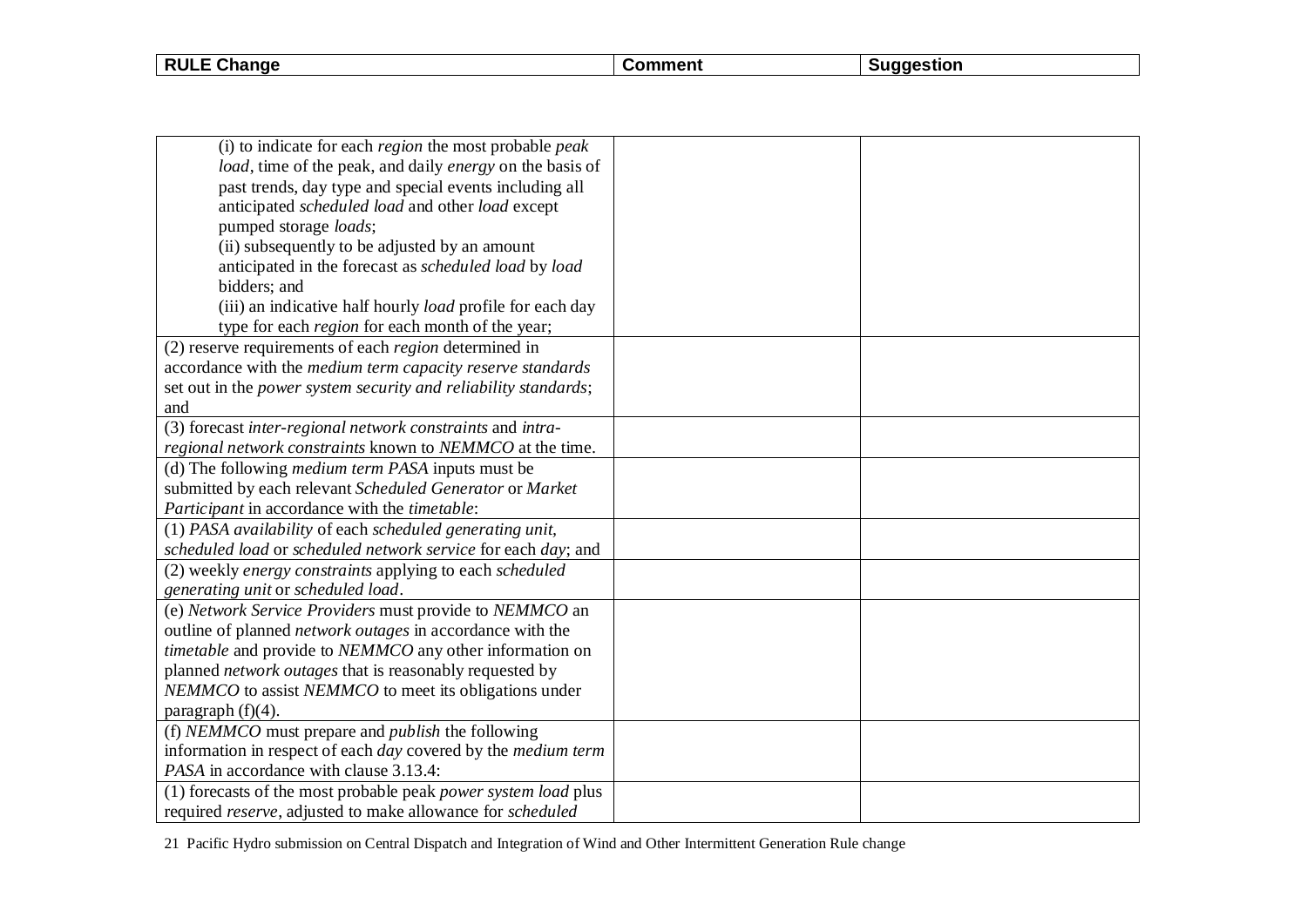| <b>RULE</b><br>ange<br>- 112 | . | . |
|------------------------------|---|---|
|                              |   |   |

| load, for each region and for the total power system;            |  |
|------------------------------------------------------------------|--|
| (2) the aggregated MW allowance (if any) made by NEMMCO          |  |
| for generation from non-scheduled generating systems in each     |  |
| forecast of the most probable peak power system load referred    |  |
| to subparagraph $(1)$ ;                                          |  |
| (3) in respect of each forecast of the most probable peak power  |  |
| system load referred to in subparagraph (1), a value that is the |  |
| sum of that forecast and the relevant aggregated MW              |  |
| allowance referred to in subparagraph (2);                       |  |
| (4) forecasts of the most probable energy consumption for each   |  |
| region and for the total power system;                           |  |
| (5) aggregate generating unit PASA availability for each         |  |
| <i>region</i> , calculated by adding the following categories:   |  |
| (i) the capacity of <i>scheduled generating units</i> that are   |  |
| able to operate at the full offered PASA availability on         |  |
| a continuous basis to meet forecast power system load;           |  |
| (ii) an allocation of <i>generation</i> that cannot be           |  |
| generated continuously at the full offered PASA                  |  |
| availability of the scheduled generating units for the           |  |
| period covered due to specified weekly energy                    |  |
| constraints; and                                                 |  |
| (iii) the forecast generation of semi-scheduled                  |  |
| generating units as provided by the unconstrained                |  |
| intermittent generation forecasts; and                           |  |
| (6) identification and quantification of:                        |  |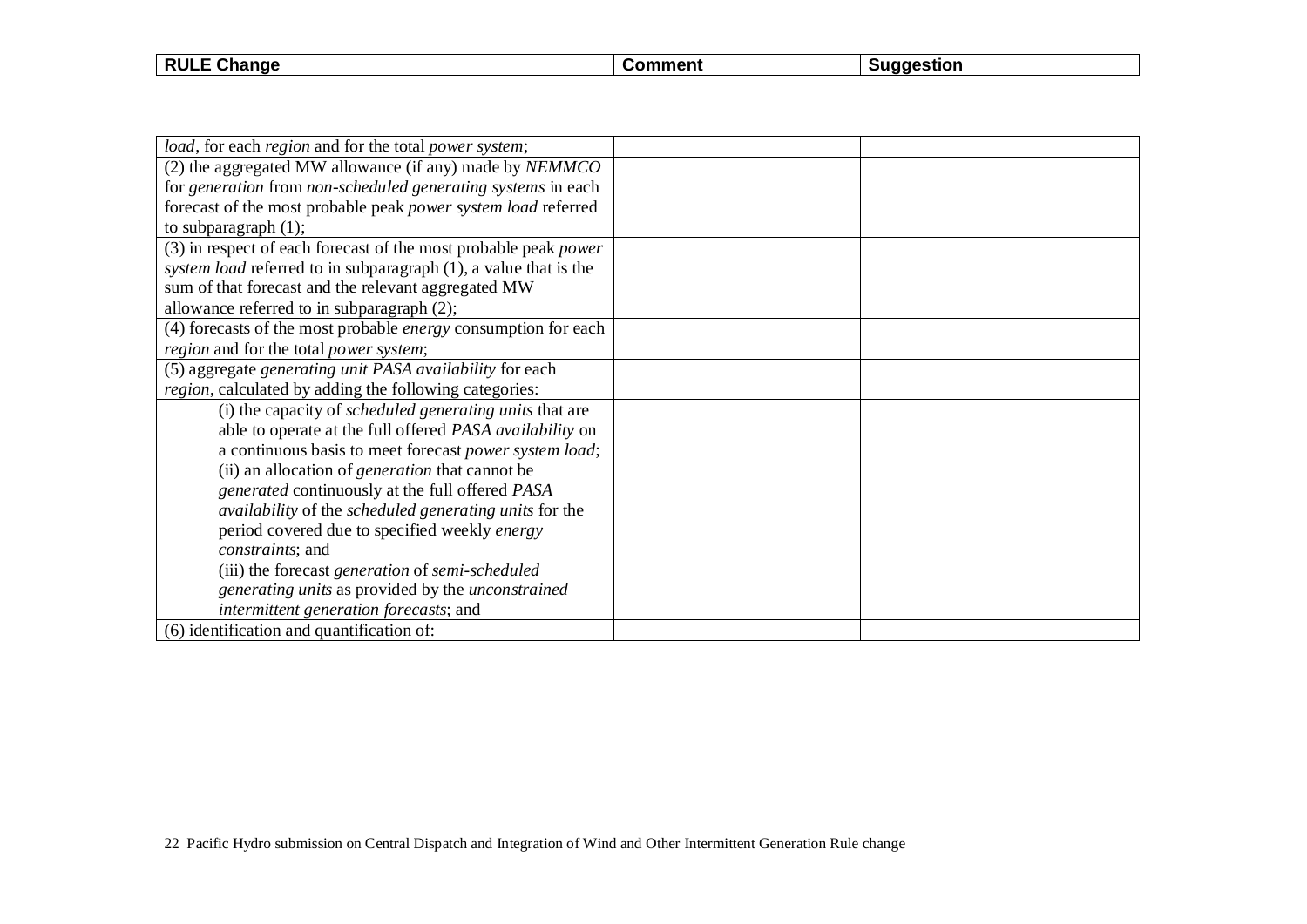**RULE Change Comment Comment Suggestion** 

| (i) any projected violations of power system security;                 |       |  |
|------------------------------------------------------------------------|-------|--|
| (ii) any days on which low reserve or lack of reserve                  |       |  |
| conditions are forecast to apply;                                      |       |  |
| (iii) where a projected <i>supply</i> deficit in one <i>region</i> can |       |  |
| be supplemented by a surplus in another region                         |       |  |
| (dependent on forecast interconnector transfer                         |       |  |
| capabilities);                                                         |       |  |
| (iv) forecast <i>interconnector</i> transfer capabilities and the      |       |  |
| discrepancy between forecast interconnector transfer                   |       |  |
| capabilities and the forecast capacity of the relevant                 |       |  |
| interconnector in the absence of outages on the                        |       |  |
| relevant <i>interconnector</i> only; and                               |       |  |
| (v) when and where <i>network constraints</i> may become               |       |  |
| binding on the <i>dispatch</i> of <i>generation</i> or <i>load</i> .   |       |  |
| $(g)$ NEMMCO must document the procedure it uses for                   |       |  |
| preparation of the <i>medium term PASA</i> and make it available to    |       |  |
| all Scheduled Generators, Semi-Scheduled Generators and                |       |  |
| Market Participants on a cost recovery basis.                          |       |  |
| [3] Clause 3.7.3 Short term PASA                                       |       |  |
| Omit clauses $3.7.3(c) - (e)$ and substitute:                          | Agree |  |
| (c) NEMMCO may publish additional updated versions of the              |       |  |
| short term PASA in the event of changes which, in the                  |       |  |
| judgement of NEMMCO, are materially significant and should             |       |  |
| be communicated to Scheduled Generators, Semi-Scheduled                |       |  |
| Generators and Market Participants.                                    |       |  |
| (d) The following short term PASA inputs are to be prepared            |       |  |
| by NEMMCO:                                                             |       |  |
| (1) forecast <i>load</i> which is to include:                          |       |  |
| (i) the most probable half hourly <i>profile</i> on the basis of       |       |  |
| past trends, day type and special events; and                          |       |  |
| (ii) all scheduled load and other load except for                      |       |  |
| pumped storage loads, which must subsequently be                       |       |  |
| adjusted in accordance with <i>dispatch offers</i> for                 |       |  |
| scheduled load;                                                        |       |  |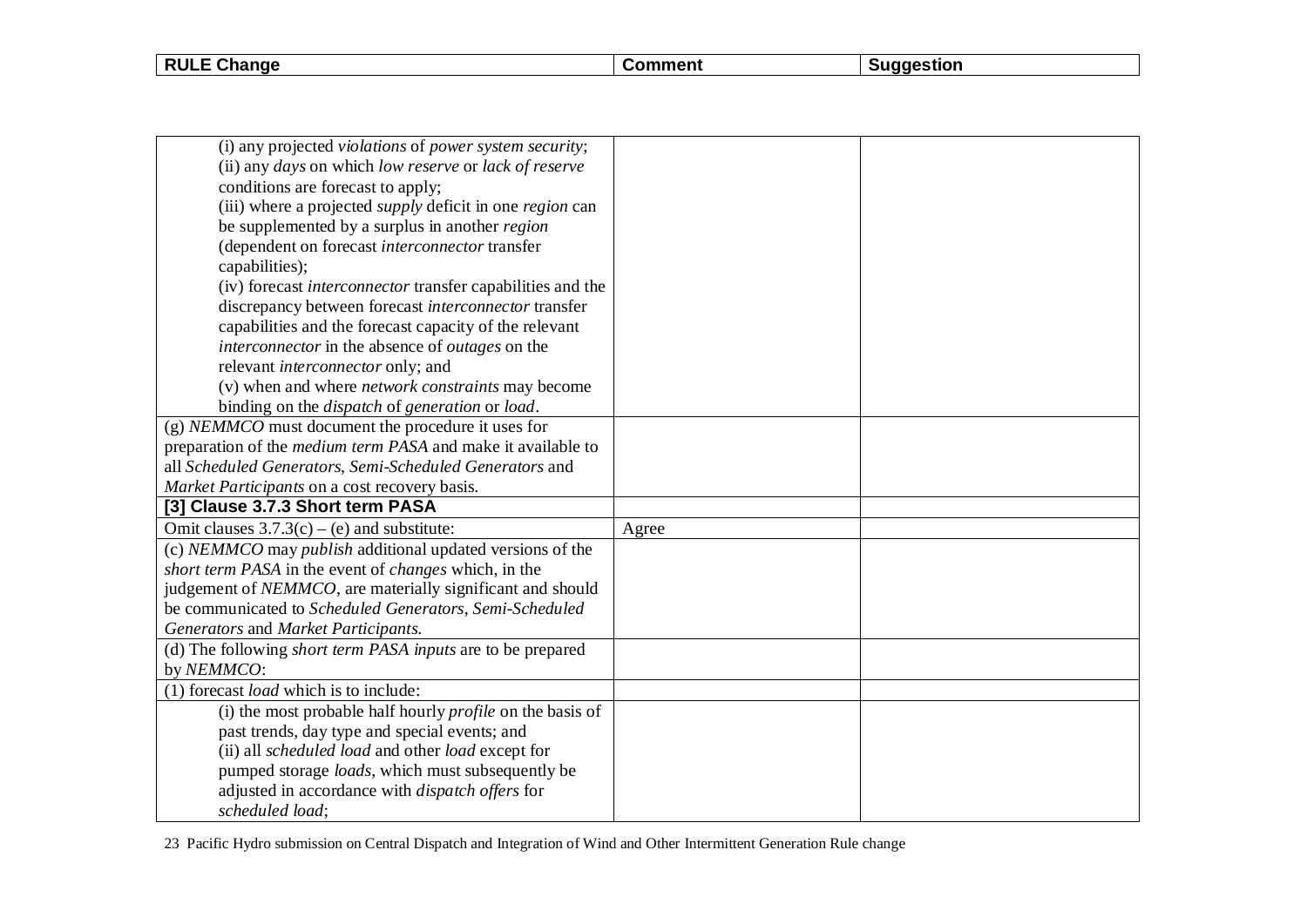| Change<br><b>RULE</b> | :omment | naestior |
|-----------------------|---------|----------|
|                       |         |          |

| (2) reserve requirements for each region determined in                   |                    |  |
|--------------------------------------------------------------------------|--------------------|--|
| accordance with the short term capacity reserve standards; and           |                    |  |
| (3) anticipated inter-regional network constraints and intra-            |                    |  |
| regional network constraints known to NEMMCO at the time.                |                    |  |
| (e) The following <i>short term PASA</i> inputs must be submitted        |                    |  |
| by each relevant Scheduled Generator and Market Participant              |                    |  |
| in accordance with the <i>timetable</i> and must represent the           |                    |  |
| Scheduled Generator's or Market Participant's current                    |                    |  |
| intentions and best estimates:                                           |                    |  |
| (1) availability of each scheduled generating unit, scheduled            |                    |  |
| load or scheduled network service for each trading interval              |                    |  |
| under expected <i>market</i> conditions;                                 |                    |  |
| (2) PASA availability of each scheduled generating unit,                 |                    |  |
| scheduled load or scheduled network service for each trading             |                    |  |
| <i>interval</i> :                                                        |                    |  |
| (3) scheduled generating unit synchronisation and                        |                    |  |
| desynchronisation times for slow start generating units; and             |                    |  |
| (4) projected daily energy availability for energy constrained           |                    |  |
| scheduled generating units and energy constrained scheduled              |                    |  |
| loads.                                                                   |                    |  |
| [4] Clause 3.7.3                                                         |                    |  |
| Omit clause $3.7.3(h)(4)$ and substitute:                                | Agree with comment |  |
| (4) aggregate <i>generating unit</i> availability for each <i>region</i> |                    |  |
| calculated by adding the following categories:                           |                    |  |
| (i) the capacity of <i>scheduled generating units</i> that are           |                    |  |
| able to operate at the full offered availability on a                    |                    |  |
| continuous basis to meet forecast power system load;                     |                    |  |
| (ii) an allocation of <i>generation</i> that cannot be                   |                    |  |
| generated continuously at the full offered availability                  |                    |  |
| of the scheduled generating units for the period                         |                    |  |
| covered due to specified daily energy constraints; and                   |                    |  |
| (iii) the forecast generation of semi-scheduled                          |                    |  |
| generating units as provided by the unconstrained                        |                    |  |
| intermittent generation forecasts.                                       |                    |  |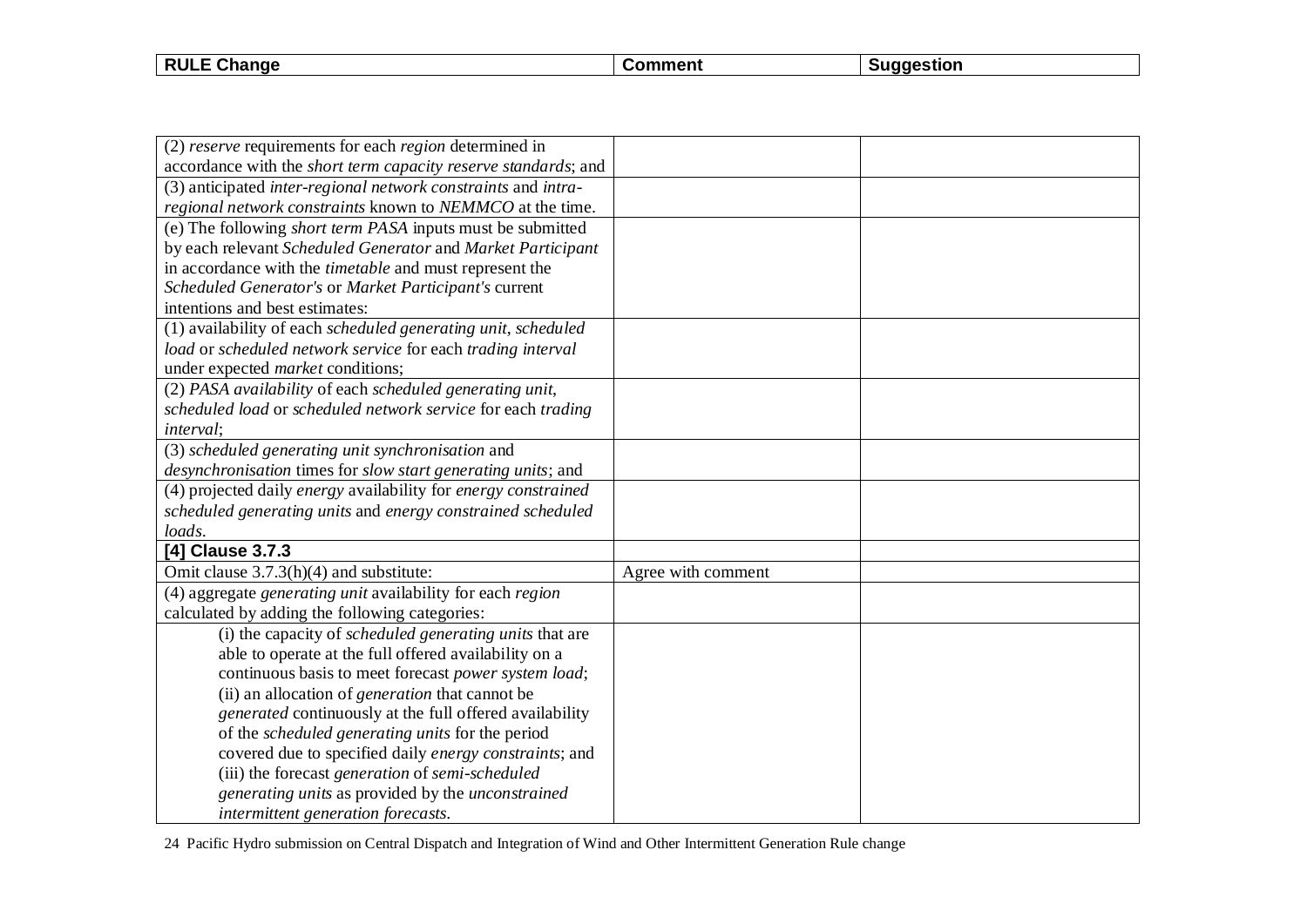| <b>RULE</b><br><b>- ^'</b><br>. Change | ∴ommenf | uaaestion |
|----------------------------------------|---------|-----------|
|                                        |         |           |

| [5] Clause 3.7.3                                                         |       |  |
|--------------------------------------------------------------------------|-------|--|
| In clause 3.7.3(j), after the words "Scheduled Generators",              | Agree |  |
| insert the words ", Semi-Scheduled Generators".                          |       |  |
| [6] New rule 3.7B Unconstrained intermittent                             |       |  |
| generation forecast                                                      |       |  |
| After rule 3.7A, insert:                                                 | Agree |  |
| 3.7B Unconstrained intermittent generation                               |       |  |
| forecast                                                                 |       |  |
| (a) NEMMCO must prepare a forecast of the <i>available capacity</i>      | Agree |  |
| of each semi-scheduled generating unit (to be known as an                |       |  |
| unconstrained intermittent generation forecast) in accordance            |       |  |
| with this rule 3.7B for the purposes of:                                 |       |  |
| (1) the projected assessment of system adequacy process;                 | Agree |  |
| $(2)$ <i>dispatch</i> ; and                                              | Agree |  |
| $(3)$ pre-dispatch.                                                      | Agree |  |
| (b) A Semi-Scheduled Generator must submit to NEMMCO, in                 | Agree |  |
| accordance with the <i>timetable</i> , the capacity of its <i>semi</i> - |       |  |
| scheduled generating unit available to the electrical power              |       |  |
| conversion process to convert the input energy into electricity          |       |  |
| ('availability') for each semi-scheduled generating unit for the         |       |  |
| purpose of paragraph (a), where the availability of the unit is at       |       |  |
| least 30MW below the registered capacity of the unit provided            |       |  |
| as part of its registered bid and offer data.                            |       |  |
| (c) When preparing an <i>unconstrained intermittent generation</i>       | Agree |  |
| forecast for the purposes referred to in paragraph (a),                  |       |  |
| NEMMCO must take into account, where relevant:                           |       |  |
| (1) the total station registered capacity provided by the Semi-          | Agree |  |
| Scheduled Generator provided as part of its registered bid and           |       |  |
| offer data;                                                              |       |  |
| $\overline{(2)}$ the availability of the semi-scheduled generating unit  | Agree |  |
| submitted by the Semi-Scheduled Generator under paragraph                |       |  |
| $(b)$ :                                                                  |       |  |
| (3) the information obtained for the semi-scheduled generating           | Agree |  |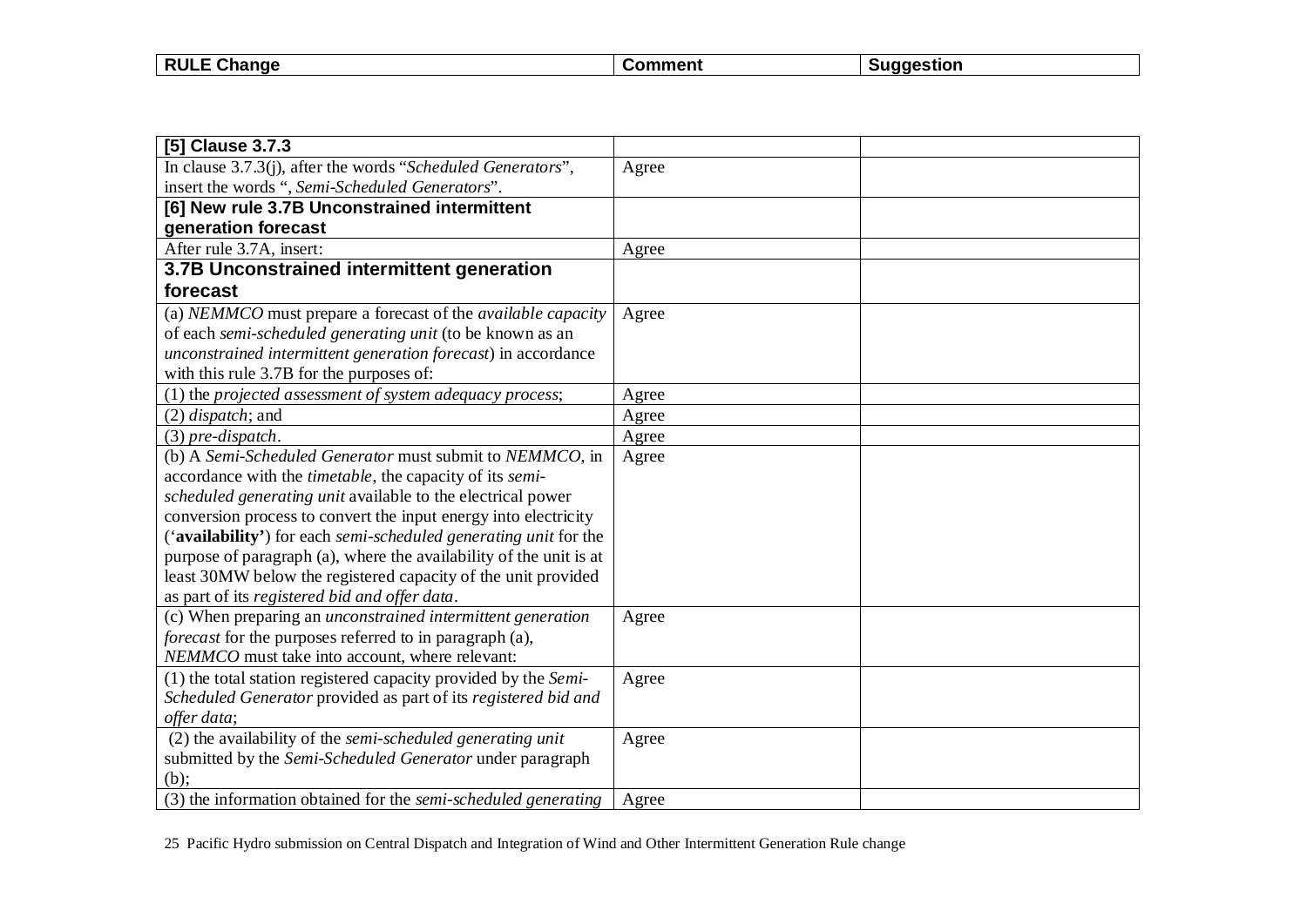| <b>RULE</b><br><b>- ^'</b><br>. Change | ∴ommenf | uaaestion |
|----------------------------------------|---------|-----------|
|                                        |         |           |

| unit from the remote monitoring equipment specified in clause             |       |  |
|---------------------------------------------------------------------------|-------|--|
| S5.2.6.1;                                                                 |       |  |
| (4) the forecasts of the energy available for input into the              | Agree |  |
| electrical power conversion process for each semi-scheduled               |       |  |
| generating unit;                                                          |       |  |
| (5) the assumption that there are no <i>network constraints</i>           | Agree |  |
| otherwise affecting the <i>generation</i> from that <i>semi-scheduled</i> |       |  |
| generating unit; and                                                      |       |  |
| $(6)$ the time frames of:                                                 | Agree |  |
| (i) pre-dispatch;                                                         | Agree |  |
| (ii) <i>dispatch</i> ,                                                    |       |  |
| (iii) <i>medium term PASA</i> ; and                                       |       |  |
| (iv) short term PASA.                                                     |       |  |
| (d) NEMMCO must prepare the first unconstrained intermittent              | Agree |  |
| generation forecast for each semi-scheduled generating unit by            |       |  |
| 1 January 2009 and there must be an <i>unconstrained</i>                  |       |  |
| intermittent generation forecast for each semi-scheduled                  |       |  |
| generating unit available at all times after that date.                   |       |  |
| [7] Clause 3.8.1 Central Dispatch                                         |       |  |
| In clause $3.8.1(a)$ , after the words "scheduled generating"             | Agree |  |
| units," insert the words "semi-scheduled generating units,".              |       |  |
| [8] Clause 3.8.1                                                          |       |  |
| Omit clause $3.8.1(b)(2)$ and substitute:                                 | Agree |  |
| $(2)$ constraints:                                                        |       |  |
| (i) due to availability and <i>commitment</i> ; or                        |       |  |
| (ii) in the case of <i>semi-scheduling generating units</i> ,             |       |  |
| identified by the <i>unconstrained</i> intermittent generation            |       |  |
| forecast;                                                                 |       |  |
| [9] Clause 3.8.1                                                          |       |  |
| In clause 3.8.1(e), after the words "scheduled generating unit,"          | Agree |  |
| insert the words "semi-scheduled generating unit,".                       |       |  |
| [10] Clause 3.8.2 Participation in central dispatch                       |       |  |
| Omit clause 3.8.2(a) and substitute:                                      |       |  |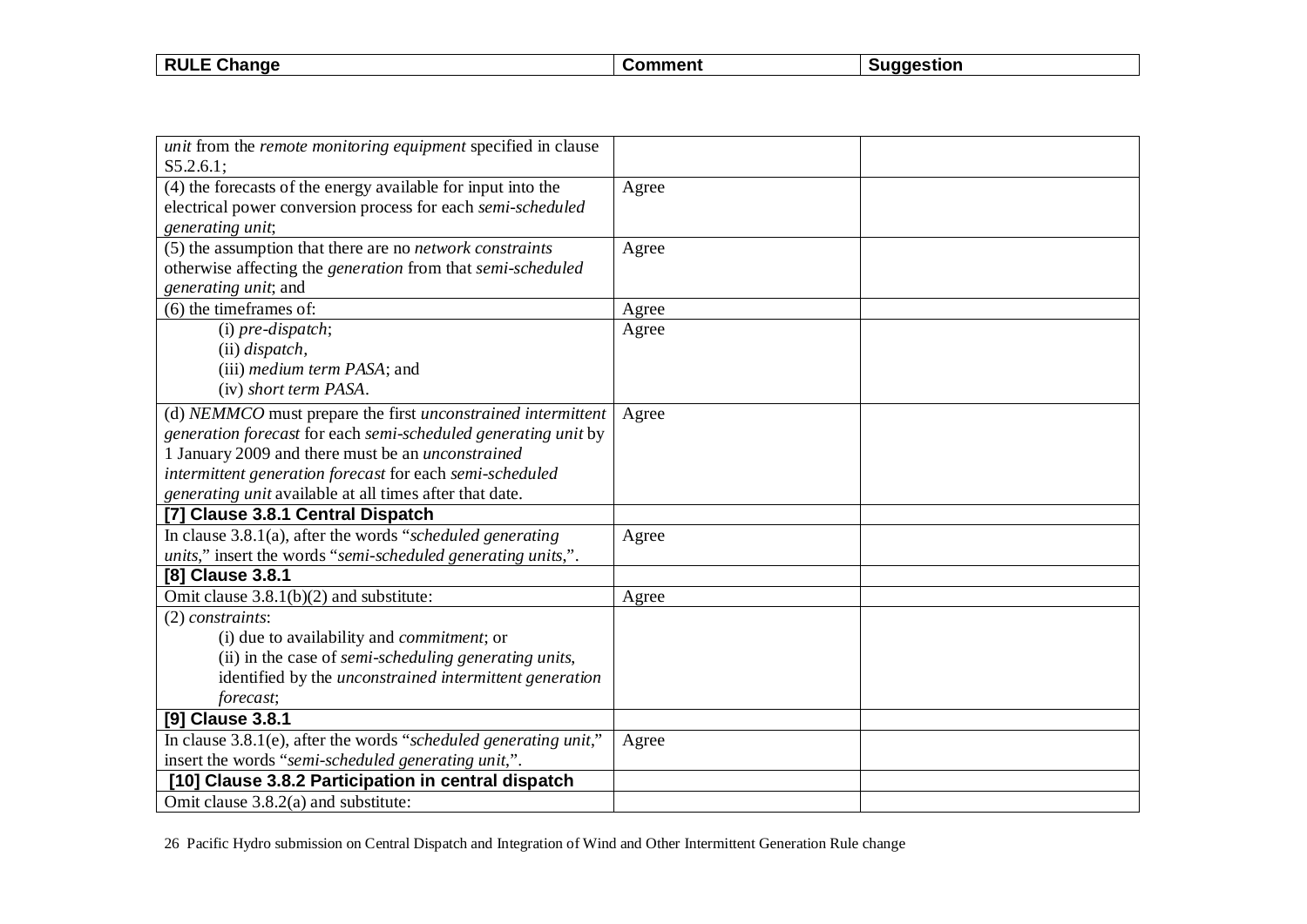| F Change<br><b>RULE</b> | `mment | aestion |
|-------------------------|--------|---------|
|                         |        |         |

| (a) A Generator must submit generation dispatch offers in            | Agree |  |
|----------------------------------------------------------------------|-------|--|
| respect of its scheduled generating units or semi-scheduled          |       |  |
| generating units (as the case may be) for each trading day in        |       |  |
| accordance with clause 3.8.6.                                        |       |  |
| [11] Clause 3.8.3 Bid and offer aggregation                          |       |  |
| guidelines                                                           |       |  |
| Omit clause 3.8.3 and substitute:                                    |       |  |
| 3.8.3 Bid and offer aggregation guidelines                           |       |  |
| (a) Scheduled Generators, Semi-Scheduled Generators or               | Agree |  |
| Market Participants who wish to aggregate their relevant             |       |  |
| generating units, scheduled network services or scheduled            |       |  |
| loads for the purpose of central dispatch and settlements must       |       |  |
| apply to <i>NEMMCO</i> to do so.                                     |       |  |
| (b) NEMMCO must approve applications for aggregation made            |       |  |
| under paragraph (a) if the following conditions are fulfilled:       |       |  |
| (1) aggregated generating units or loads must be connected at        | Agree |  |
| a single site with the same <i>intra-regional loss factor</i> and be |       |  |
| operated by a single Scheduled Generator, Semi-Scheduled             |       |  |
| Generator or Market Participant;                                     |       |  |
| (2) aggregated scheduled network services must be connected          |       |  |
| at the same two sites, have the same intra-regional loss             |       |  |
| factors, have the same distribution loss factors where               |       |  |
| applicable and be operated by the same Generator or Market           |       |  |
| Participant; and                                                     |       |  |
| (3) power system security must not be materially affected by         |       |  |
| the proposed aggregation.                                            |       |  |
| (c) Notwithstanding that one or more of the conditions set out       | Agree |  |
| in paragraph (b) may not have been fulfilled by the Scheduled        |       |  |
| Generator, Semi-Scheduled Generator or Market Participant,           |       |  |
| NEMMCO may approve an application for aggregation                    |       |  |
| provided that such aggregation would not materially distort          |       |  |
| central dispatch.                                                    |       |  |
| (d) Subject to paragraph (f), for the purposes of Chapter 3 and      |       |  |
| rule 4.9, a reference to a generating unit, scheduled load and       |       |  |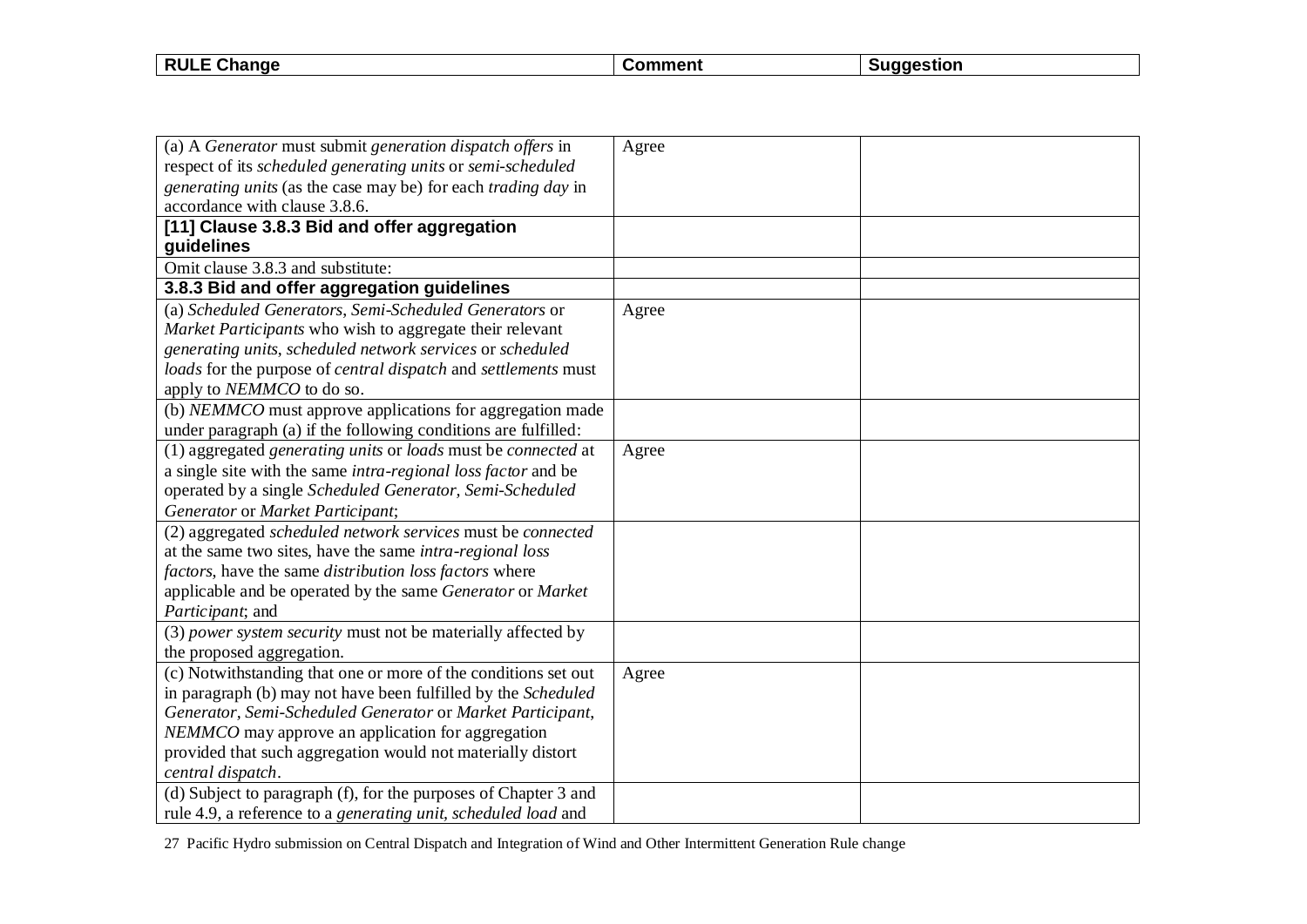| Change<br><b>RULE</b> | .nn | :stior |
|-----------------------|-----|--------|
|                       |     |        |

| scheduled network service are to apply equally to aggregated                |       |  |
|-----------------------------------------------------------------------------|-------|--|
| generating units, aggregated scheduled network services and                 |       |  |
| aggregated scheduled loads aggregated in accordance with this               |       |  |
| clause 3.8.3.                                                               |       |  |
| (e) NEMMCO must evaluate applications for aggregation and                   |       |  |
| reply within 20 business days of receipt of the application                 |       |  |
| setting out whether the application is to be approved and the               |       |  |
| conditions that apply to the proposed approval.                             |       |  |
| (f) Scheduled Generators, Semi-Scheduled Generators and                     | Agree |  |
| Market Participants that have been granted aggregated status                |       |  |
| must, if required by NEMMCO, declare individual scheduled                   |       |  |
| generating unit, semi-scheduled generating unit, scheduled                  |       |  |
| network service or scheduled load availability and operating                |       |  |
| status to NEMMCO in the PASA process under rule 3.7 to                      |       |  |
| allow power system security to be effectively monitored.                    |       |  |
| (g) NEMMCO must provide a Scheduled Generator, Semi-                        | Agree |  |
| Scheduled Generator or Market Participant with:                             |       |  |
| (1) reasons, if its application for aggregation is denied by                |       |  |
| NEMMCO; or                                                                  |       |  |
| (2) notification, if its application for aggregation is approved.           |       |  |
| (i) NEMMCO must maintain a database of aggregated                           | Agree |  |
| scheduled generating units, semi-scheduled generating units,                |       |  |
| scheduled network services and scheduled loads and their                    |       |  |
| components.                                                                 |       |  |
| (i) For the avoidance of doubt, semi-scheduled generating units             | Agree |  |
| which are registered as a single semi-scheduled generating unit             |       |  |
| under clause 2.2.7 are not aggregated semi-scheduled                        |       |  |
| generating units for the purposes of Chapter 3 and rule 4.9.                |       |  |
| [12] Clause 3.8.6 Generating unit offers for dispatch                       |       |  |
| Omit clause 3.8.6 and substitute:                                           |       |  |
| 3.8.6 Generating unit offers for dispatch                                   |       |  |
| <b>Scheduled Generator</b>                                                  |       |  |
| (a) A Scheduled Generator's dispatch offer must:                            |       |  |
| (1) contain its intended <i>self-dispatch level</i> for each <i>trading</i> |       |  |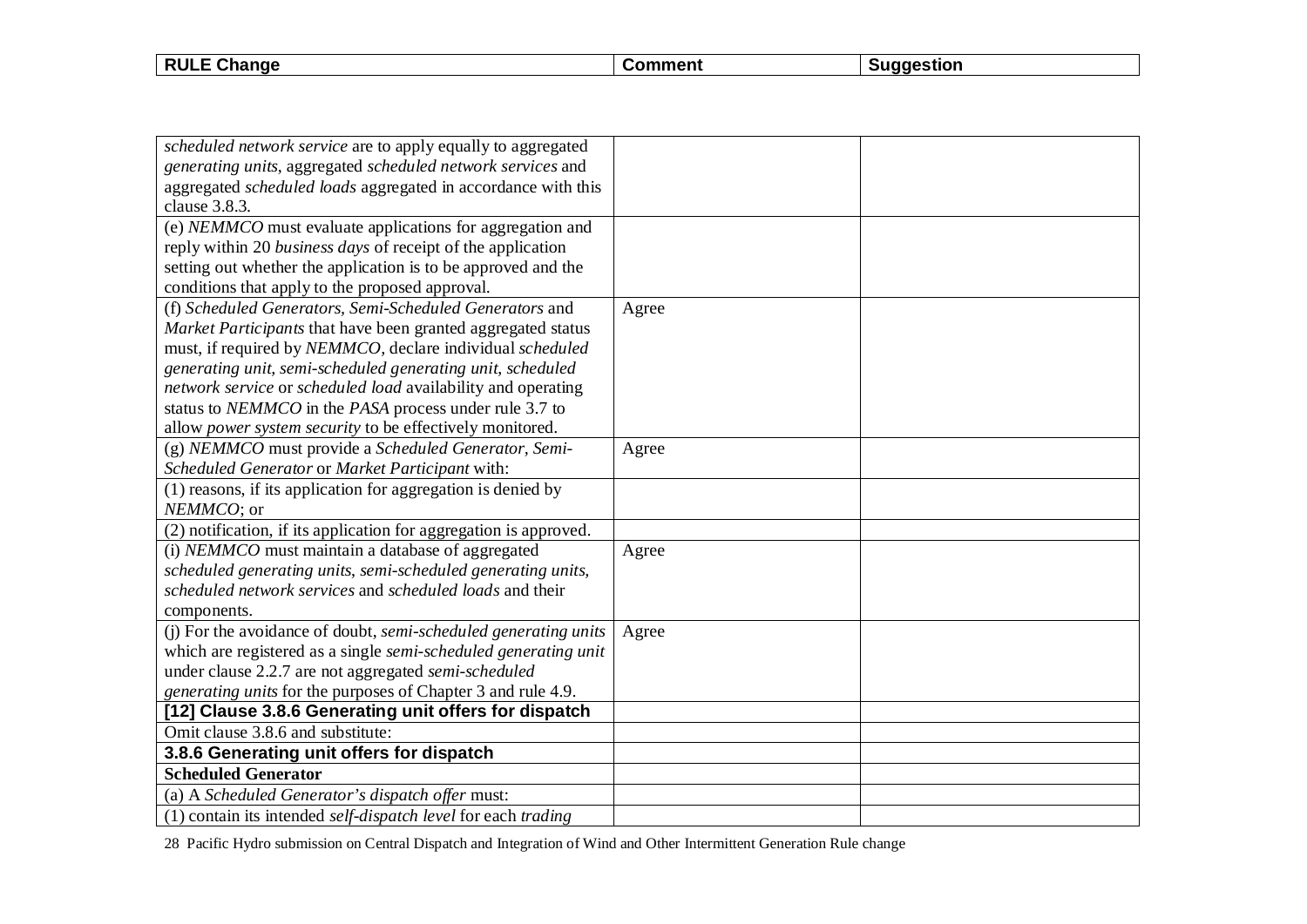| <b>RULE</b><br>$\sim$<br><b>Change</b> | $\sim$ $\sim$ $\sim$ $\sim$ | laestion |
|----------------------------------------|-----------------------------|----------|
|                                        |                             |          |

| <i>interval</i> , and may contain up to 10 <i>price bands</i> which may be      |                                  |                                              |
|---------------------------------------------------------------------------------|----------------------------------|----------------------------------------------|
| for:                                                                            |                                  |                                              |
|                                                                                 |                                  |                                              |
| (i) possible <i>dispatch</i> above the intended <i>self-dispatch level</i> ; or |                                  |                                              |
| (ii) possible off-loading below the intended self-dispatch level,               |                                  |                                              |
| by dispatch instruction;                                                        |                                  |                                              |
| (2) specify for each of the 48 trading intervals in the trading                 |                                  |                                              |
| day:                                                                            |                                  |                                              |
| (i) a MW capacity for the intended self-dispatch level;                         |                                  |                                              |
| (ii) an incremental MW amount for each price band specified                     |                                  |                                              |
| in the <i>dispatch offer</i> ; and                                              |                                  |                                              |
| (iii) a MW/min ramp rate capability;                                            |                                  |                                              |
| (3) where the offer specifies a self-dispatch level of more than                |                                  |                                              |
| zero, specify at least one price band for off-loading below the                 |                                  |                                              |
| intended self-dispatch level and the total MW quantity in price                 |                                  |                                              |
| bands specified for off-loading in each trading interval must                   |                                  |                                              |
| equal the MW quantity of the self-dispatch level for that                       |                                  |                                              |
| trading interval to enable possible off-loading to a zero                       |                                  |                                              |
| dispatch level; and                                                             |                                  |                                              |
| (4) specify a <i>loading price</i> or an <i>off-loading price</i> for each      |                                  |                                              |
| price band specified in the dispatch offer, in dollars and whole                |                                  |                                              |
| cents per MWh, and this price is to apply to the <i>price band</i>              |                                  |                                              |
| throughout the <i>trading day</i> .                                             |                                  |                                              |
| (b) A Scheduled Generator's dispatch offer may specify the                      |                                  |                                              |
| daily energy available for energy constrained scheduled                         |                                  |                                              |
| generating units.                                                               |                                  |                                              |
| (c) A Scheduled Generator's loading prices offered must be                      | Correction appears to be         | (c) A Scheduled Generator's loading          |
| equal to or greater than \$0/MWh and may not exceed the                         | unnecessary (retain original     | prices offered must be equal to or           |
| product of VoLL and the intra-regional loss factor at the                       | wording for clarity even though  | greater than \$0/MWh and may not             |
| Scheduled Generator's transmission network connection point                     | the multiplication is implied by | exceed the product of VoLL and               |
| for the scheduled generating unit;                                              | the use of the word 'product').  | multiplied by the <i>intra-regional loss</i> |
|                                                                                 |                                  | factor at the Scheduled Generator's          |
|                                                                                 |                                  |                                              |
|                                                                                 |                                  | transmission network connection              |
|                                                                                 |                                  | point for the scheduled generating           |
|                                                                                 |                                  | unit;                                        |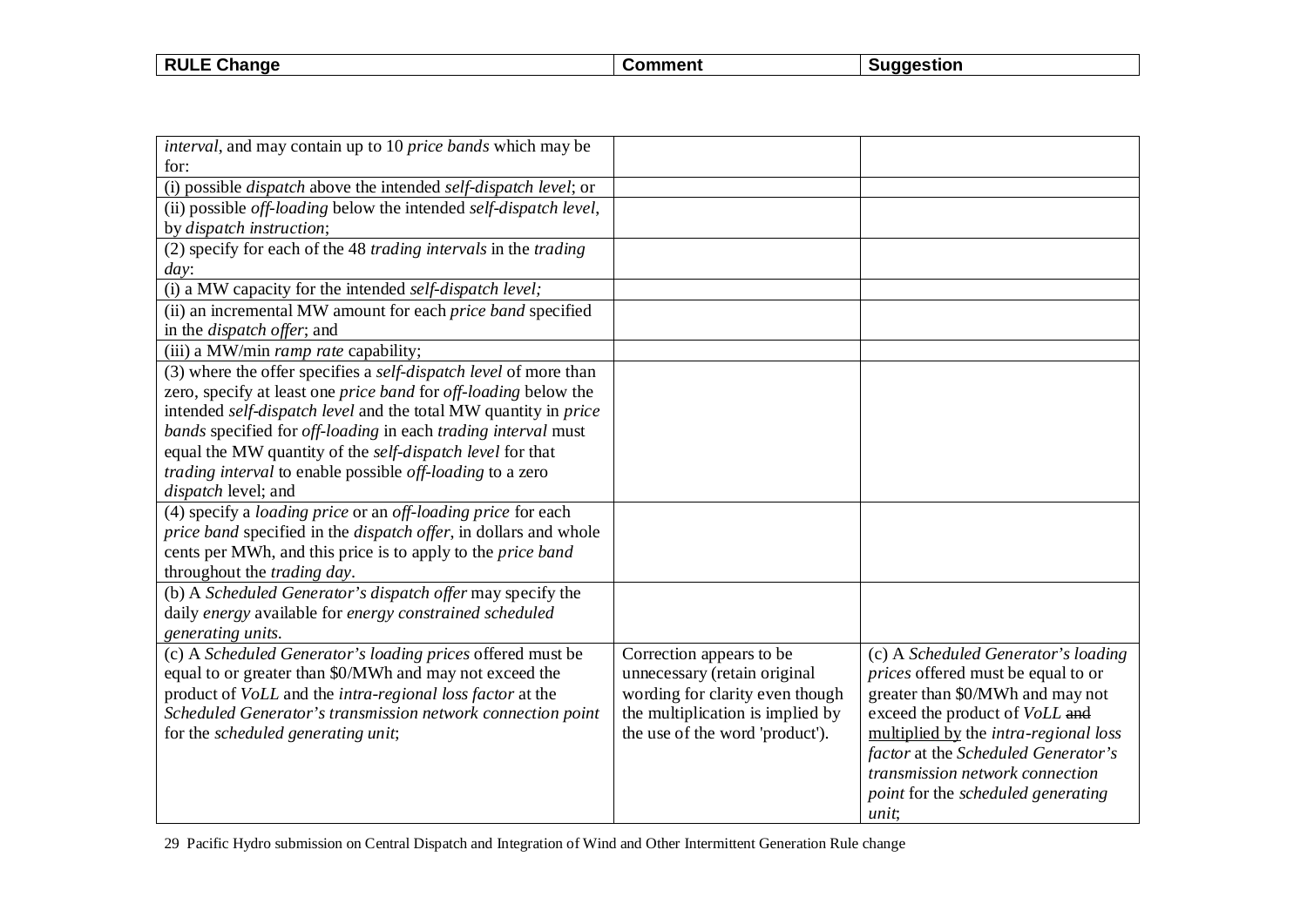| <b>RULL</b><br>$\sim$<br>hange | nmment | laestion |
|--------------------------------|--------|----------|
|                                |        |          |

| (d) A loading price of a Scheduled Generator specified for a                                                                          |                                |  |
|---------------------------------------------------------------------------------------------------------------------------------------|--------------------------------|--|
| price band is to be interpreted as the minimum price at which                                                                         |                                |  |
| up to the specified MW increment is to be loaded in the <i>central</i>                                                                |                                |  |
| dispatch process;                                                                                                                     |                                |  |
| (e) A Scheduled Generator's off-loading prices must be less                                                                           |                                |  |
| than \$0/MWh, that is, negative in sign and may not be less                                                                           |                                |  |
| than the product of the <i>market floor price</i> multiplied by the                                                                   |                                |  |
| intra-regional loss factor at the Scheduled Generator's                                                                               |                                |  |
| transmission network connection point for the scheduled                                                                               |                                |  |
| generating unit.                                                                                                                      |                                |  |
| (f) An off-loading price of a Scheduled Generator specified for                                                                       |                                |  |
| a <i>price band</i> is to be interpreted as the maximum price payable                                                                 |                                |  |
| to NEMMCO by the Scheduled Generator in respect of the                                                                                |                                |  |
| generating unit's sent out generation with the generating                                                                             |                                |  |
| unit's output reduced below its specified self-dispatch level in                                                                      |                                |  |
| the <i>central dispatch</i> process by an amount less than the                                                                        |                                |  |
| specified MW increment.                                                                                                               |                                |  |
|                                                                                                                                       |                                |  |
| <b>Semi-Scheduled Generator</b>                                                                                                       |                                |  |
| (g) A Semi-Scheduled Generator's dispatch offer may contain                                                                           | Agree                          |  |
| up to 10 prices bands and must specify for each of the 48                                                                             |                                |  |
| trading intervals in the trading day, an incremental MW                                                                               |                                |  |
| amount for each price band specified in the dispatch offer.                                                                           |                                |  |
| <b>Scheduled and Semi-Scheduled Generators</b>                                                                                        |                                |  |
| (h) A dispatch offer of a Semi-Scheduled Generator or                                                                                 |                                |  |
| Scheduled Generator must meet the following requirements:                                                                             |                                |  |
| (1) the MW quantities specified are to apply at the terminals of                                                                      | Comment – should the reference |  |
| the scheduled generating unit or semi-scheduled generating                                                                            | to "terminals" be amended to a |  |
| <i>unit</i> or, with <i>NEMMCO</i> 's agreement, at any other point in the                                                            | reference to "connection       |  |
| relevant Generator's electrical installation or on the network;                                                                       | points"?                       |  |
| (2) prices specified for each <i>price band</i> specified in the                                                                      |                                |  |
| dispatch offer must increase monotonically with an increase in                                                                        |                                |  |
| available MWs;                                                                                                                        |                                |  |
| (3) prices specified are to apply at the <i>connection point</i> of the<br>scheduled generating unit or the semi-scheduled generating | Agree                          |  |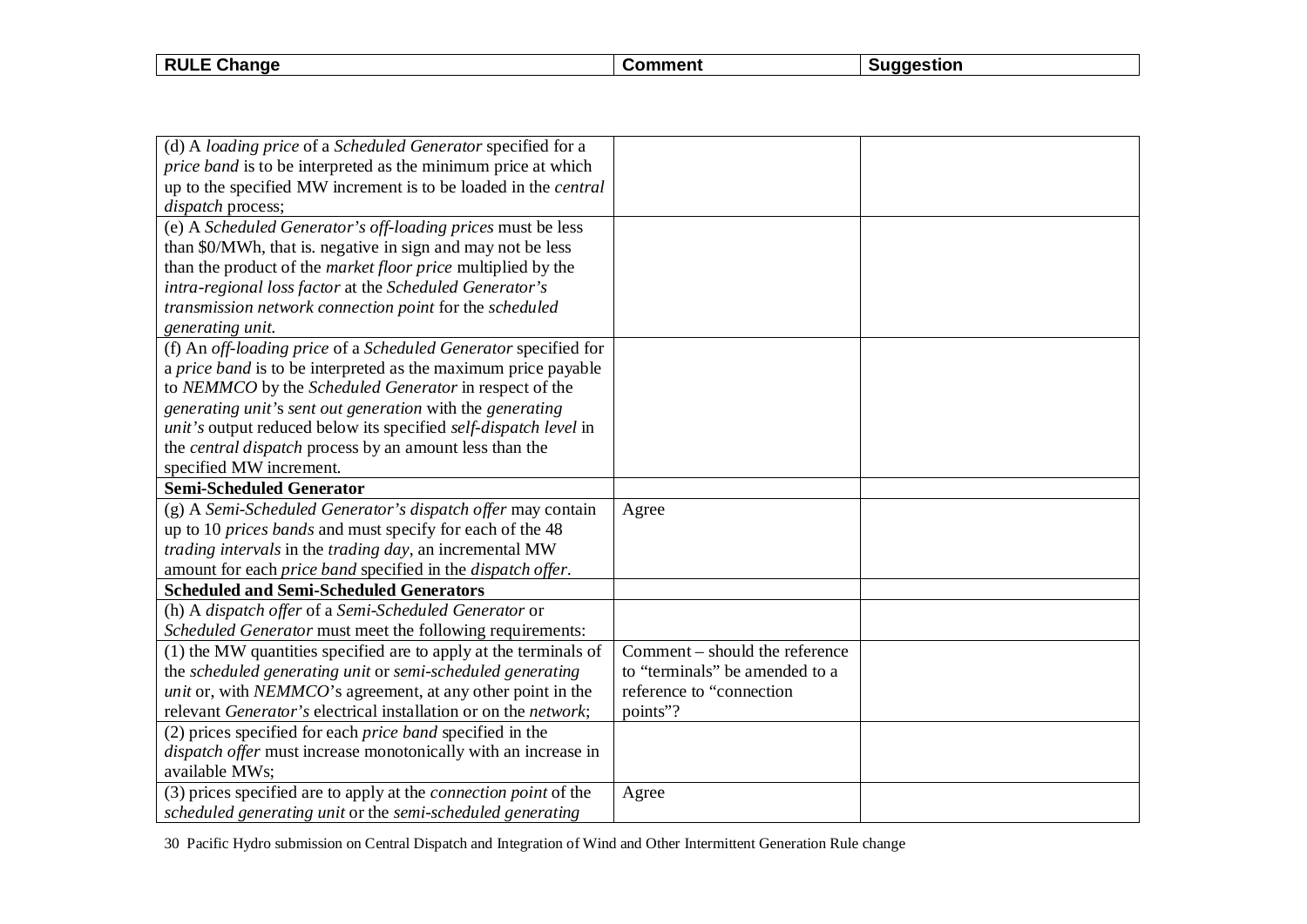| <b>RULE</b><br>Change | $\sim$ mment $\sim$<br>omn | laestion |
|-----------------------|----------------------------|----------|
|                       |                            |          |

| <i>unit</i> (as the case may be) and for the purposes of <i>central</i>    |       |  |
|----------------------------------------------------------------------------|-------|--|
| dispatch shall be referred to the regional reference node to               |       |  |
| which that <i>connection point</i> is assigned as follows:                 |       |  |
| $RP = DOP \div \overline{LF}$                                              |       |  |
| where                                                                      |       |  |
| RP is the price specified in the <i>dispatch offer</i> when referred to    |       |  |
| the appropriate <i>regional reference node</i> and must not be             |       |  |
| greater than VoLL or less than the market floor price;                     |       |  |
| DOP is the price as specified in the <i>dispatch offer</i> ; and LF        |       |  |
| where the connection point:                                                |       |  |
| (i) is a transmission network connection point, is the intra-              |       |  |
| regional loss factor at that connection point; or                          |       |  |
| (ii) is a <i>distribution network connection point</i> , is the product of |       |  |
| the distribution loss factor at that connection point multiplied           |       |  |
| by the intra-regional loss factor at the transmission network              |       |  |
| connection point to which it is assigned; and                              |       |  |
| (4) the MW quantity specified in each <i>price band</i> in each            |       |  |
| trading interval must be specified in whole MW.                            |       |  |
| [13] Clause 3.8.8 Validation of dispatch bids and                          |       |  |
| offers                                                                     |       |  |
| In clause 3.8.8, after the words "Scheduled Generator"                     |       |  |
| wherever occurring, insert the words ", Semi-Scheduled                     |       |  |
| Generator".                                                                |       |  |
| [14] Clause 3.8.9 Default offers and bids                                  |       |  |
| Omit clause 3.8.9(a) and substitute:                                       |       |  |
| (a) A Scheduled Generator, Semi-Scheduled Generator or                     | Agree |  |
| Market Participant may, at any time, submit a dispatch offer, a            |       |  |
| dispatch bid or a market ancillary service offer in respect of a           |       |  |
| scheduled generating unit, semi-scheduled generating unit,                 |       |  |
| scheduled load, scheduled network service, ancillary service               |       |  |
| generating unit or ancillary service load to apply from a                  |       |  |
| specified future trading day.                                              |       |  |
| [15] Clause 3.8.9                                                          |       |  |
| In clauses $3.8.9(b)$ , (d) and (e), after the words "Scheduled            | Agree |  |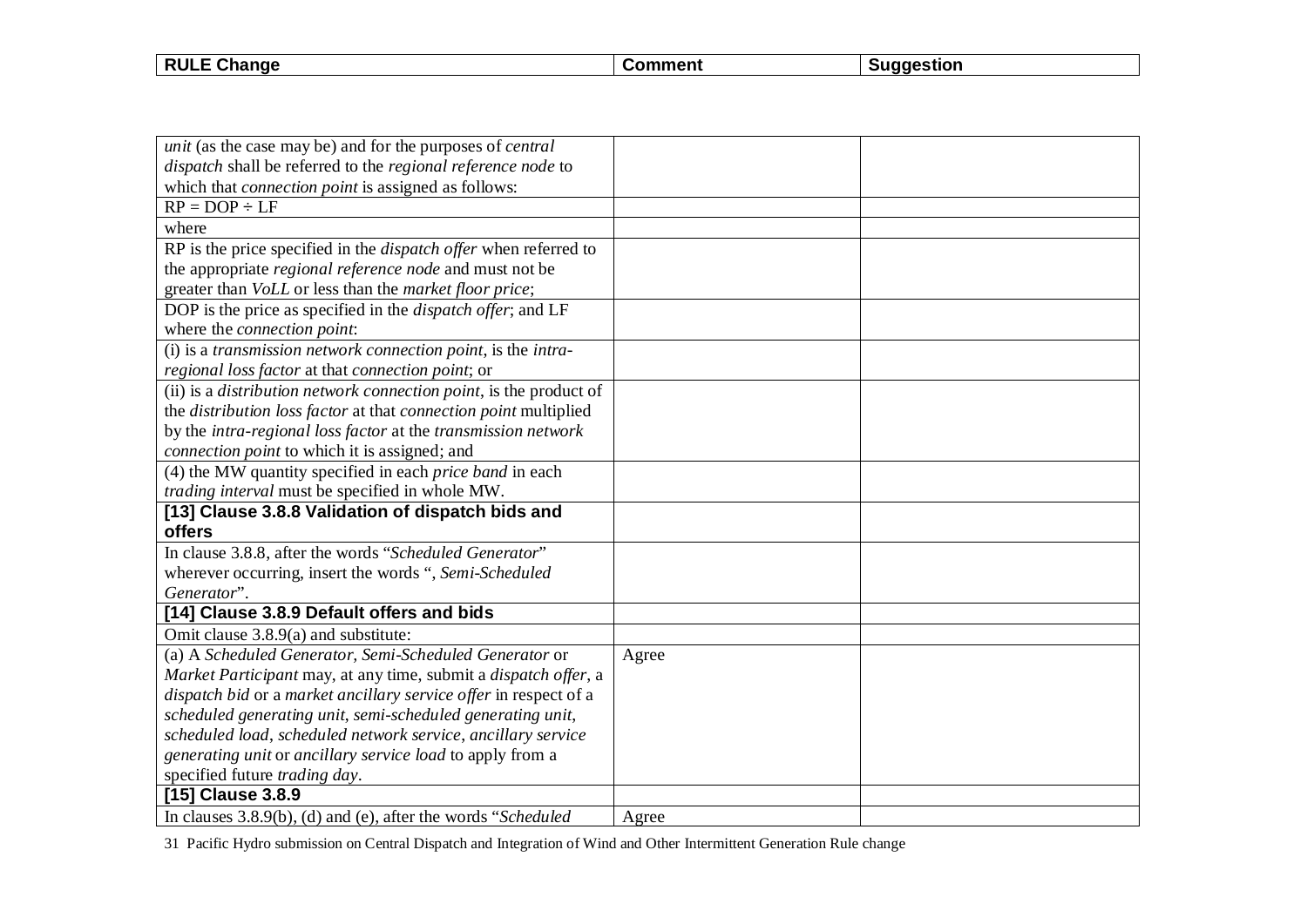| <b>RULE</b><br>$\sim$<br><b>Change</b> | $\sim$ $\sim$ $\sim$ $\sim$ | laestion |
|----------------------------------------|-----------------------------|----------|
|                                        |                             |          |

| Generator" wherever occurring, insert the words ", Semi-            |                                  |  |
|---------------------------------------------------------------------|----------------------------------|--|
| Scheduled Generator".                                               |                                  |  |
| [16] Clause 3.8.9                                                   |                                  |  |
| In clause 3.8.9(d) after the words "Scheduled Generators",          | Agree                            |  |
| insert the words ", Semi-Scheduled Generators".                     |                                  |  |
| [17] Clause 3.8.10 Network Constraints                              |                                  |  |
| In clause $3.8.10(a)$ , after the words "scheduled generating"      |                                  |  |
| units", insert the words ", semi-scheduled generating units".       |                                  |  |
| [18] Clause 3.8.10                                                  |                                  |  |
| In clause 3.8.10(c), after the words "Scheduled Generators",        | Agree with comment: only         |  |
| insert the words ", Semi-Scheduled Generators".                     | those semi-scheduled generating  |  |
|                                                                     | units with coefficients large    |  |
|                                                                     | enough to warrant inclusion in   |  |
|                                                                     | constraint equations ought to be |  |
|                                                                     | included.                        |  |
| [19] Clause 3.8.14 Dispatch under conditions of                     |                                  |  |
| supply scarcity                                                     |                                  |  |
| In clauses $3.8.14(a)$ and (b), after the words "Scheduled          | Agree                            |  |
| Generators", insert the words ", Semi-Scheduled Generators".        |                                  |  |
| [20] Clause 3.8.16 Equal priced dispatch bids and                   |                                  |  |
| dispatch offers                                                     |                                  |  |
| In clause 3.8.16, after the words "scheduled generating units",     | Agree                            |  |
| insert the words ", semi-scheduled generating units".               |                                  |  |
| [21] Clause 3.8.17 Self-commitment                                  |                                  |  |
| 3.8.17 Self-commitment                                              |                                  |  |
| Omit clauses $3.8.17(d) - (h)$ and substitute:                      |                                  |  |
| (d) A Scheduled Generator or a Semi-Scheduled Generator has         | Agree                            |  |
| a right to synchronise its scheduled generating unit or semi-       |                                  |  |
| scheduled generating unit (as the case may be) to the power         |                                  |  |
| system and have NEMMCO dispatch that generating unit                |                                  |  |
| subject to the <i>dispatch</i> procedures set out in this rule 3.8. |                                  |  |
| (e) A Scheduled Generator must advise NEMMCO of its                 | Agree                            |  |
| intention to selfcommit and synchronise a scheduled generating      |                                  |  |
| <i>unit</i> with a <i>nameplate rating</i> of 30MW or more.         |                                  |  |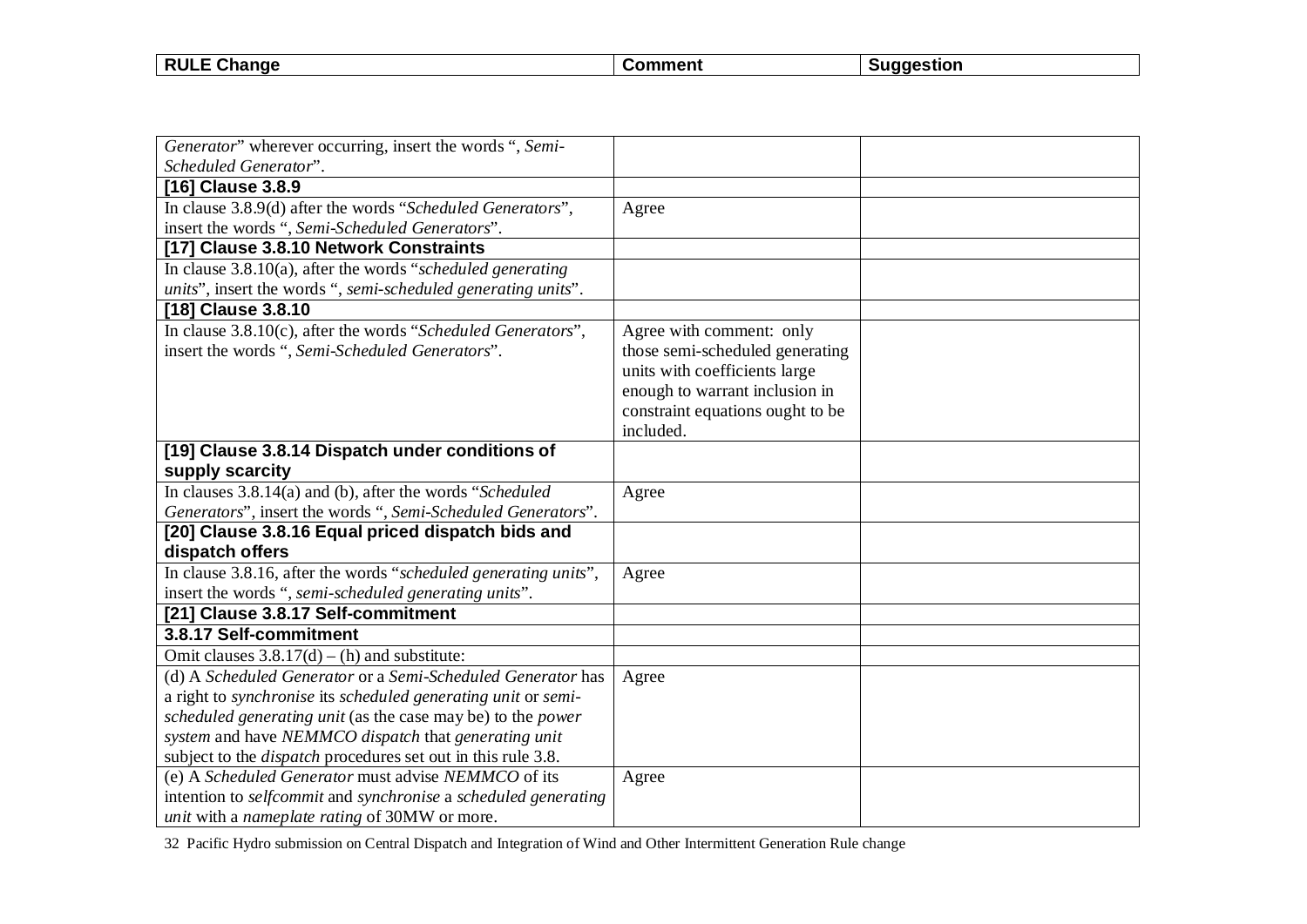| <b>RULE</b><br>.<br>Change | าmment<br>∴∩r | aestion |
|----------------------------|---------------|---------|
|                            |               |         |

| (f) Unless otherwise agreed with NEMMCO, the Scheduled<br>Generator must advise of its intention under paragraph (e)<br>through PASA and predispatch by submitting an amended<br>available capacity profile of the scheduled generating unit into<br>the market information bulletin board. | Agree                                                                                        |                            |
|---------------------------------------------------------------------------------------------------------------------------------------------------------------------------------------------------------------------------------------------------------------------------------------------|----------------------------------------------------------------------------------------------|----------------------------|
| $(g)$ The exact time of synchronisation for a scheduled<br>generating unit will be subject to directions from NEMMCO in<br>accordance with Chapter 4.                                                                                                                                       | Agree                                                                                        |                            |
| (h) A Scheduled Generator or Market Participant must notify<br>NEMMCO of any changes to self-commitment decisions<br>without delay.                                                                                                                                                         | Agree                                                                                        |                            |
| (i) NEMMCO must notify all Scheduled Generators and<br>Market Participants of any changes to self-commitment<br>decisions without delay.                                                                                                                                                    | Agree                                                                                        |                            |
| [22] Clause 3.8.18 Self-decommitment                                                                                                                                                                                                                                                        |                                                                                              |                            |
| Omit clauses 3.8.18(c) and (d) and substitute:                                                                                                                                                                                                                                              |                                                                                              |                            |
| (c) A Scheduled Generator must advise NEMMCO of its<br>intention to selfdecommit and de-synchronise a generating unit<br>(other than slow starting generating units) with a nameplate<br>rating of 30 MW or more.                                                                           | Agree                                                                                        |                            |
| (d) Unless otherwise agreed with NEMMCO, the Scheduled<br>Generator must advise of its intention under paragraph (c)<br>through PASA and predispatch by submitting an amended<br>available capacity profile of the scheduled generating unit into<br>the market information bulletin board. | Agree                                                                                        |                            |
| (e) A Scheduled Generator or Market Participant must notify<br>NEMMCO as soon as practicable of any changes in their self-<br>decommitment decisions.                                                                                                                                       | Agree                                                                                        |                            |
| (f) NEMMCO must notify all Scheduled Generators and<br>Market Participants of any changes to self-decommitment<br>decisions as soon as practicable.                                                                                                                                         | Agree                                                                                        |                            |
| <b>Clause 3.8.19 Dispatch Inflexibilities</b>                                                                                                                                                                                                                                               | Add in an allowance for<br>inflexibility for semi-scheduled<br>generating units - wind farms | <b>Support CEC</b> wording |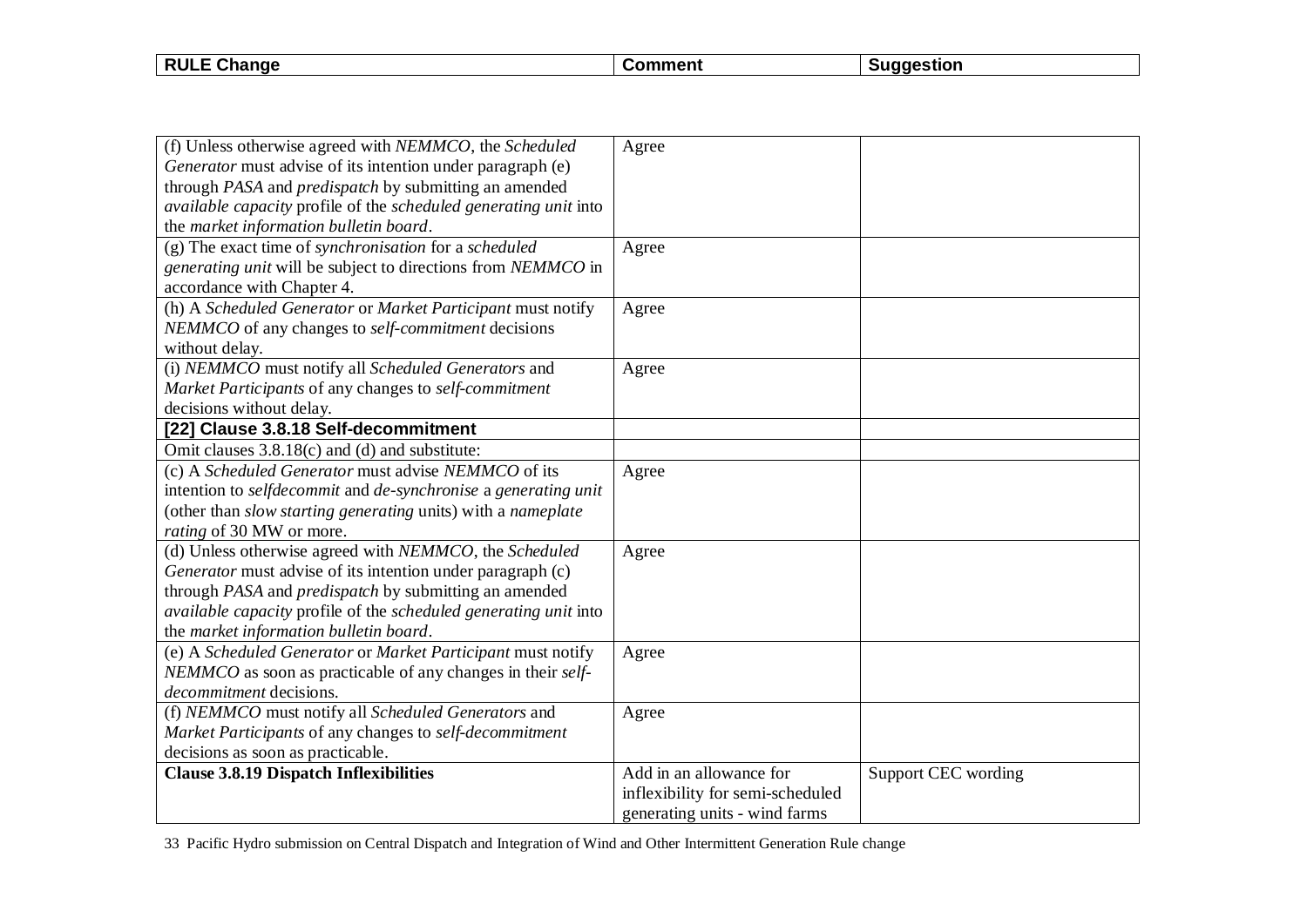| <b>RULE</b><br>∶Chanɑe<br>- - | .omment | <b>cestion</b> |
|-------------------------------|---------|----------------|
|                               |         |                |

 $\overline{\phantom{a}}$ 

|                                                                          | require around 240 hours of     |
|--------------------------------------------------------------------------|---------------------------------|
|                                                                          | unfettered operation during the |
|                                                                          | commissioning period in order   |
|                                                                          | to measure guaranteed           |
|                                                                          | performance of the turbines.    |
|                                                                          |                                 |
| [23] Clause 3.8.20 Pre-dispatch schedule                                 |                                 |
| Omit clause 3.8.20(c) and substitute:                                    |                                 |
| (c) NEMMCO must determine the pre-dispatch schedule for                  | Agree                           |
| each trading interval on the basis of:                                   |                                 |
| (1) dispatch bids, dispatch offers and market ancillary                  | Agree                           |
| service offers submitted for that trading interval;                      |                                 |
| (2) NEMMCO's forecast power system load for each                         |                                 |
| region for that trading interval; and                                    |                                 |
| (3) the unconstrained intermittent generation forecasts,                 |                                 |
| and by using a process consistent with the principles                    |                                 |
| for <i>central dispatch</i> as set out in clause 3.8.1.                  |                                 |
| [24] Clause 3.8.20 Pre-dispatch schedule                                 |                                 |
| Omit clauses $3.8.20(i) - (k)$ and substitute:                           | Agree                           |
| (i) NEMMCO must fully document the operation of the pre-                 | Agree                           |
| dispatch process, including the principles adopted in making             |                                 |
| calculations required to be included and all such                        |                                 |
| documentation must be made available to Scheduled                        |                                 |
| Generators, Semi-Scheduled Generators and Market                         |                                 |
| Participants at a fee to be set by NEMMCO to cover its costs             |                                 |
| of supplying such documentation.                                         |                                 |
| (j) The following <i>pre-dispatch</i> outputs relating specifically to a | Agree                           |
| generating unit, scheduled network service, scheduled load or            |                                 |
| ancillary service load operated by a Scheduled Generator,                |                                 |
| Semi-Scheduled Generator or Market Participant (as the case              |                                 |
| may be) must be made available electronically to the relevant            |                                 |
| Generator or Market Participant on a confidential basis:                 |                                 |
| (1) the scheduled times of <i>commitment</i> and <i>de-commitment</i> of |                                 |
| individual slow start generating units;                                  |                                 |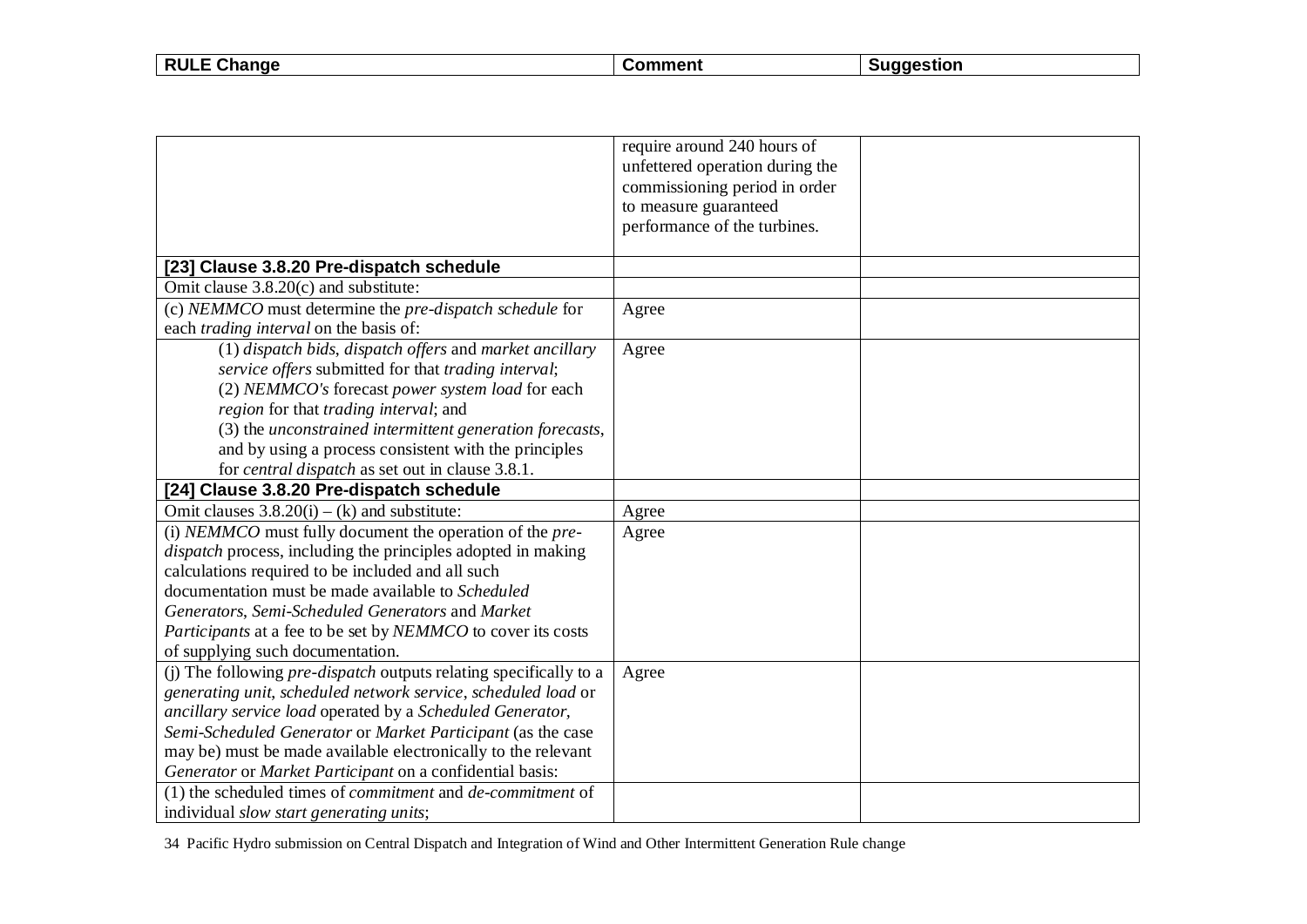| <b>RULE</b><br>ange<br>- 112 | . | . |
|------------------------------|---|---|
|                              |   |   |

| (2) scheduled half hourly <i>loading</i> for each scheduled entity;                                                   |                                     |  |
|-----------------------------------------------------------------------------------------------------------------------|-------------------------------------|--|
| (3) scheduled provision of ancillary services;                                                                        |                                     |  |
| (4) scheduled <i>constraints</i> for the provision of <i>ancillary</i>                                                |                                     |  |
| services;                                                                                                             |                                     |  |
| (5) scheduled <i>constraints</i> due to <i>network</i> limitations;                                                   |                                     |  |
| (6) unconstrained intermittent generation forecasts for each                                                          | Agree                               |  |
| <i>trading interval</i> ; and                                                                                         |                                     |  |
| (7) for each semi-scheduled generating unit and trading                                                               | Agree                               |  |
| interval, whether or not a condition for setting a semi-dispatch                                                      |                                     |  |
| <i>interval</i> applies.                                                                                              |                                     |  |
| (k) Where the <i>pre-dispatch schedule</i> may have failed to                                                         | Agree with comment -                |  |
| maximise the joint value of energy and ancillary services pre-                                                        | enablement limits apply to          |  |
| dispatch outputs of a scheduled generating unit or semi-                                                              | ancillary service units - ancillary |  |
| scheduled generating unit, due to the generating unit operating                                                       | services (due to their design) are  |  |
| outside its enablement limit, NEMMCO must notify the                                                                  | unlikely to be delivered by wind    |  |
| Scheduled Generator or Semi-Scheduled Generator operating                                                             | farms.                              |  |
| the relevant <i>generating unit</i> , electronically on a confidential                                                |                                     |  |
| basis.                                                                                                                |                                     |  |
| [25] Clause 3.8.21 On-line dispatch process                                                                           |                                     |  |
| Omit clauses $3.8.21(d) - (m)$ and substitute:                                                                        |                                     |  |
| (d) Where possible, <i>dispatch instructions</i> will be issued                                                       | Agree with comments -               |  |
| electronically via the <i>automatic</i> generation control system or                                                  | automatic generation control as     |  |
| via an electronic display in the <i>plant</i> control room (which may                                                 | defined in the NER. However it      |  |
| be onsite or offsite) of the Scheduled Generator, Semi-                                                               | should not be confused with the     |  |
| Scheduled Generator or Market Participant (as the case may                                                            | AGC that NEMMCO operates in         |  |
| be).                                                                                                                  | the energy management system        |  |
|                                                                                                                       | as NEMMCO's system could not        |  |
|                                                                                                                       | be used to control a wind farm.     |  |
| (e) NEMMCO may issue <i>dispatch instructions</i> in some other                                                       |                                     |  |
| form if in its reasonable opinion the methods described in                                                            |                                     |  |
| paragraph (d) are not possible.                                                                                       |                                     |  |
| (f) A Scheduled Generator, Semi-Scheduled Generator or<br>Market Participant must ensure it has facilities to receive | Agree                               |  |
|                                                                                                                       |                                     |  |
| dispatch instructions in the manner described in this clause                                                          |                                     |  |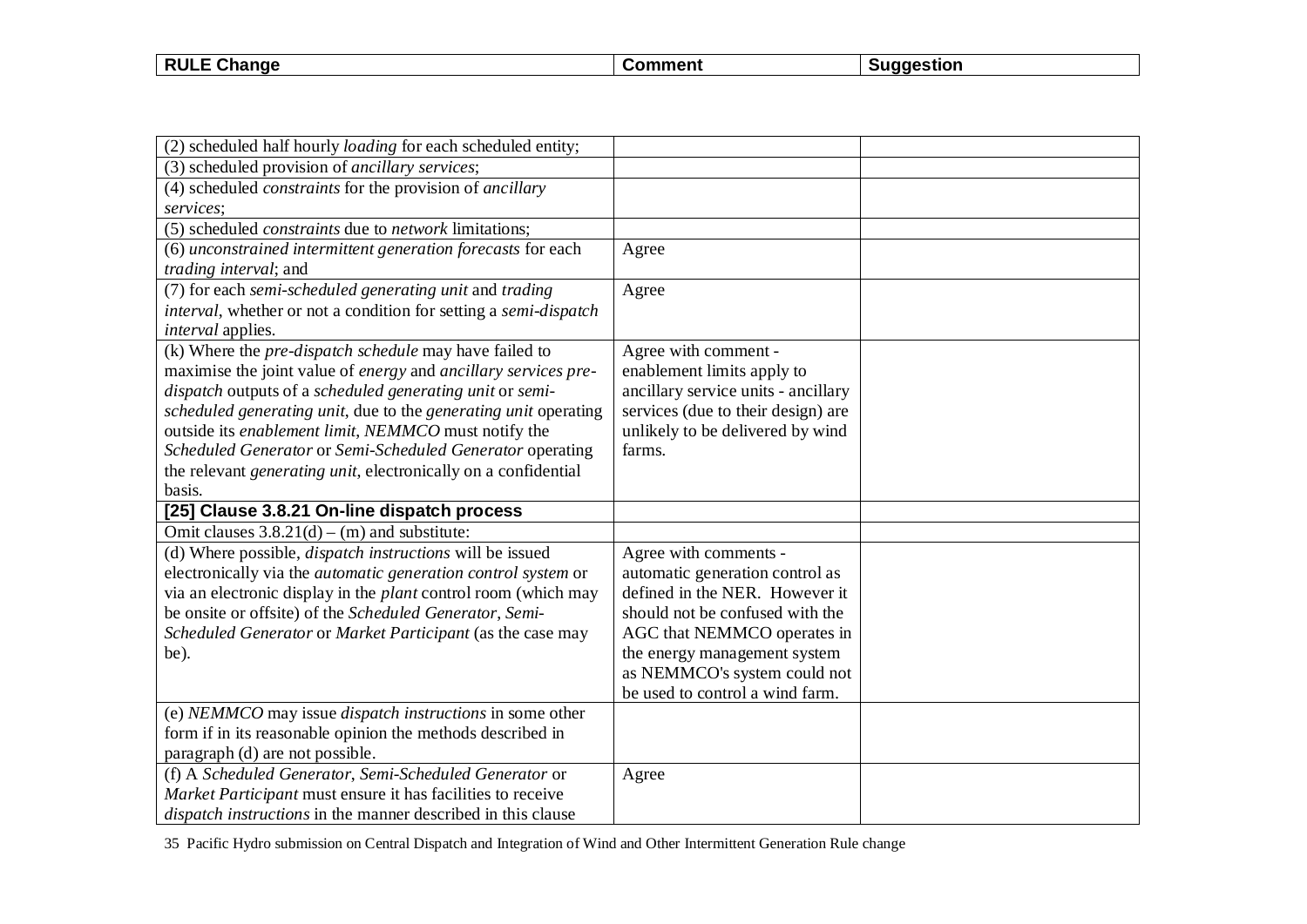| <b>RULE Change</b> | :omment | nestior |
|--------------------|---------|---------|
|                    |         |         |

| 3.8.21.                                                                   |                              |  |
|---------------------------------------------------------------------------|------------------------------|--|
| $(g)$ Dispatch instructions that are issued via the <i>automatic</i>      | Agree with comment as above. |  |
| generation control system are to be issued progressively at               |                              |  |
| intervals of no more than 5 minutes following re-evaluation of            |                              |  |
| central dispatch to achieve a prompt and smooth                           |                              |  |
| implementation of the outcomes of each <i>central dispatch</i>            |                              |  |
| update.                                                                   |                              |  |
| (h) With the exception of instructions issued by telephone, all           | Agree                        |  |
| <i>dispatch instructions</i> and the times at which they are issued are   |                              |  |
| to be logged automatically and <i>dispatch instructions</i> that are      |                              |  |
| issued by telephone must be recorded by NEMMCO.                           |                              |  |
| (i) NEMMCO may modify or override the dispatch algorithm                  | Agree                        |  |
| outcome in accordance with the requirements of clause 4.8.9 or            |                              |  |
| due to plant not conforming to dispatch instructions and in               |                              |  |
| such circumstances NEMMCO must record the details of the                  |                              |  |
| event and the reasons for its action for audit purposes.                  |                              |  |
| (i) If a scheduled load or scheduled generating unit, in respect          | Agree.                       |  |
| of which a <i>dispatch inflexibility profile</i> has been notified to     |                              |  |
| NEMMCO in accordance with clause 3.8.19, is <i>dispatched</i>             |                              |  |
| from 0 MW in any <i>dispatch interval</i> by the <i>central dispatch</i>  |                              |  |
| process, then the specified <i>dispatch inflexibility profile</i> must be |                              |  |
| used by NEMMCO as a constraint on the dispatch of that plant              |                              |  |
| for the relevant subsequent <i>dispatch intervals</i> .                   |                              |  |
| (k) A scheduled load or scheduled generating unit whose                   | Agree                        |  |
| dispatch is constrained in any dispatch interval due to a                 |                              |  |
| dispatch inflexibility profile submitted under clause 3.8.19              |                              |  |
| cannot be used as the basis for setting the <i>dispatch price</i> in that |                              |  |
| dispatch interval at any location.                                        |                              |  |
| (I) NEMMCO must fully document the operation of the process               | Agree                        |  |
| described in this clause 3.8.21, including the software,                  |                              |  |
| algorithms, and the principles adopted in making judgments                |                              |  |
| where they are required in the process and all such                       |                              |  |
| documentation must be made available to Scheduled                         |                              |  |
| Generators, Semi-Scheduled Generators and Market                          |                              |  |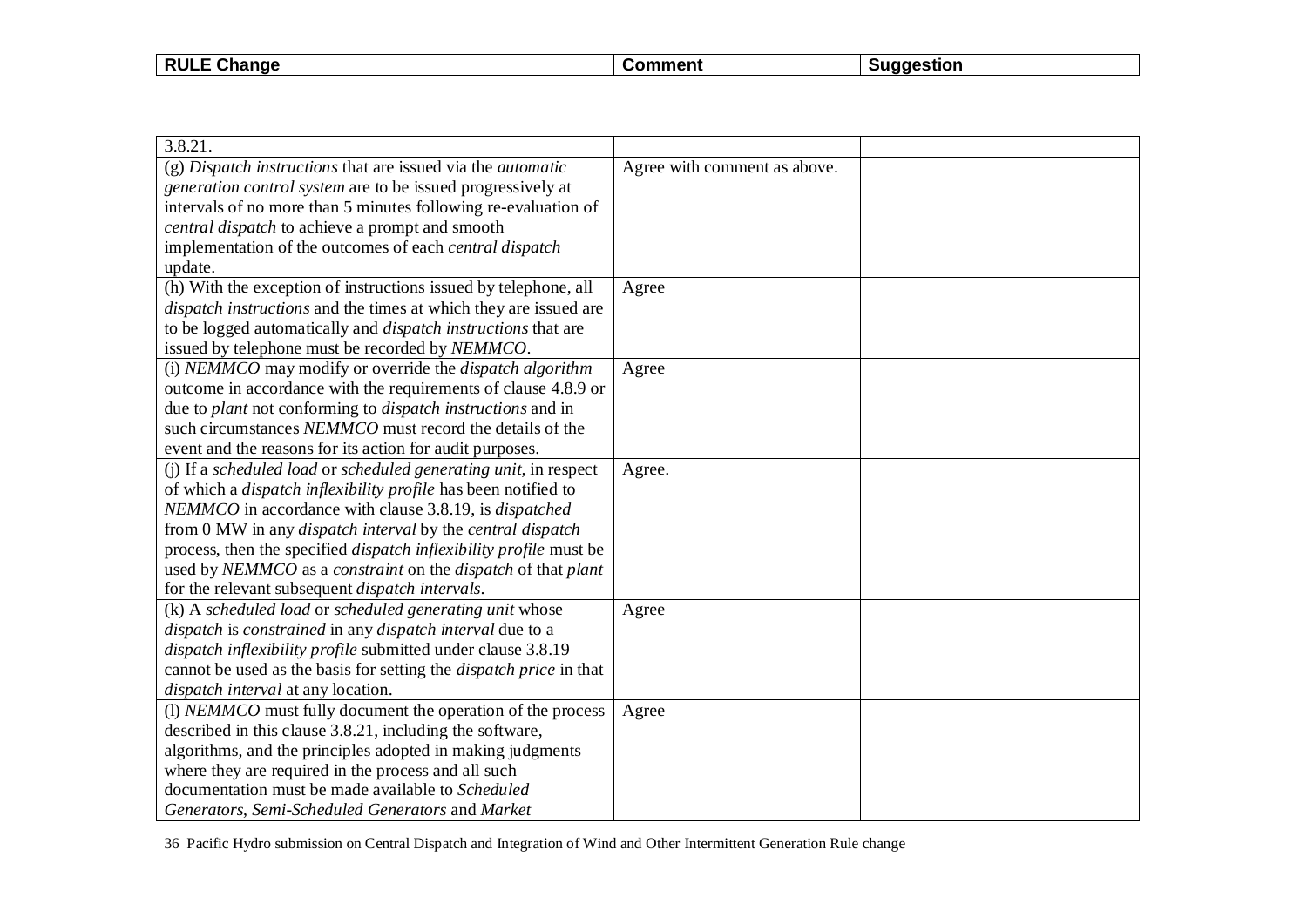| <b>RULE</b><br>. Change | max | stior! |
|-------------------------|-----|--------|
|                         |     |        |

| <i>Participants</i> at a price reflective of costs incurred by         |        |  |
|------------------------------------------------------------------------|--------|--|
| NEMMCO in providing such documentation.                                |        |  |
| (m) Where the <i>central dispatch</i> process may have failed to       | Agree. |  |
| dispatch a scheduled generating unit or semi-scheduled                 |        |  |
| generating unit to maximise the joint value of energy and              |        |  |
| ancillary services due to the relevant generating unit operating       |        |  |
| outside its enablement limit, NEMMCO must notify the                   |        |  |
| Scheduled Generator or Semi-Scheduled Generator operating              |        |  |
| the relevant <i>generating unit</i> on a confidential basis.           |        |  |
| [26] Clause 3.8.22 Rebidding                                           |        |  |
| Omit clauses $3.8.22(b) - (d)$ and substitute:                         | Agree  |  |
| (b) Subject to paragraph (c) and clause 3.8.22A:                       |        |  |
| (1) a Scheduled Generator or Market Participant may vary:              |        |  |
| (i) its available capacity, daily energy constraints,                  |        |  |
| dispatch inflexibilities and ramp rates of scheduled                   |        |  |
| generating units, scheduled network services and                       |        |  |
| scheduled loads; and                                                   |        |  |
| (ii) the response breakpoints, enablement limits and                   |        |  |
| response limits of <i>market ancillary services</i> ; and              |        |  |
| (2) a Semi-Scheduled Generator may vary its available                  | Agree  |  |
| capacity.                                                              |        |  |
| (c) A Scheduled Generator, Semi-Scheduled Generator or                 | Agree  |  |
| Market Participant must provide:                                       |        |  |
| (1) all <i>rebids</i> to <i>NEMMCO</i> electronically unless otherwise |        |  |
| approved by NEMMCO;                                                    |        |  |
| $(2)$ to <i>NEMMCO</i> , at the same time as the <i>rebid</i> is made: |        |  |
| (i) a brief, verifiable and specific reason for the rebid; and         |        |  |
| (ii) the time at which the event(s) or other occurrence(s)             |        |  |
| adduced by the relevant Generator or Market Participant                |        |  |
| as the reason for the <i>rebid</i> , occurred;                         |        |  |
| $(3)$ to the AER, upon written request, in accordance with             |        |  |
| guidelines published by the AER from time to time under this           |        |  |
| clause 3.8.22 and in accordance with the Rules consultation            |        |  |
| procedures, such additional information to substantiate and            |        |  |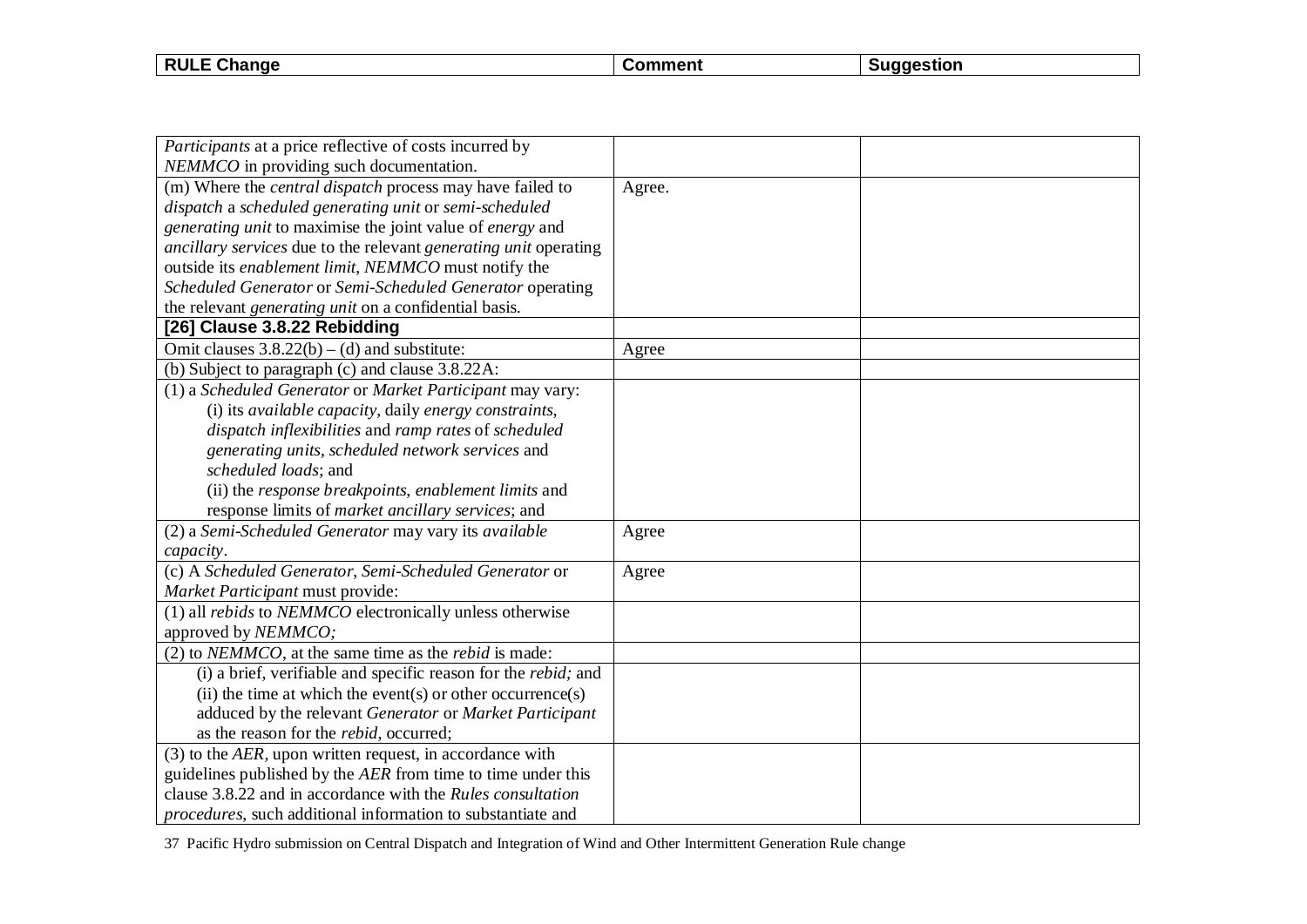| <b>RUL</b><br>ange<br>---<br>- - | tı∩r |
|----------------------------------|------|
|                                  |      |

| verify the reason for a <i>rebid</i> as the AER may require from time                       |       |  |
|---------------------------------------------------------------------------------------------|-------|--|
| to time.                                                                                    |       |  |
| (d) The AER must provide information provided to it in                                      |       |  |
| accordance with paragraph $(c)(3)$ to any <i>Scheduled Generator</i> ,                      |       |  |
| Semi-Scheduled Generator or Market Participant that requests                                |       |  |
| such information, except to the extent that the information can                             |       |  |
|                                                                                             |       |  |
| be reasonably claimed to be <i>confidential information</i> .                               |       |  |
| (e) The guidelines developed by the $AER$ under paragraph                                   |       |  |
| $(c)(3)$ must include:                                                                      |       |  |
| (1) the amount of detail to be included in the information                                  |       |  |
| provided to <i>NEMMCO</i> under paragraph (c)(2); and                                       |       |  |
| (2) procedures for handling claims by Scheduled Generators,                                 |       |  |
| Semi-Scheduled Generators or Market Participants in                                         |       |  |
| accordance with paragraph (d) or clause $3.8.19(b)(2)$ that the                             |       |  |
| information provided to the AER by such Generators or                                       |       |  |
| Market Participants under those clauses is confidential                                     |       |  |
| information.                                                                                |       |  |
| (f) The AER must <i>publish</i> the guidelines developed under this                         |       |  |
| clause 3.8.22 and may amend such guidelines from time to                                    |       |  |
| time.                                                                                       |       |  |
| $(g)$ <i>NEMMCO</i> must:                                                                   |       |  |
| (1) subject to the Scheduled Generator, Semi-Scheduled                                      |       |  |
| Generator or Market Participant complying with paragraphs                                   |       |  |
| $(c)(1)$ and $(c)(2)(i)$ and $(ii)$ , accept the <i>rebid</i> ; and (2) <i>publish</i> , in |       |  |
| accordance with clause $3.13.4(p)$ , the time the <i>rebid</i> was made                     |       |  |
| and the reason provided by the Scheduled Generator, Semi-                                   |       |  |
| Scheduled Generator or Market Participant under paragraph                                   |       |  |
| $(c)(2)(i)$ .                                                                               |       |  |
| [27] Clause 3.8.22A Variation of offer, bid or rebid                                        |       |  |
| Omit clause 3.8.22A and substitute:                                                         | Agree |  |
| 3.8.22A Variation of offer, bid or rebid                                                    |       |  |
| (a) A Scheduled Generator, Semi-Scheduled Generator or                                      |       |  |
| Market Participant must make a dispatch offer, dispatch bid or                              |       |  |
| <i>rebid</i> in good faith.                                                                 |       |  |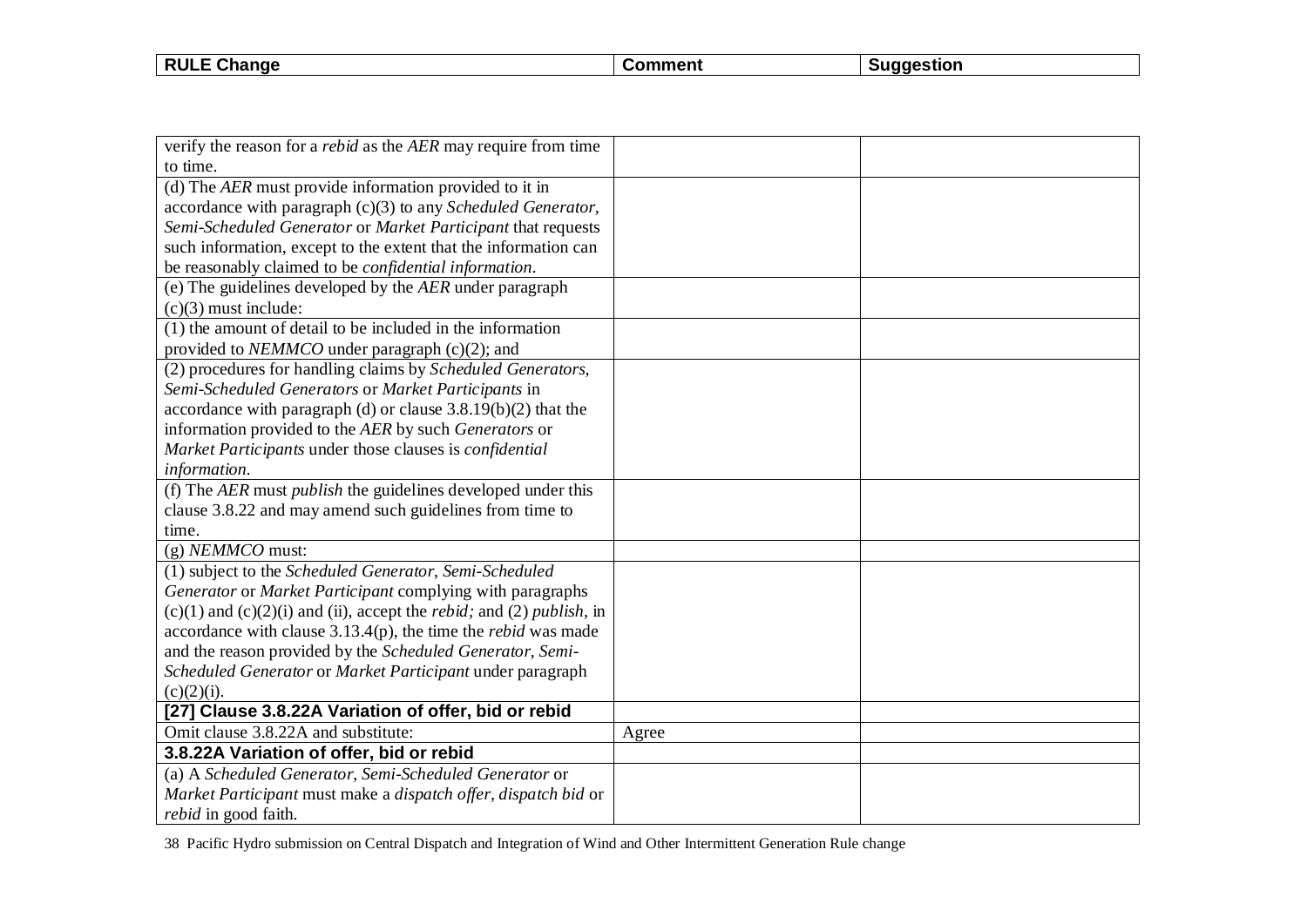| <b>RULE</b><br>Change | `ommen\ | stıor |
|-----------------------|---------|-------|
|                       |         |       |

| (b) In paragraph (a) a <i>dispatch offer</i> , <i>dispatch bid</i> or <i>rebid</i> is |       |  |
|---------------------------------------------------------------------------------------|-------|--|
| taken to be made in good faith if, at the time of making such an                      |       |  |
| offer, bid or rebid, a Scheduled Generator, Semi-Scheduled                            |       |  |
| Generator or Market Participant has a genuine intention to                            |       |  |
| honour that offer, bid or <i>rebid</i> , if the material conditions and               |       |  |
| circumstances upon which the offer, bid or <i>rebid</i> were based                    |       |  |
| remain unchanged until the relevant dispatch interval.                                |       |  |
| (c) A Scheduled Generator, Semi-Scheduled Generator or                                |       |  |
| Market Participant may be taken to have contravened                                   |       |  |
| paragraph (a) notwithstanding that, after all the evidence has                        |       |  |
| been considered, the intention of the relevant Generator or                           |       |  |
| Market Participant is ascertainable only by inference from:                           |       |  |
| (1) the conduct of the relevant Generator or Market                                   |       |  |
| Participant;                                                                          |       |  |
| (2) the conduct of any other person; or                                               |       |  |
| (3) the relevant circumstances.                                                       |       |  |
| [28] Clause 3.8.23 Failure to conform to dispatch                                     |       |  |
|                                                                                       |       |  |
| instructions                                                                          |       |  |
| Omit clause 3.8.23 and substitute:                                                    | Agree |  |
| 3.8.23 Failure to conform to dispatch instructions                                    |       |  |
| (a) If a scheduled generating unit, scheduled network service                         |       |  |
| or scheduled load fails to respond to a dispatch instruction                          |       |  |
| within a tolerable time and accuracy (as determined in                                |       |  |
| NEMMCO's reasonable opinion), then the scheduled                                      |       |  |
| generating unit, scheduled network service or scheduled load                          |       |  |
| (as the case may be):                                                                 |       |  |
| (1) is to be declared and identified as non-conforming; and                           |       |  |
| (2) cannot be used as the basis for setting <i>spot prices</i> .                      |       |  |
| (b) If a semi-scheduled generating unit fails to respond to a                         | Agree |  |
| <i>dispatch instruction</i> within a tolerable time and accuracy (as                  |       |  |
| determined in NEMMCO's reasonable opinion) in a semi-                                 |       |  |
| dispatch interval where the unit's actual generation is more                          |       |  |
| than the <i>dispatch cap</i> , the unit is to be declared and identified              |       |  |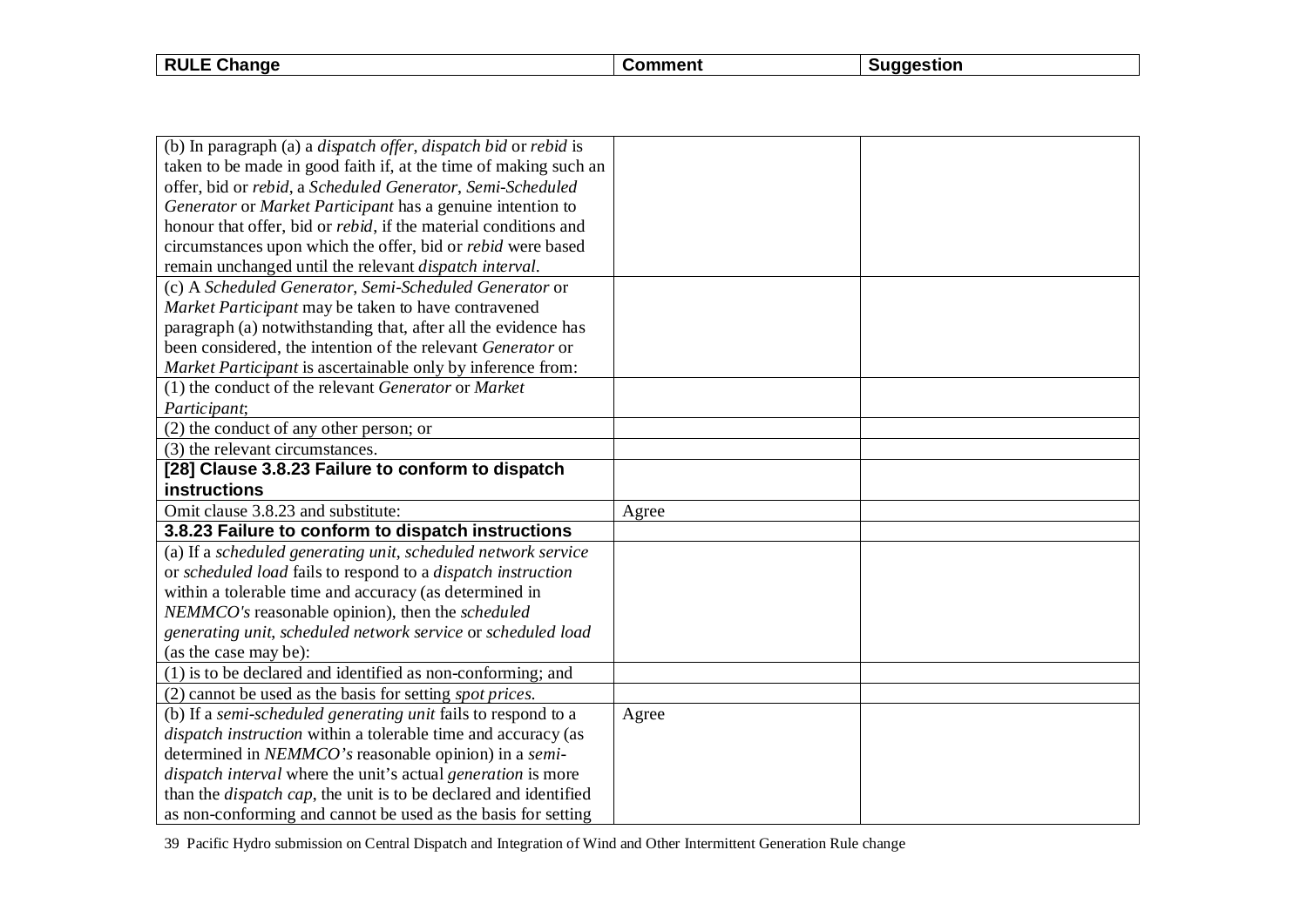| T Change<br><b>RULE</b><br>- | <b>ment</b> | aestion |
|------------------------------|-------------|---------|
|                              |             |         |

| spot prices.                                                                   |       |  |
|--------------------------------------------------------------------------------|-------|--|
| (c) If a scheduled generating unit, semi-scheduled generating                  | Agree |  |
| unit, scheduled network service or scheduled load is identified                |       |  |
| as nonconforming under paragraphs (a) or (b):                                  |       |  |
| (1) NEMMCO must advise the Scheduled Generator, Semi-                          |       |  |
| Scheduled Generator, Scheduled Network Service Provider or                     |       |  |
| Market Customer that the relevant generating unit, scheduled                   |       |  |
| network service or scheduled load is identified as non-                        |       |  |
| conforming, and request and log a reason for the non-                          |       |  |
| compliance with the <i>dispatch instruction</i> ; and                          |       |  |
| (2) if in NEMMCO's opinion modification of plant parameters                    |       |  |
| is necessary or desirable, NEMMCO must request the                             |       |  |
| Scheduled Generator, Semi-Scheduled Generator, Scheduled                       |       |  |
| Network Service Provider or Market Customer to submit                          |       |  |
| modified plant parameters to satisfy NEMMCO that a realistic                   |       |  |
| real time <i>dispatch</i> schedule can be carried out; and                     |       |  |
| (3) should a Scheduled Generator or Semi-Scheduled                             |       |  |
| Generator fail to meet the requests set out subparagraphs (1)                  |       |  |
| and $(2)$ or if <i>NEMMCO</i> is not satisfied that the <i>generating unit</i> |       |  |
| will respond to future <i>dispatch instructions</i> as required,               |       |  |
| NEMMCO must direct the generating unit's output to follow,                     |       |  |
| as far as is practicable, a specified output profile to be                     |       |  |
| determined at its discretion by NEMMCO;                                        |       |  |
| (4) should a Scheduled Network Service Provider fail to meet                   |       |  |
| the requests set out in subparagraphs $(1)$ and $(2)$ or if                    |       |  |
| NEMMCO is not satisfied that the scheduled network service                     |       |  |
| will respond to future <i>dispatch instructions</i> as required,               |       |  |
| NEMMCO must direct the scheduled network service to                            |       |  |
| follow, as far as is practicable, a specified transfer profile to be           |       |  |
| determined at its discretion by NEMMCO; or                                     |       |  |
| (5) should a Market Customer not meet the requests set out in                  |       |  |
| subparagraphs $(1)$ and $(2)$ within a reasonable time of the                  |       |  |
| request, or if NEMMCO is not satisfied that the scheduled load                 |       |  |
| will respond to future <i>dispatch instructions</i> as required,               |       |  |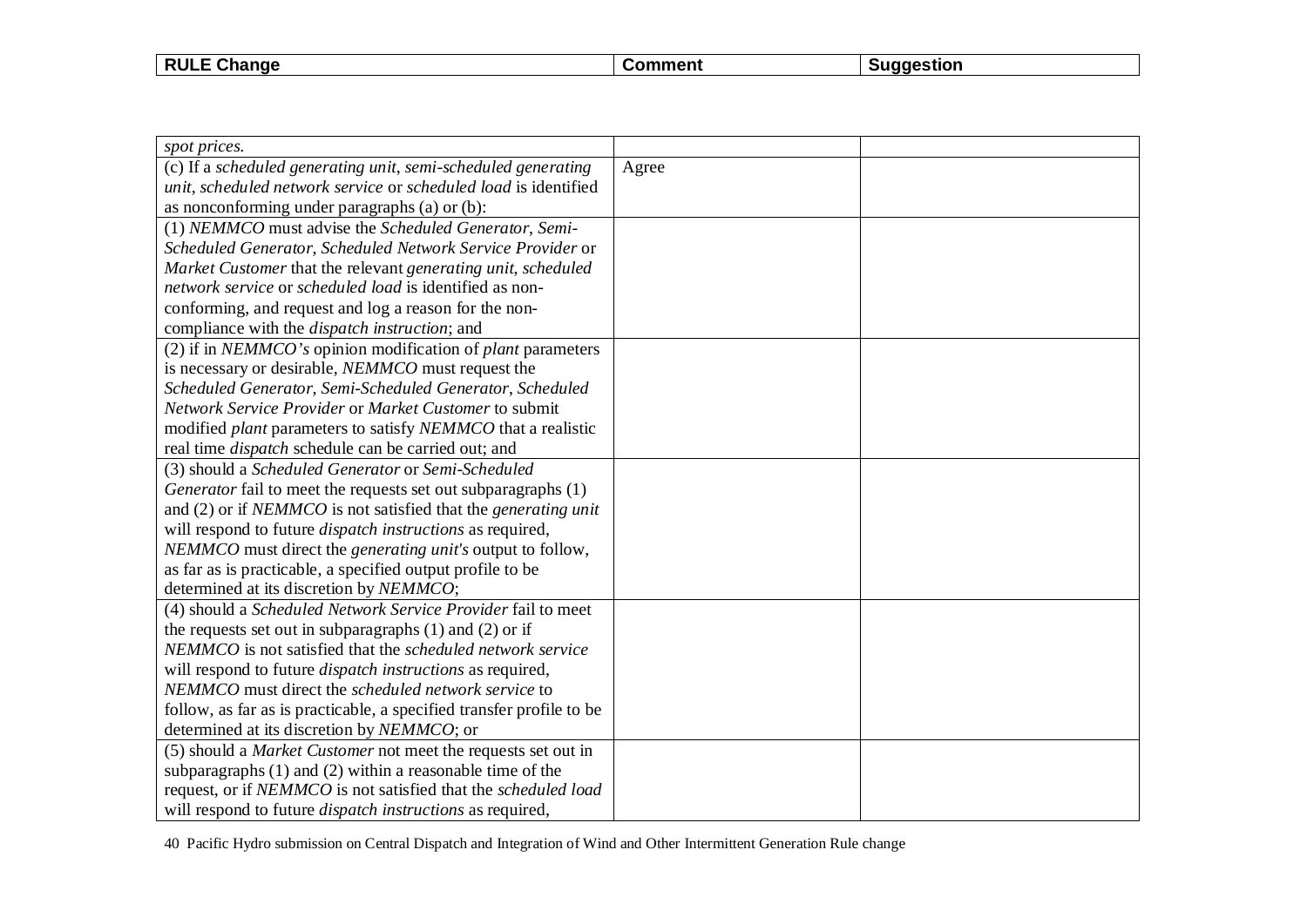| <b>RULE</b><br>Change | ഹ∼ | aestion |
|-----------------------|----|---------|
|                       |    |         |

| NEMMCO acting reasonably may invoke a <i>default dispatch</i>              |       |  |
|----------------------------------------------------------------------------|-------|--|
| bid lodged by the relevant Market Customer or apply                        |       |  |
| constraints as it deems appropriate.                                       |       |  |
| (d) Until a Scheduled Generator, Semi-Scheduled Generator,                 | Agree |  |
| Scheduled Network Service Provider or Market Customer                      |       |  |
| satisfactorily responds to the requests under paragraphs $(c)(1)$          |       |  |
| and $(2)$ and <i>NEMMCO</i> is satisfied that the <i>generating unit</i> , |       |  |
| scheduled network service or scheduled load (as the case may               |       |  |
| be) will respond to future <i>dispatch instructions</i> as required, the   |       |  |
| generating unit, scheduled network service or scheduled load               |       |  |
| (as the case may be) continues to be non-conforming.                       |       |  |
| (e) If a generating unit, scheduled network service or                     | Agree |  |
| scheduled load (as the case may be) continues to be non-                   |       |  |
| conforming under this clause 3.8.23 after a reasonable period              |       |  |
| of time, <i>NEMMCO</i> must prepare a report setting out the details       |       |  |
| of the non-conformance and forward a copy of the report to the             |       |  |
| Scheduled Generator, Semi-Scheduled Generator, Scheduled                   |       |  |
| Network Service Provider or Market Customer (as the case                   |       |  |
| may be) and the AER.                                                       |       |  |
| (f) The direction referred to in paragraphs $(c)(3)$ and $(4)$ must        | Agree |  |
| remain in place until the Scheduled Generator, Semi-Scheduled              |       |  |
| Generator or Scheduled Network Service Provider (whichever                 |       |  |
| is relevant) satisfies NEMMCO of rectification of the cause of             |       |  |
| the non-conformance.                                                       |       |  |
| (g) If an ancillary service generating unit or ancillary service           |       |  |
| load is enabled to provide a market ancillary service and fails            |       |  |
| to respond in the manner contemplated by the market ancillary              |       |  |
| service specification (as determined in NEMMCO's reasonable                |       |  |
| opinion), then:                                                            |       |  |
| (1) the ancillary service generating unit or ancillary service             |       |  |
| load is to be declared and identified as non-conforming;                   |       |  |
| (2) NEMMCO must advise the relevant Market Participant that                |       |  |
| the ancillary service generating unit or ancillary service load            |       |  |
| is identified as non-conforming, and request a reason for the              |       |  |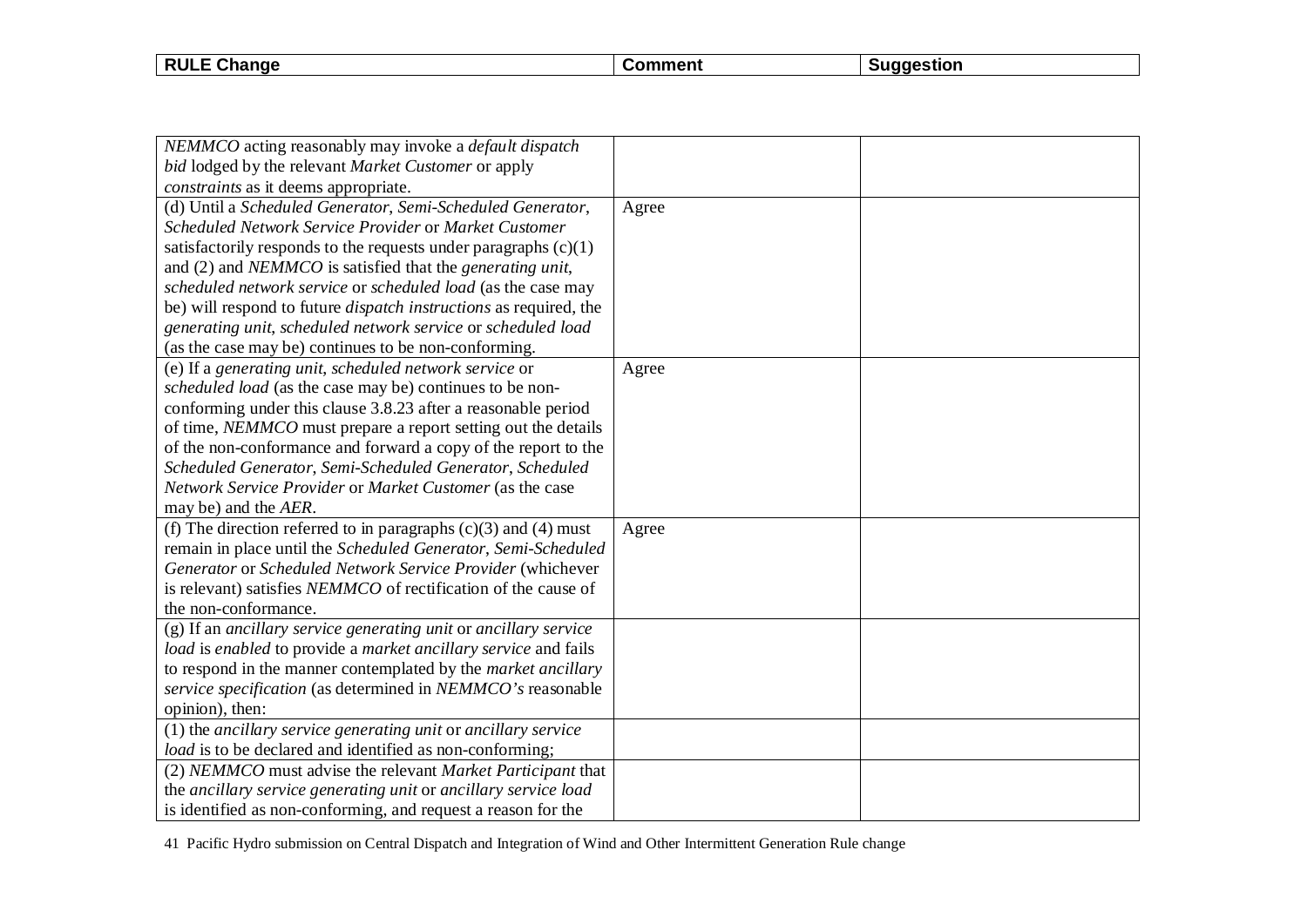| . Change<br><b>RULE</b> | .nen′ | agestion |
|-------------------------|-------|----------|
|                         |       |          |

| nonconformance.                                                     |                                      |  |
|---------------------------------------------------------------------|--------------------------------------|--|
| The relevant Market Participant must promptly provide a             |                                      |  |
| reason if requested to do so, and the reason is to be logged; and   |                                      |  |
| (3) NEMMCO may set a fixed level for the relevant <i>ancillary</i>  |                                      |  |
| service (in this clause 3.8.23 called the 'fixed constraint') for   |                                      |  |
| the ancillary service generating unit or ancillary service load     |                                      |  |
| and the relevant Market Participant must ensure that the            |                                      |  |
| ancillary service generating unit or ancillary service load         |                                      |  |
| complies with the fixed constraint set by NEMMCO.                   |                                      |  |
| (h) NEMMCO must lift the fixed constraint in respect of an          |                                      |  |
| ancillary service generating unit or ancillary service load         |                                      |  |
| when NEMMCO is reasonably satisfied (as a result of a test or       |                                      |  |
| otherwise) that the ancillary service generating unit or            |                                      |  |
| ancillary service load is capable of responding in the manner       |                                      |  |
| contemplated by the market ancillary service specification.         |                                      |  |
| (i) In assessing a report of non-conformance with a <i>dispatch</i> |                                      |  |
| instruction by a scheduled load, the AER shall have regard to       |                                      |  |
| whether a <i>default dispatch bid</i> had been lodged with          |                                      |  |
| NEMMCO and was, or could have reasonably been, applied in           |                                      |  |
| the circumstances applicable to that scheduled load.                |                                      |  |
| [29] Clause 3.9.1 Principles applicable to spot price               |                                      |  |
| determination                                                       |                                      |  |
| In clause 3.9.1, omit the words "clause $3.8.23(f)$ " and           | Agree                                |  |
| substitute the words "clause $3.8.23(g)$ ".                         |                                      |  |
| [30] Clause 3.12A.6 Pricing during a restriction price              |                                      |  |
| trading interval                                                    |                                      |  |
| In clause $3.12A.6$ , omit the words "clause $3.8.6(h)$ " and       | <b>Disagree</b> isn't the equivalent |  |
| substitute the words "clause 3.8.6(d)".                             | clause 3.8.6 (c)?                    |  |
| [31] Clause 3.13.1 Provision of information                         |                                      |  |
| In clause 3.13.1(a), after the words "Scheduled Generators",        | Agree                                |  |
| insert the words ", Semi-Scheduled Generators".                     |                                      |  |
| [32] Clause 3.13.2 Systems and procedures                           |                                      |  |
| Omit clause 3.13.2 and substitute:                                  | Agree                                |  |
| 3.13.2 Systems and procedures                                       |                                      |  |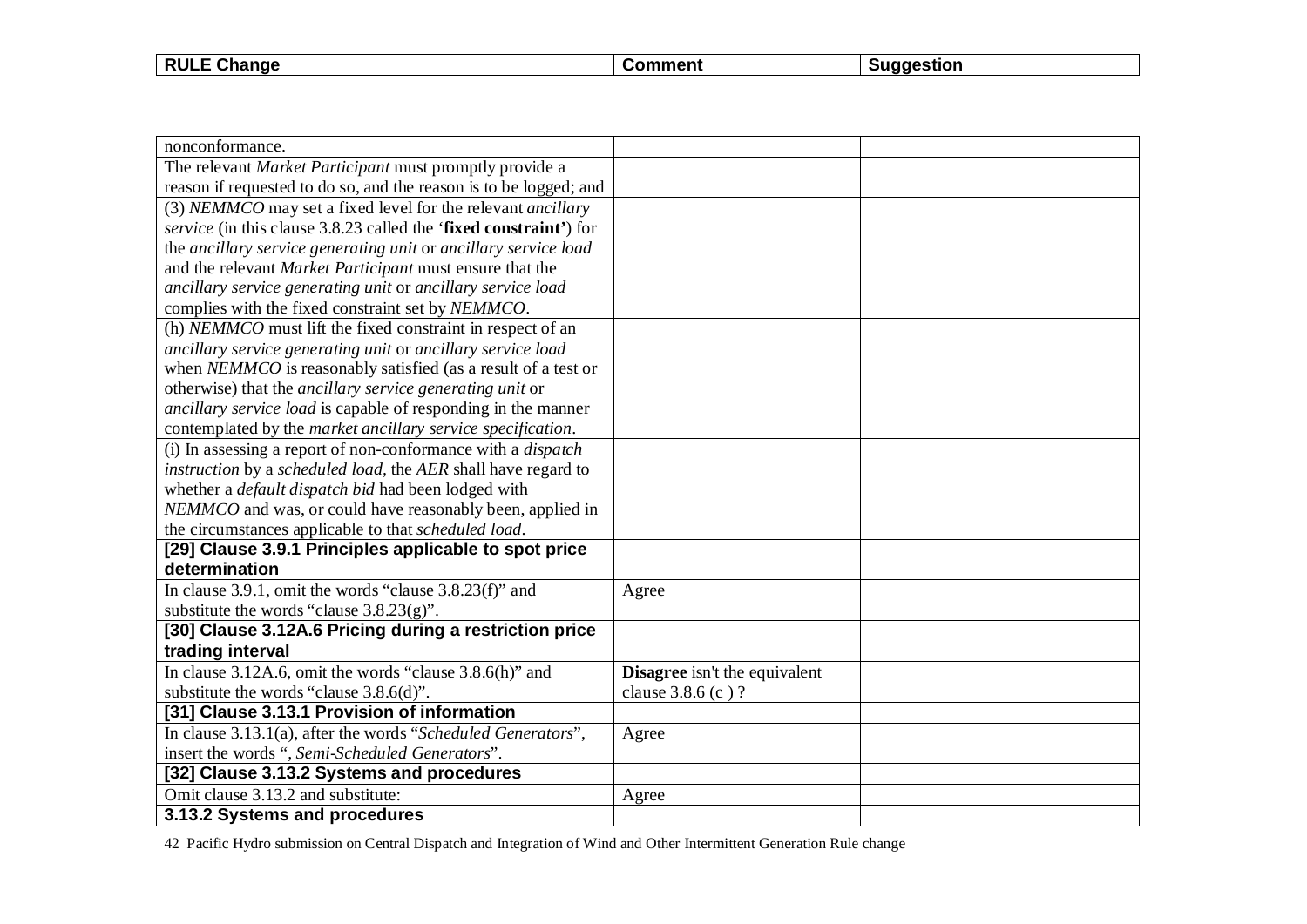| $ -$<br>"י ום<br>----<br>⇒nange<br><b>KULE</b><br>,,,,,, | mmani | stion |
|----------------------------------------------------------|-------|-------|
|                                                          |       |       |

| (a) Information must be provided to NEMMCO and by                         |       |  |
|---------------------------------------------------------------------------|-------|--|
| NEMMCO on the electronic communication system unless:                     |       |  |
| (1) the <i>electronic communication system</i> is partially or wholly     |       |  |
| unavailable, then information will, to the extent of that                 |       |  |
| unavailability, be provided to NEMMCO and by NEMMCO by                    |       |  |
| means of the backup procedures specified by NEMMCO from                   |       |  |
| time to time; or                                                          |       |  |
| (2) otherwise approved by NEMMCO.                                         |       |  |
| (b) Information must be provided by using the templates                   |       |  |
| supplied in the electronic communication system unless                    |       |  |
| otherwise approved by NEMMCO.                                             |       |  |
| (c) Where approved by <i>NEMMCO</i> , information may be                  | Agree |  |
| transmitted to and from NEMMCO and the Scheduled                          |       |  |
| Generator, Semi-Scheduled Generator or Market Participant                 |       |  |
| concerned in any agreed format.                                           |       |  |
| (d) If possible, information provided to NEMMCO must be                   |       |  |
| time stamped by NEMMCO on receipt by NEMMCO of the                        |       |  |
| information by the electronic communication system and, if                |       |  |
| stamped, is deemed to be provided at the time indicated by the            |       |  |
| time stamp.                                                               |       |  |
| (e) Information that is <i>published</i> by <i>NEMMCO</i> is deemed to be |       |  |
| published when the information is placed on the market                    |       |  |
| information bulletin board.                                               |       |  |
| (f) The market information bulletin board must be accessible              | Agree |  |
| by Scheduled Generators, Semi-Scheduled Generators and                    |       |  |
| Market Participants via the electronic communication system               |       |  |
| subject to applicable security requirements.                              |       |  |
| (g) Information <i>published</i> or notified to a <i>Scheduled</i>        | Agree |  |
| Generator, Semi-Scheduled Generator or Market Participant                 |       |  |
| must be capable of being reviewed by that Generator or                    |       |  |
| Market Participant and be capable of being downloaded from                |       |  |
| the market information bulletin board to the relevant                     |       |  |
| Generator or Market Participant via the electronic                        |       |  |
| communication system.                                                     |       |  |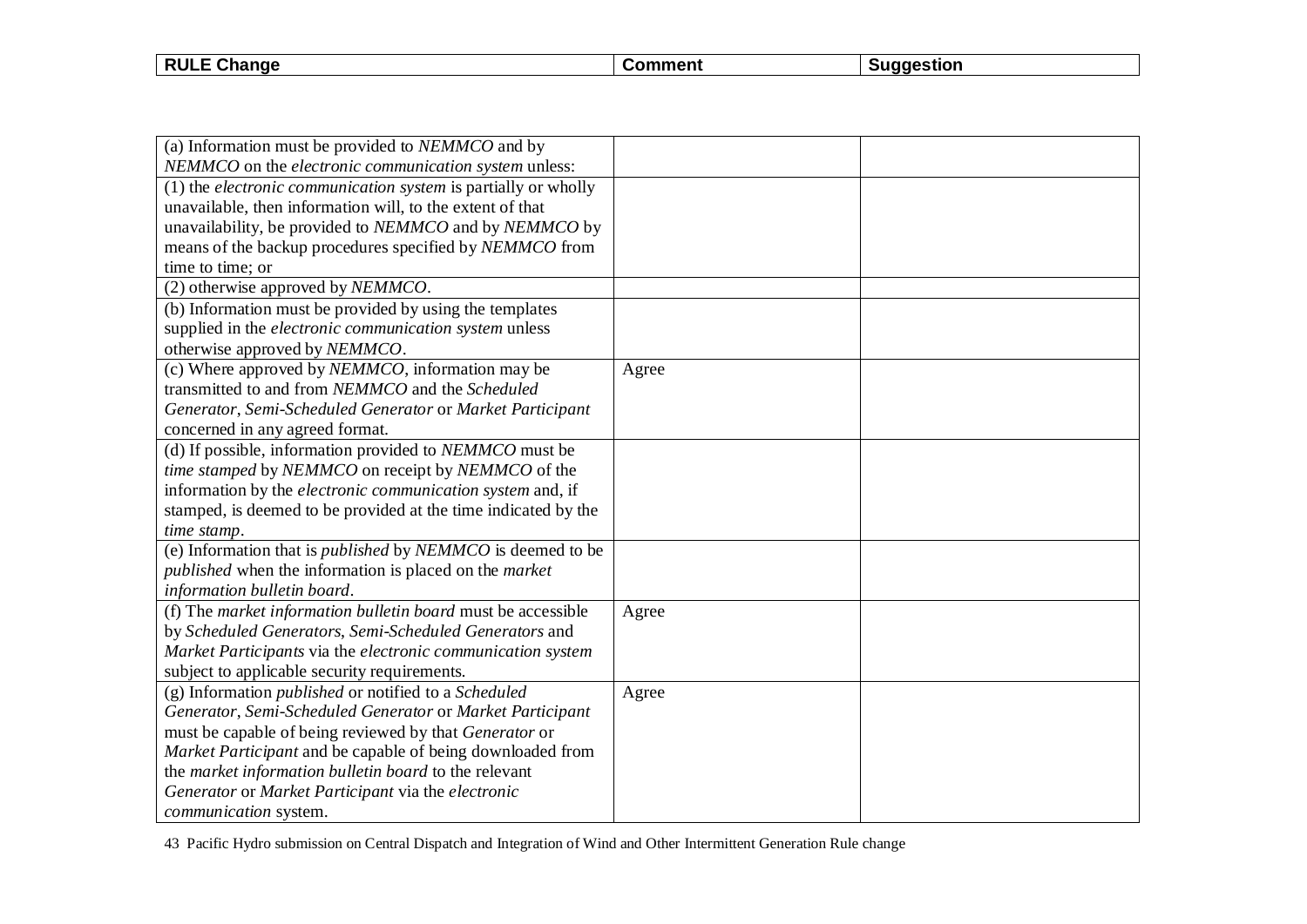| <b>RULE</b><br>Change | ഹ∼ | aestion |
|-----------------------|----|---------|
|                       |    |         |

| (h) A Scheduled Generator, Semi-Scheduled Generator or                 |       |  |
|------------------------------------------------------------------------|-------|--|
| Market Participant must notify NEMMCO of, and NEMMCO                   |       |  |
| must publish, any changes to submitted information within the          |       |  |
| times prescribed in the <i>timetable</i> .                             |       |  |
| (i) NEMMCO must make a copy of all changes to the data                 |       |  |
| available to Scheduled Generators, Semi-Scheduled                      |       |  |
| Generators and Market Participants for verification and                |       |  |
| resubmission by the relevant Generator or Market Participant           |       |  |
| as necessary.                                                          |       |  |
| (j) All revisions must be provided on the <i>electronic</i>            |       |  |
| communication system and in the same format as the original            |       |  |
| information.                                                           |       |  |
| (k) A Scheduled Generator, Semi-Scheduled Generator or                 |       |  |
| Market Participant may withhold information from NEMMCO                |       |  |
| which must otherwise be provided under the Rules if:                   |       |  |
| (1) the information is of a confidential or commercially-              |       |  |
| sensitive nature and is not information of a kind that, in the         |       |  |
| reasonable opinion of the AEMC, is fundamental to the                  |       |  |
| efficient operation of the <i>market</i> ; or                          |       |  |
| (2) disclosure of the information would have the likely effect         |       |  |
| of causing detriment to the person required to provide it unless,      |       |  |
| in the reasonable opinion of the AEMC, the public benefit              |       |  |
| resulting from the provision of the information outweighs that         |       |  |
| detriment.                                                             |       |  |
| (l) Nothing in paragraph (k) allows a Scheduled Generator,             |       |  |
| Semi-Scheduled Generator or Market Participant to avoid                |       |  |
| providing information to NEMMCO under the Rules where that             |       |  |
| information is generally available.                                    |       |  |
| [33] Clause 3.13.3 Standing data                                       |       |  |
| In clauses $3.13.3(a)$ , (b), (c), (d), (h), (j) and (q)(5), after the | Agee  |  |
| words "Scheduled Generators", insert the words ", Semi-                |       |  |
| Scheduled Generators".                                                 |       |  |
| [34] Clause 3.13.3                                                     |       |  |
| In clauses $3.13.3(a)$ , (i) and (t), after the words "Scheduled       | Agree |  |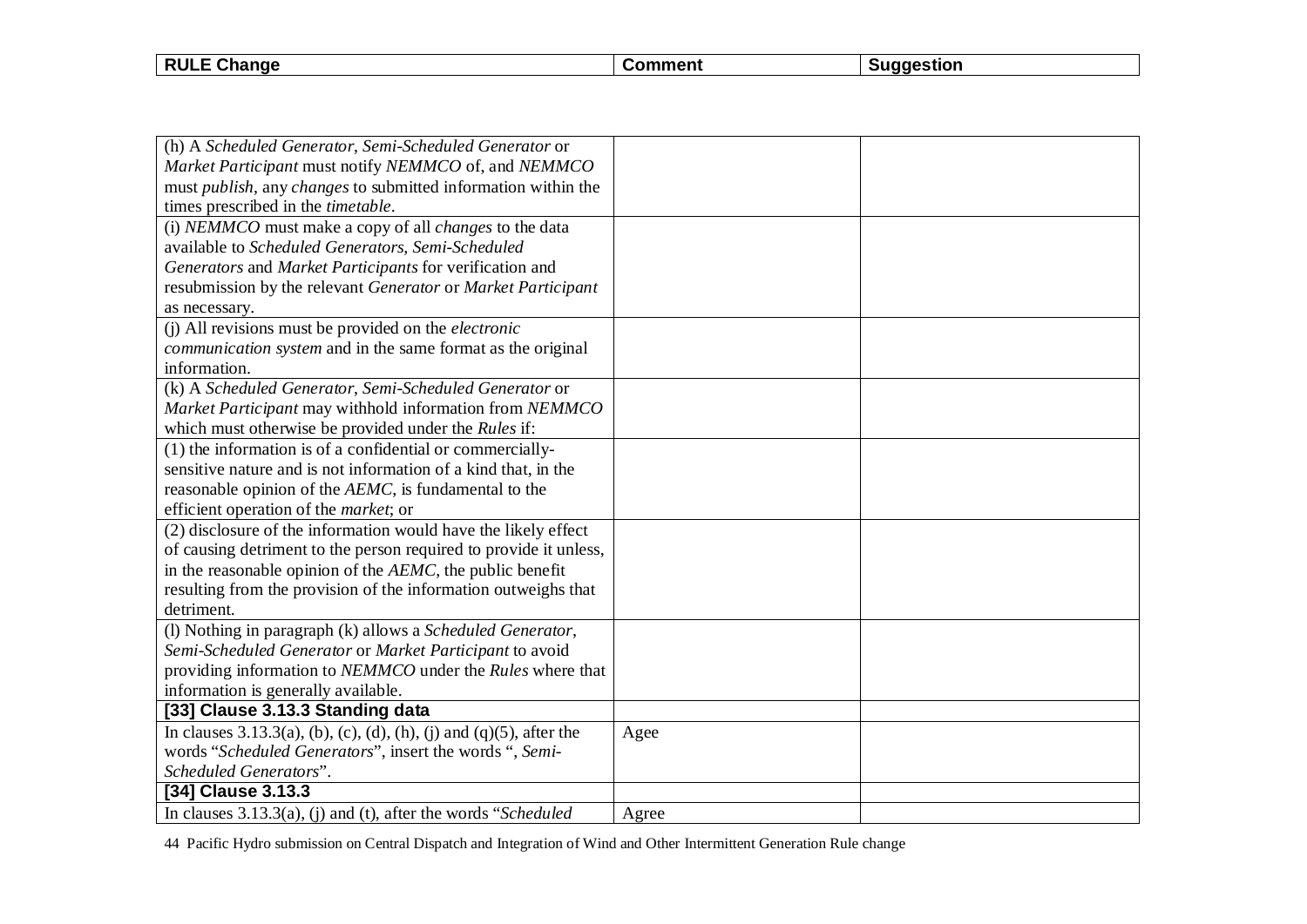| Change<br><b>RULE</b> | .nn | :stior |
|-----------------------|-----|--------|
|                       |     |        |

| Generator", insert the words ", Semi-Scheduled Generator".                    |       |  |
|-------------------------------------------------------------------------------|-------|--|
| [35] Clause 3.13.4 Spot market                                                |       |  |
| Omit clauses $3.13.4(o) - (q)$ and substitute:                                |       |  |
| (o) Within 2 business days of an event whereby a scheduled                    | Agree |  |
| generating unit or semi-scheduled generating unit has been                    |       |  |
| constrained off or in the case of a scheduled generating unit,                |       |  |
| constrained on, in the central dispatch by a network constraint               |       |  |
| within its own region, NEMMCO must advise the Scheduled                       |       |  |
| Generator or Semi-Scheduled Generator and Network Service                     |       |  |
| Provider, with whom the relevant Generator has a connection                   |       |  |
| agreement in respect of that generating unit, of the following                |       |  |
| information:                                                                  |       |  |
| $(1)$ the <i>dispatch intervals</i> in which the <i>constraint</i>            |       |  |
| applied; and                                                                  |       |  |
| (2) NEMMCO's reasonable estimate of the MW                                    |       |  |
| quantities at which the <i>generating unit</i> would                          |       |  |
| otherwise have been <i>dispatched</i> in each relevant                        |       |  |
| trading interval in accordance with its dispatch offer                        |       |  |
| and in the absence of the network constraint.                                 |       |  |
| (p) Each <i>day</i> , in accordance with the <i>timetable</i> , <i>NEMMCO</i> |       |  |
| must publish details of final dispatch offers, dispatch bids and              |       |  |
| market ancillary service offers received and actual                           |       |  |
| availabilities of generating units, scheduled network services,               |       |  |
| scheduled loads and market ancillary services for the previous                |       |  |
| <i>trading day</i> , including:                                               |       |  |
| (1) the number and times at which <i>rebids</i> were made, and the            |       |  |
| reason provided by the Scheduled Generator, Semi-Scheduled                    |       |  |
| Generator or Market Participant for each rebid under clause                   |       |  |
| $3.8.22(c)(2)$ .                                                              |       |  |
| (2) identification of the Scheduled Generator, Semi-Scheduled                 |       |  |
| Generator or Market Participant submitting the dispatch bid,                  |       |  |
| dispatch offer or market ancillary offer;                                     |       |  |
| (3) the <i>dispatch bid</i> or <i>dispatch offer prices</i> ;                 |       |  |
| (4) quantities for each <i>trading interval</i> ;                             |       |  |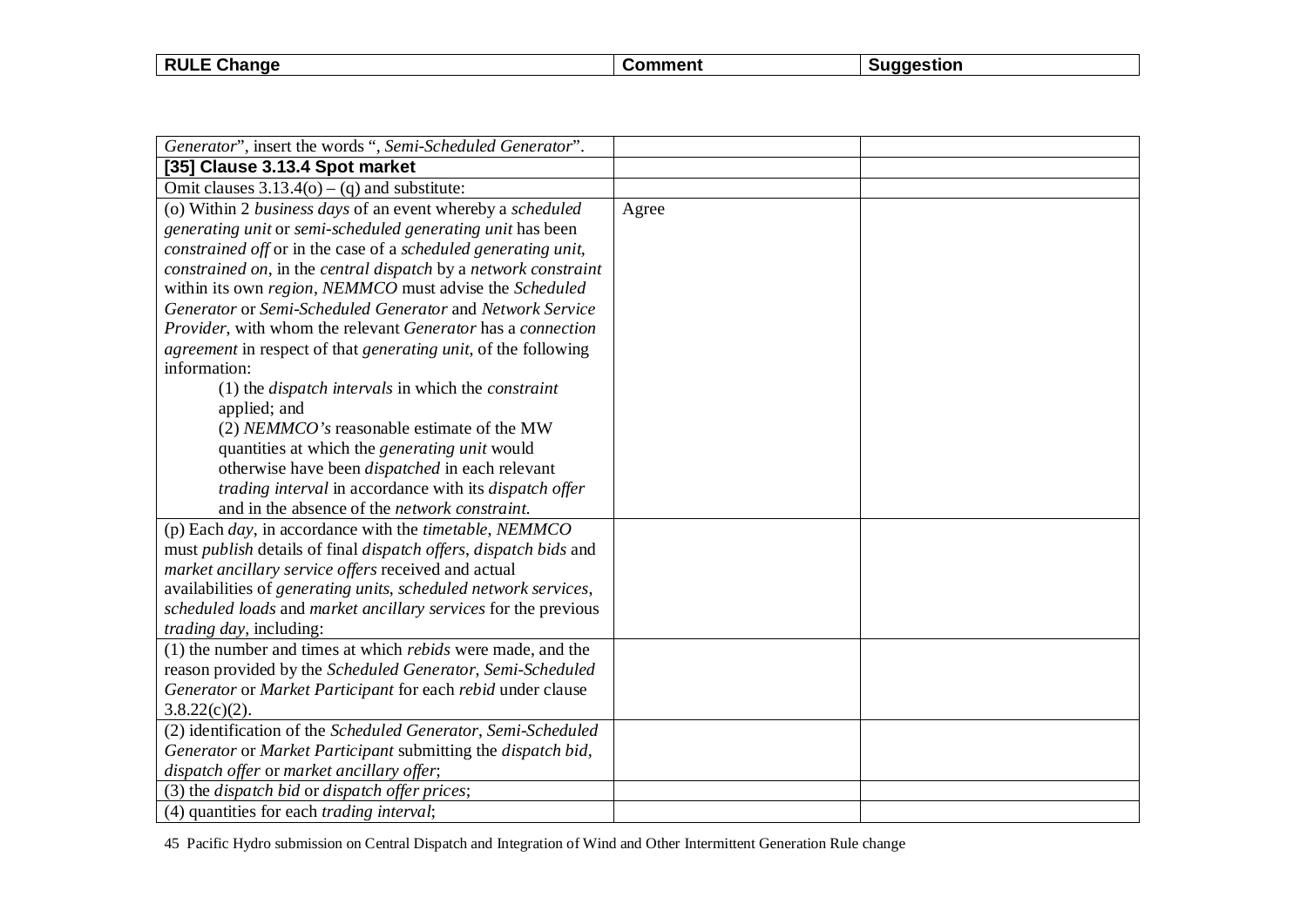| <b>RULE Change</b> | nment | stıor<br>. 105 |
|--------------------|-------|----------------|
|                    |       |                |

| (5) the ramp rate of each scheduled generating unit, scheduled                  |                                    |  |
|---------------------------------------------------------------------------------|------------------------------------|--|
| load and scheduled network service as measured by                               |                                    |  |
| NEMMCO's telemetry system;                                                      |                                    |  |
| (6) identification of <i>trading intervals</i> for which the <i>plant</i> was   | Agree - with comment: consider     |  |
| specified as being <i>inflexible</i> in accordance with clause 3.8.19           | request for inflexibility for wind |  |
| and the reasons provided by the Scheduled Generator or                          | farms as comment added for         |  |
| Market Participant in accordance with clause 3.8.19(b)(1);                      | 3.8.19                             |  |
| (7) in respect of a semi-scheduled generating unit, the                         | Agree                              |  |
| availability of that generating unit specified in the relevant                  |                                    |  |
| unconstrained intermittent generation forecast for each                         |                                    |  |
| dispatch interval; and                                                          |                                    |  |
| (8) in respect of <i>semi-scheduled generating units</i> , the aggregate        |                                    |  |
| of the availability of the semi-scheduled generating units                      |                                    |  |
| referred to subparagraph (7) in respect of each <i>region</i> for each          |                                    |  |
| dispatch interval.                                                              |                                    |  |
| (q) Each $day$ , in accordance with the <i>timetable</i> , <i>NEMMCO</i>        |                                    |  |
| must <i>publish</i> details of:                                                 |                                    |  |
| (1) actual generation, dispatched generation, dispatched                        |                                    |  |
| network service or dispatched load for each scheduled                           |                                    |  |
| generating unit, semi-scheduled generating unit, scheduled                      |                                    |  |
| network service and scheduled load respectively in each                         |                                    |  |
| trading interval and dispatch interval; and                                     |                                    |  |
| (2) for each semi-scheduled generating unit and trading                         | Agree                              |  |
| <i>interval</i> , whether or not a condition for setting a <i>semi-dispatch</i> |                                    |  |
| interval applied, for the previous trading day.                                 |                                    |  |
| [36] Clause 3.13.4 Spot market                                                  |                                    |  |
| After clause $3.13.4(x)$ insert:                                                |                                    |  |
| (y) In accordance with the <i>timetable</i> and no more than 3 hours            | Agree                              |  |
| after the last such notification, NEMMCO must notify                            |                                    |  |
| electronically on a confidential basis each Semi-Scheduled                      |                                    |  |
| Generator of the unconstrained intermittent generation                          |                                    |  |
| forecast for its semi-scheduled generating units that was taken                 |                                    |  |
| into account for trading interval of the last pre-dispatch                      |                                    |  |
| schedule published by NEMMCO under paragraph (e).                               |                                    |  |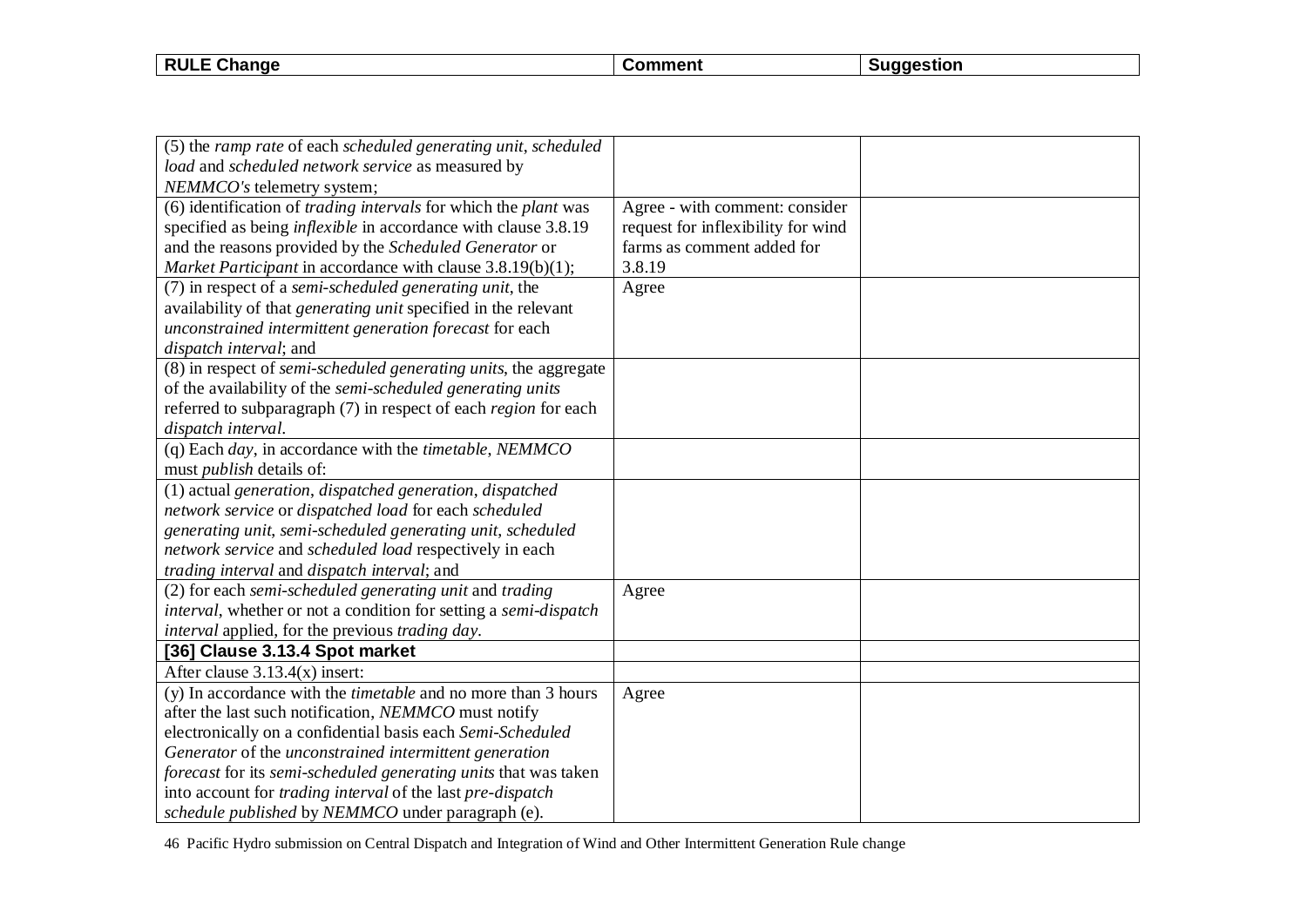| <b>RULE</b><br>ごhange | nmment | estion<br>. . |
|-----------------------|--------|---------------|
|                       |        |               |

| [37] Clause 3.13.7 Monitoring of significant variation                    |                                    |  |
|---------------------------------------------------------------------------|------------------------------------|--|
| between forecast and actual prices                                        |                                    |  |
| In clause $3.13.7(d)(3)$ , after the words "scheduled generating"         | Agree                              |  |
| units" wherever occurring, insert the words "and semi-                    |                                    |  |
| scheduled generating units".                                              |                                    |  |
| [38] Clause 3.15.6A Ancillary service transactions                        |                                    |  |
| In clause $3.15.6A(k)(4)$ , omit the word "and".                          |                                    |  |
| [Drafting Note: Drafting Instruction No.45 and No.46, take into           |                                    |  |
| account the commencement of                                               |                                    |  |
| the National Electricity Amendment (Cost Recovery of Localised            |                                    |  |
| Regulation Services) Rule 2007                                            |                                    |  |
| $No.5$ ]                                                                  |                                    |  |
| [39] Clause 3.15.6A                                                       |                                    |  |
| After clause $3.15.6A(k)(5)$ , insert:                                    |                                    |  |
| ; and                                                                     | Agree, drafting note at the start  |  |
|                                                                           | of the draft Rule clarifies the    |  |
|                                                                           | additional clause 3.15.6A (k) (5)  |  |
|                                                                           |                                    |  |
| (6) a Semi-Scheduled Generator will not be assessed as                    | Disagree                           |  |
| contributing to the deviation in the <i>frequency</i> of the <i>power</i> | A "uniform rate" taken from        |  |
| system if within a dispatch interval, the semi-scheduled                  | actual generation is reasonable if |  |
| generating unit:                                                          | during the non-semi-dispatch       |  |
| (i) holds or changes its actual <i>generation</i> at a uniform            | interval the rate is measured on   |  |
| rate over a dispatch interval;                                            | the change in actual generation    |  |
| (ii) is enabled to provide a market ancillary service and                 | that occurs over the five minutes  |  |
| responds to a control signal from NEMMCO to                               | and is not taken to be against the |  |
| NEMMCO's satisfaction; or                                                 | UIGF which will have a degree      |  |
| (iii) is not enabled to provide a market ancillary                        | of error.                          |  |
| service, but responds to a need for regulation services                   |                                    |  |
| in a way that tends to reduce the aggregate deviation.                    |                                    |  |
| [40] Clause 3.15.7 Payment to Directed Participants                       |                                    |  |
| In clause 3.15.7(c), after the words "Scheduled Generators,",             |                                    |  |
| insert the words "Semi-Scheduled Generators,".                            |                                    |  |
| [41] Clause 3.15.7A Payment to Directed Participants                      |                                    |  |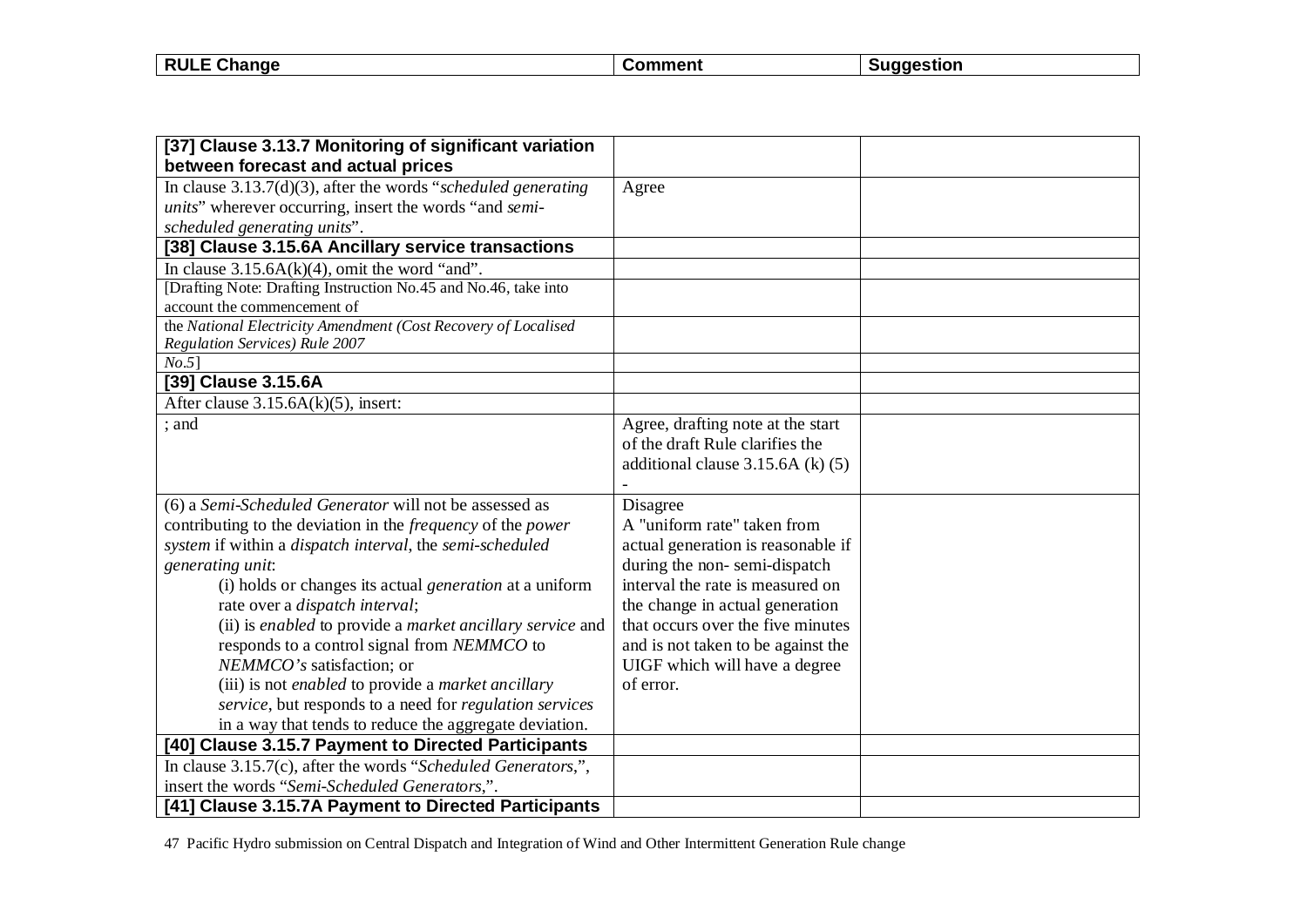| <b>RULL</b><br>Change<br>-- | $n_{\rm{max}}$ | ıestion |
|-----------------------------|----------------|---------|
|                             |                |         |

 $\overline{\phantom{a}}$ 

| for services                                                                |       |  |
|-----------------------------------------------------------------------------|-------|--|
| other than energy and market ancillary services                             |       |  |
| In clause $3.15.7A(c)(1)(ii)$ , after the words "Scheduled"                 | Agree |  |
| Generators,", insert the words "Semi-Scheduled Generators,".                |       |  |
| [42] Clause 3.15.7B Claim for additional                                    |       |  |
| compensation by Directed                                                    |       |  |
| <b>Participants</b>                                                         |       |  |
| In clause $3.15.7B(a)(1)$ , after the words "scheduled generating"          | Agree |  |
| <i>unit</i> ", insert the words ", <i>semi-scheduled generating unit</i> ". |       |  |
| [43] Clause 3.15.7B                                                         |       |  |
| Omit clause 3.15.7B(a3) and substitute:                                     | Agree |  |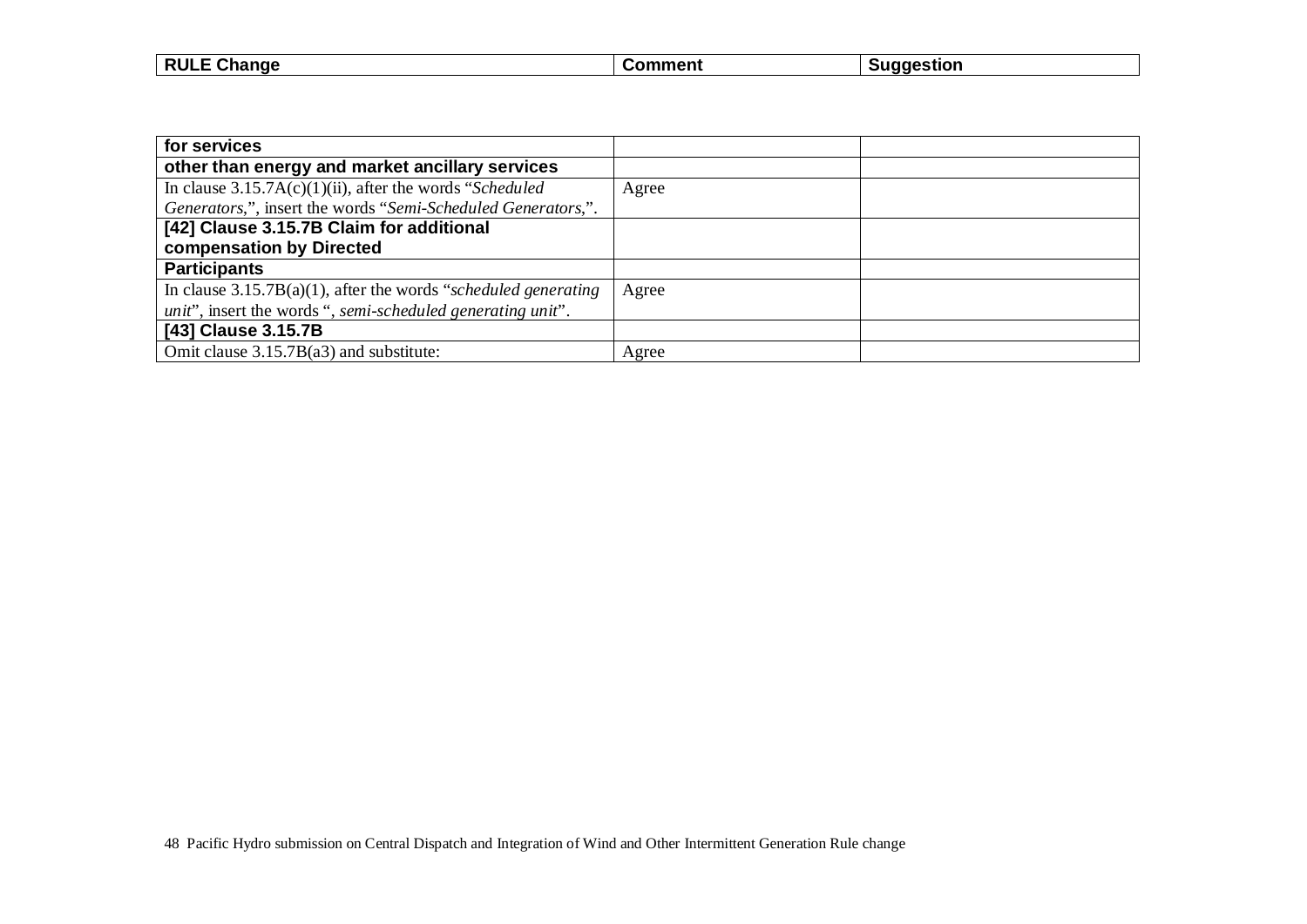**RULE Change Comment Comment Suggestion** 

| (a3) For the purposes of the calculation of additional net direct     |  |
|-----------------------------------------------------------------------|--|
| costs pursuant to paragraphs $(a)(1)$ and $(a1)(1)$ , the additional  |  |
| net direct costs incurred by the Directed Participant in respect      |  |
| of that scheduled generating unit, semi-scheduled generating          |  |
| <i>unit</i> or <i>scheduled network services</i> (as the case may be) |  |
| includes without limitation:                                          |  |
| (1) fuel costs in connection with the relevant                        |  |
| generating unit or scheduled network services;                        |  |
| (2) incremental maintenance costs in connection with                  |  |
| the relevant generating unit or scheduled network                     |  |
| services;                                                             |  |
| (3) incremental manning costs in connection with the                  |  |
| relevant generating unit or scheduled network services;               |  |
| (4) acceleration costs of maintenance work in                         |  |
| connection with the relevant <i>generating unit</i> or                |  |
| scheduled network services, where such acceleration                   |  |
| costs are incurred to enable the <i>generating unit</i> or            |  |
| scheduled network services to comply with the                         |  |
| direction;                                                            |  |
| (5) delay costs for maintenance work in connection                    |  |
| with the relevant generating unit or scheduled network                |  |
| service, where such delay costs are incurred to enable                |  |
| the generating unit or scheduled network service to                   |  |
| comply with the <i>direction</i> ;                                    |  |
| (6) other costs incurred in connection with the relevant              |  |
| generating unit or scheduled network services, where                  |  |
| such costs are incurred to enable the <i>generating unit</i> or       |  |
| scheduled network service to comply with the                          |  |
| direction; and                                                        |  |
| (7) any compensation which the Directed Participant                   |  |
| receives or could have obtained by taking reasonable                  |  |
| steps in connection with the relevant generating unit or              |  |
| scheduled network services being available.                           |  |
| [44] Clause 3.16.1 Establishment of Participant                       |  |
|                                                                       |  |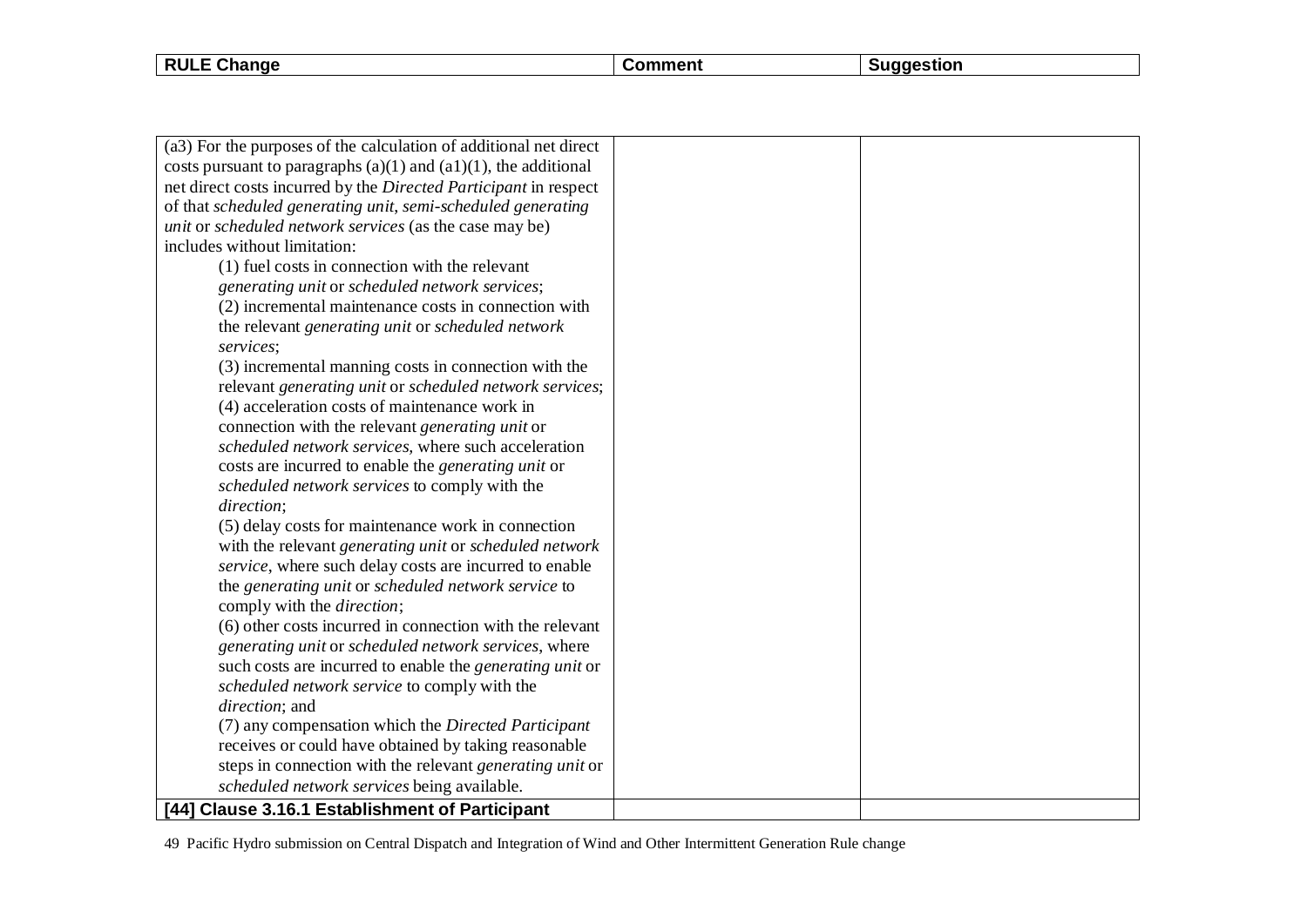| <b>RUL</b><br>$\sim$<br>nange | ∖nmer | ıestion<br>. |
|-------------------------------|-------|--------------|
|                               |       |              |

 $\overline{\phantom{a}}$ 

| compensation fund                                                             |       |  |
|-------------------------------------------------------------------------------|-------|--|
| In clause 3.16.1(a), after the words "Scheduled Generators",                  | Agree |  |
| insert the words ", Semi-Scheduled Generators".                               |       |  |
| [45] Clause 3.16.1                                                            |       |  |
| Omit clause $3.16.1(g)$ and substitute:                                       |       |  |
| (g) Upon ceasing to be a Scheduled Generator or a Semi-                       | Agree |  |
| Scheduled Generator, the relevant Generator is not entitled to                |       |  |
| a refund of any contributions made to the Participant                         |       |  |
| compensation fund.                                                            |       |  |
| [46] Clause 3.16.2 Dispute resolution panel to                                |       |  |
| determine compensation                                                        |       |  |
| Omit clause 3.16.2(d) and substitute:                                         |       |  |
| (d) A Scheduled Generator or Semi-Scheduled Generator who                     | Agree |  |
| receives an instruction in respect of a <i>scheduled generating</i>           |       |  |
| unit or semi-scheduled generating unit (as the case may be) to                |       |  |
| operate at a lower level than the level at which it would have                |       |  |
| been instructed to operate had the <i>scheduling error</i> not                |       |  |
| occurred, will be entitled to receive in compensation an                      |       |  |
| amount determined by the <i>dispute resolution panel</i> .                    |       |  |
| [47] Clause 3.16.2                                                            |       |  |
| Omit clause 3.16.2(f) and substitute:                                         |       |  |
| (f) A Scheduled Generator or Semi-Scheduled Generator who                     | Agree |  |
| receives a <i>dispatch instruction</i> in respect of a <i>generating unit</i> |       |  |
| to operate at a level consistent with a <i>dispatch offer price</i> (with     |       |  |
| reference to the relevant regional reference node) which is                   |       |  |
| higher than the <i>dispatch price</i> , due to the operation of clause        |       |  |
| 3.9.2B, is entitled to receive in compensation an amount                      |       |  |
| determined by the <i>dispute resolution panel</i> .                           |       |  |
| [48] Clause 3.16.2                                                            |       |  |
| In clause $3.16.2(h)(1)$ , after the words "scheduled generating              | Agee  |  |
| unit" insert the words "or semi-scheduled generating unit".                   |       |  |
| [49] Schedule 3.1 - Registered Bid and Offer Data                             |       |  |
| Omit schedule 3.1 and substitute:                                             | Agree |  |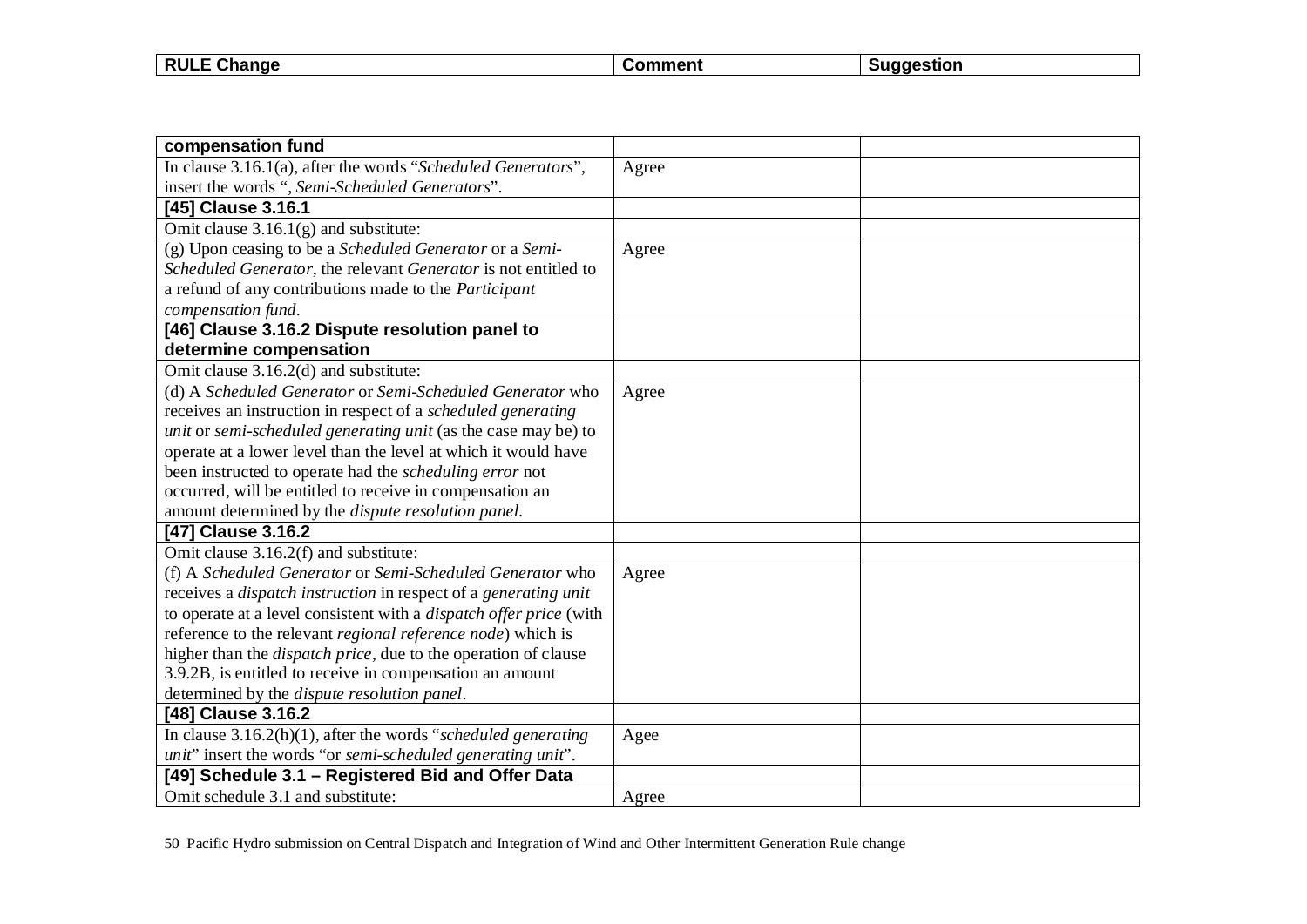| Change<br><b>RULL</b><br>- | .nar' | stion: |
|----------------------------|-------|--------|
|                            |       |        |

| Schedule 3.1 - Registered Bid and Offer Data                          |  |
|-----------------------------------------------------------------------|--|
| (a) The registered bid and offer data are the standard data           |  |
| requirements for verification and compilation of <i>dispatch bids</i> |  |
| and dispatch offers on the trading day schedule.                      |  |
| (b) Scheduled Generators, Semi-Scheduled Generators and               |  |
| Market Participants must notify NEMMCO of their registered            |  |
| bid and offer data in accordance with this schedule 3.1 in            |  |
| respect of each of their scheduled loads, semi-scheduled              |  |
| generating units and scheduled generating units at least six          |  |
| weeks prior to commencing participation in the market.                |  |
| (c) Scheduled Generators, Semi-Scheduled Generators and               |  |
| Market Participants must review their registered bid and offer        |  |
| data annually in accordance with the <i>timetable</i> advised by      |  |
| NEMMCO and provide details of any changes to NEMMCO.                  |  |
| (d) Registered bid and offer data may be updated by a                 |  |
| Scheduled Generator, Semi-Scheduled Generator or Market               |  |
| Participant at any time but may be subject to audit at                |  |
| NEMMCO's request.                                                     |  |
| (e) A copy of all <i>changes</i> to the data must be returned to each |  |
| Scheduled Generator, Semi-Scheduled Generator and Market              |  |
| Participant for verification and resubmission by the Scheduled        |  |
| Generator, Semi- Scheduled Generator or Market Participant            |  |
| as necessary.                                                         |  |
| (f) Registered bid and offer data may include tolerance levels.       |  |
| <b>Scheduled Generating Unit Data:</b>                                |  |
| <b>Data Units of Measurement</b>                                      |  |
| Power station information:                                            |  |
| node number/identifier                                                |  |
| total station registered capacity MW                                  |  |
| total station sent out generation at registered capacity MW           |  |
| daily energy constraint, if applicable MWh per day                    |  |
| Generating unit information:                                          |  |
| full load MW (generated and sent out)                                 |  |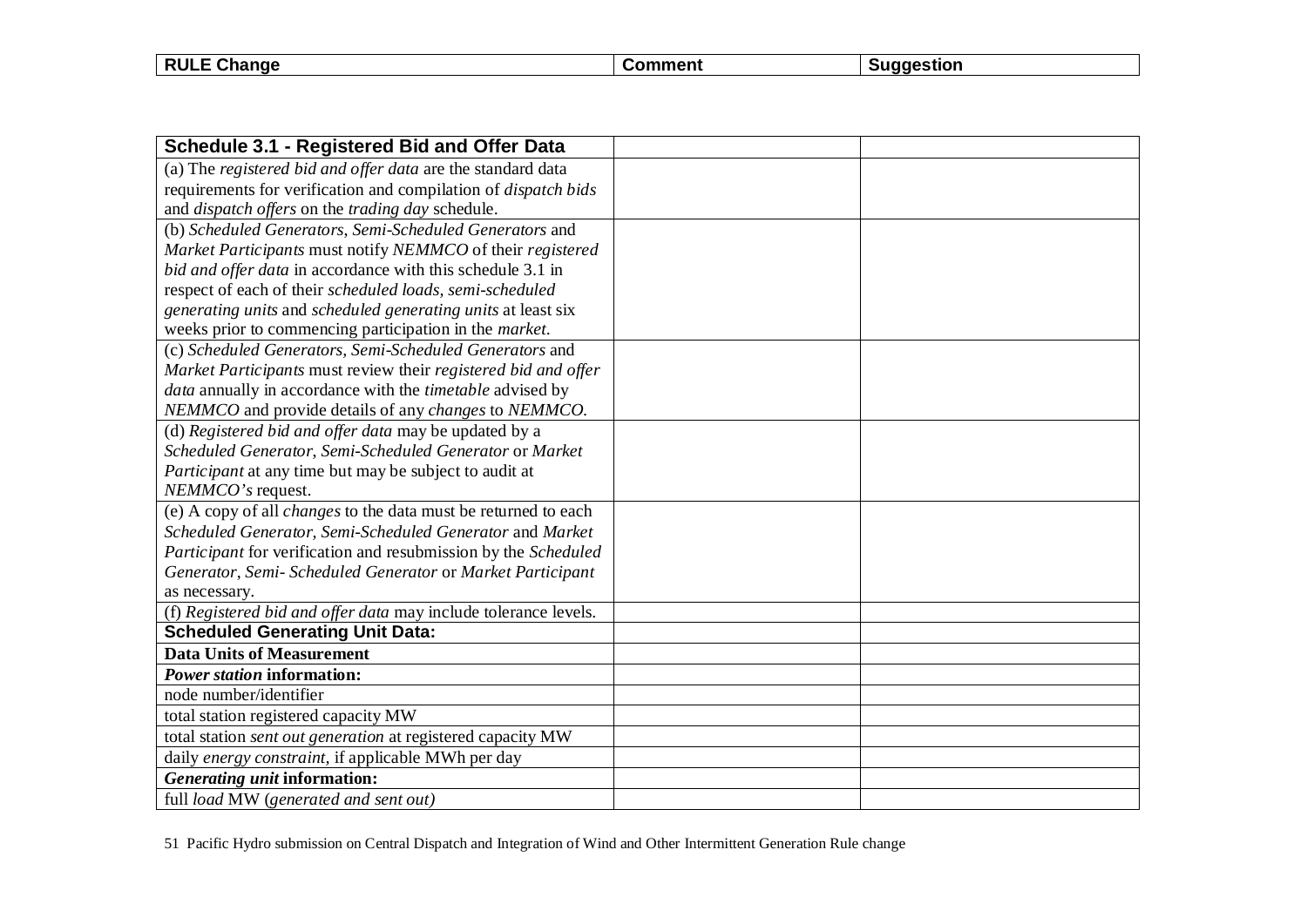| <b>RULE</b><br>Change<br>- - | .omment | iagestion |
|------------------------------|---------|-----------|
|                              |         |           |

 $\overline{\phantom{a}}$ 

| normal or technical minimum load MW (generated and sent                 |       |  |
|-------------------------------------------------------------------------|-------|--|
| out)                                                                    |       |  |
| additional emergency generation above registered capacity               |       |  |
| <b>MW</b>                                                               |       |  |
| normal and maximum ramp rates MW/minute                                 |       |  |
| response time to full <i>load</i> from cold standby minutes             |       |  |
| aggregation data                                                        |       |  |
| capability chart                                                        |       |  |
| notice to <i>synchronise</i> minutes                                    |       |  |
| minimum shutdown time minutes                                           |       |  |
| maximum shutdowns per day                                               |       |  |
| <b>Semi-Scheduled Generating Unit Data:</b>                             |       |  |
| <b>Data Units of Measurement</b>                                        |       |  |
| <b>Power station information:</b>                                       |       |  |
| node number/identifier                                                  | Agree |  |
| total station registered capacity MW                                    | Agree |  |
| <b>Scheduled Load Data:</b>                                             |       |  |
| <b>Data Units of Measurement</b>                                        |       |  |
| node number/identifier                                                  |       |  |
| normally on or normally off                                             |       |  |
| maximum load MW                                                         |       |  |
| daily energy constraint if applicable MWh per day                       |       |  |
| normal and maximum ramp rates MW/min                                    |       |  |
| aggregation data                                                        |       |  |
| <b>Scheduled Network Service Data:</b>                                  |       |  |
| <b>Data Units of Measurement</b>                                        |       |  |
| node number/identifier for <i>connection points A</i> and <i>B</i>      |       |  |
| Registered <i>power transfer capability</i> to node 1 (may be           |       |  |
| seasonal etc) MW                                                        |       |  |
| Registered <i>power transfer capability</i> to node 2 (may be           |       |  |
| seasonal etc). MW                                                       |       |  |
| Additional transient <i>power transfer capability</i> in each direction |       |  |
| <b>MW</b>                                                               |       |  |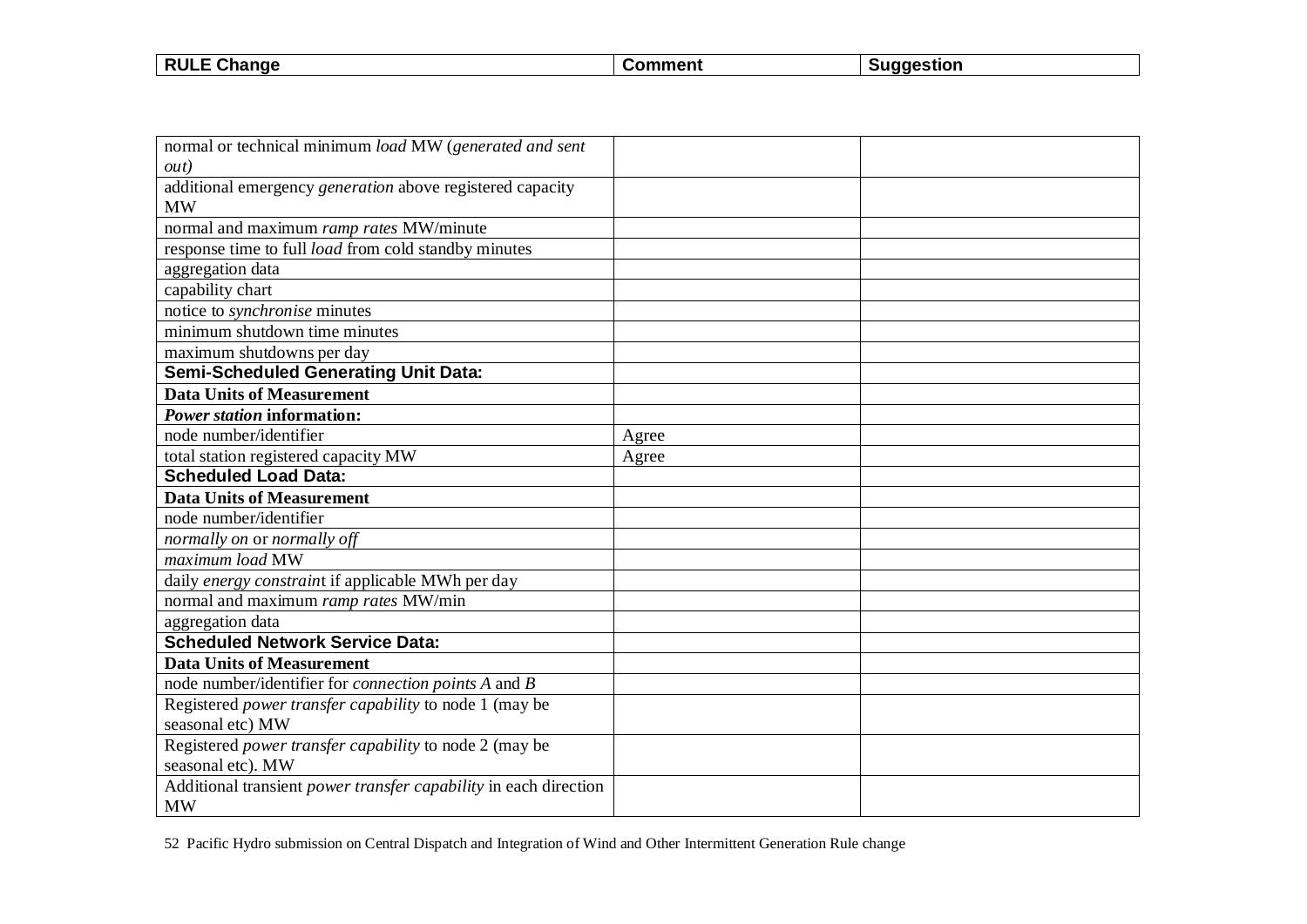| <b>RULE</b><br><b>- ^'</b><br>. Change | ∴ommenf | uaaestion |
|----------------------------------------|---------|-----------|
|                                        |         |           |

 $\overline{\phantom{a}}$ 

| Normal and maximum transfer <i>ramp rates</i> (if applicable)           |       |  |
|-------------------------------------------------------------------------|-------|--|
| MW/min                                                                  |       |  |
| Loss vs flow as piecewise linear relationships for each                 |       |  |
| direction which, taken together, are convex over the entire             |       |  |
| range of power transfer capabilities in both directions                 |       |  |
| Aggregation data                                                        |       |  |
| <b>Dispatch Inflexibility Profile</b>                                   |       |  |
| <b>Data Units of Measurement</b>                                        |       |  |
| Time for response from receipt of <i>dispatch</i> instruction from      |       |  |
| zero <i>load</i> , T1 (see clause $3.8.19(e)(1)$ ) minutes              |       |  |
| Time after T1 required to reach minimum loading level (see              |       |  |
| clause $3.8.19(e)(2)$ ) minutes                                         |       |  |
| Time after T2 for which plant must operate at or above the              |       |  |
| minimum <i>loading level</i> (see clause $3.8.19(e)(3)$ ) minutes       |       |  |
| Time required by <i>plant</i> to reduce from its minimum <i>loading</i> |       |  |
| <i>level</i> to zero (see clause $3.8.19(e)(4)$ ) minutes               |       |  |
| minimum loading level (see clauses $3.8.19(e)(2),(3),(4))$ MW           |       |  |
| <b>Aggregation Data</b>                                                 |       |  |
| Where dispatch bids or dispatch offers are submitted for                | Agree |  |
| aggregated generating units, market network services or loads           |       |  |
| then, unless otherwise exempted by NEMMCO, each                         |       |  |
| Scheduled Generator, Semi-Scheduled Generator and Market                |       |  |
| Participant must provide the information required in                    |       |  |
| accordance with this schedule 3.1 for each generating unit,             |       |  |
| market network service or load included in those dispatch bids          |       |  |
| or dispatch offers both separately and in aggregated form.              |       |  |
| [50] Clause 4.1.1 Purpose                                               |       |  |
| In clause $4.1.1(a)(3)(iv)$ , after the words "scheduled generating     | Agree |  |
| units,", insert the words "semi-scheduled generating units".            |       |  |
| [51] Clause 4.3.1 Responsibility of NEMMCO for                          |       |  |
| power system security                                                   |       |  |
| In clause $4.3.1(i)$ , after the words "scheduled generating            | Agree |  |
| units,", insert the words "semi-scheduled generating units,".           |       |  |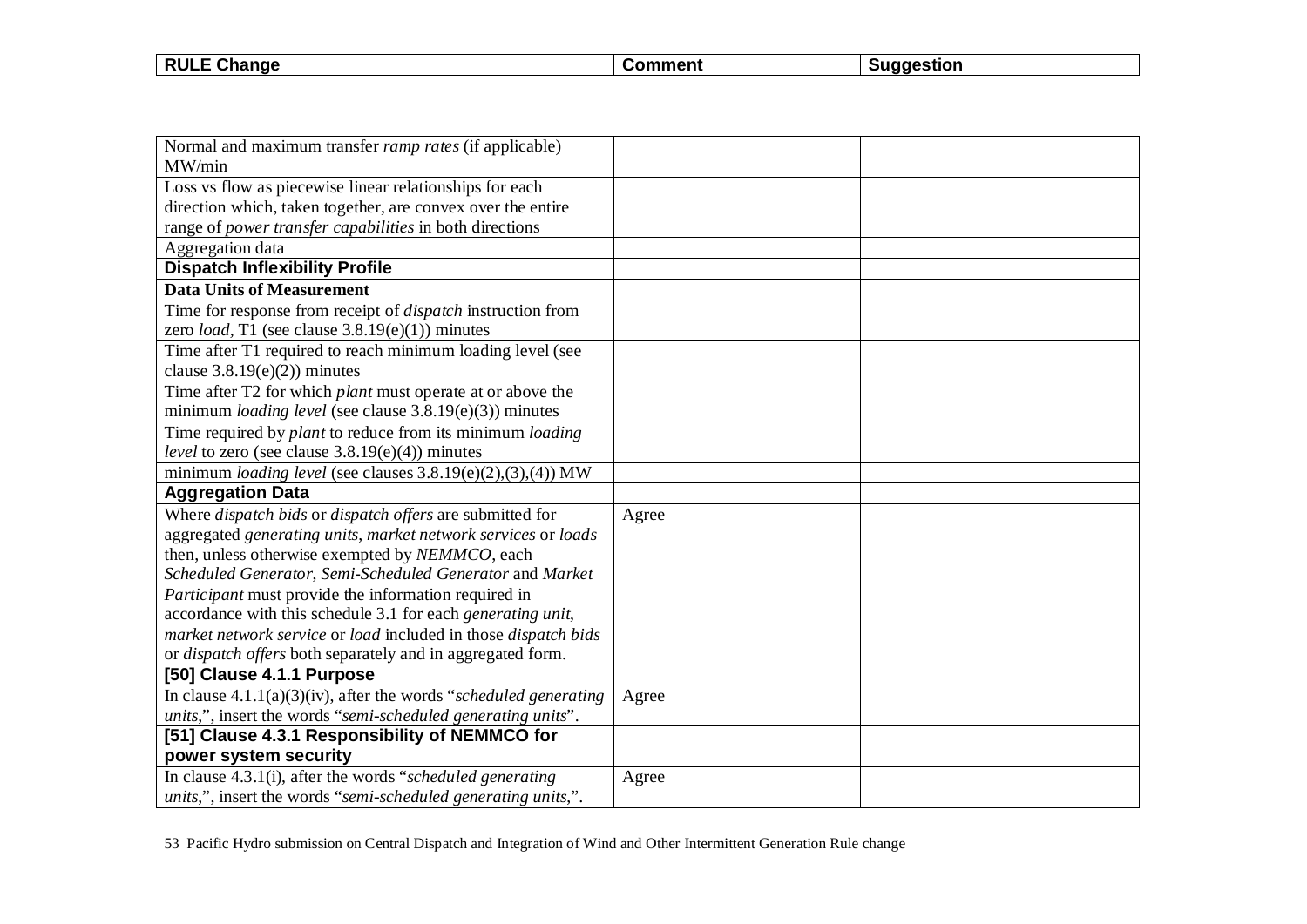| T Change<br><b>RULE</b><br>- | <b>ment</b> | aestion |
|------------------------------|-------------|---------|
|                              |             |         |

| [52] Clause 4.4.2 Operational frequency control                                |                                   |                                             |
|--------------------------------------------------------------------------------|-----------------------------------|---------------------------------------------|
| requirements                                                                   |                                   |                                             |
| Omit clause 4.4.2 and substitute:                                              |                                   |                                             |
| 4.4.2 Operational frequency control requirements                               |                                   |                                             |
| To assist in the effective control of <i>power system frequency</i> by         |                                   |                                             |
| NEMMCO the following provisions apply:                                         |                                   |                                             |
| (a) NEMMCO may give dispatch instructions in respect of                        | Agree                             |                                             |
| scheduled generating units, semi-scheduled generating units,                   |                                   |                                             |
| scheduled loads, scheduled network services and market                         |                                   |                                             |
| ancillary services pursuant to rule 4.9.                                       |                                   |                                             |
| (b) Each <i>Generator</i> must ensure that all of its <i>generating units</i>  | Disagree: What happens to         | (b) Each Generator must ensure that         |
| meet the technical requirements for frequency control in clause                | generators that are subject to    | all of its <i>generating units</i> meet the |
| S5.2.5.11.                                                                     | frequency standards prior to this | technical requirements for frequency        |
|                                                                                | clause coming into effect?        | control in elause                           |
|                                                                                |                                   | \$5.2.5.11. accordance with the             |
|                                                                                |                                   | generating unit's registered                |
|                                                                                |                                   | performance standard.                       |
| (c) NEMMCO must use its reasonable endeavours to arrange to                    | Agree                             |                                             |
| be available and specifically allocated to regulating duty such                |                                   |                                             |
| generating plant as NEMMCO considers appropriate which                         |                                   |                                             |
| can be automatically controlled or directed by NEMMCO to                       |                                   |                                             |
| ensure that all normal load variations do not result in frequency              |                                   |                                             |
| deviations outside the limitations specified in clause $4.2.\overline{2}$ (a). |                                   |                                             |
| (d) NEMMCO must use its reasonable endeavours to ensure                        | Agree                             |                                             |
| that adequate <i>facilities</i> are available and are under the direction      |                                   |                                             |
| of NEMMCO to allow the managed recovery of the                                 |                                   |                                             |
| satisfactory operating state of the power system.                              |                                   |                                             |
| [53] Clause 4.8.5 Managing declarations of                                     |                                   |                                             |
| conditions                                                                     |                                   |                                             |
| In clause $4.8.5(c)(2)$ , after the words "Market Customers",                  | Agree                             |                                             |
| insert the words "Semi- Scheduled Generators".                                 |                                   |                                             |
| [54] Clause 4.8.5A Determination of the latest time for                        |                                   |                                             |
| intervention by direction or dispatch of reserve                               |                                   |                                             |
| contract                                                                       |                                   |                                             |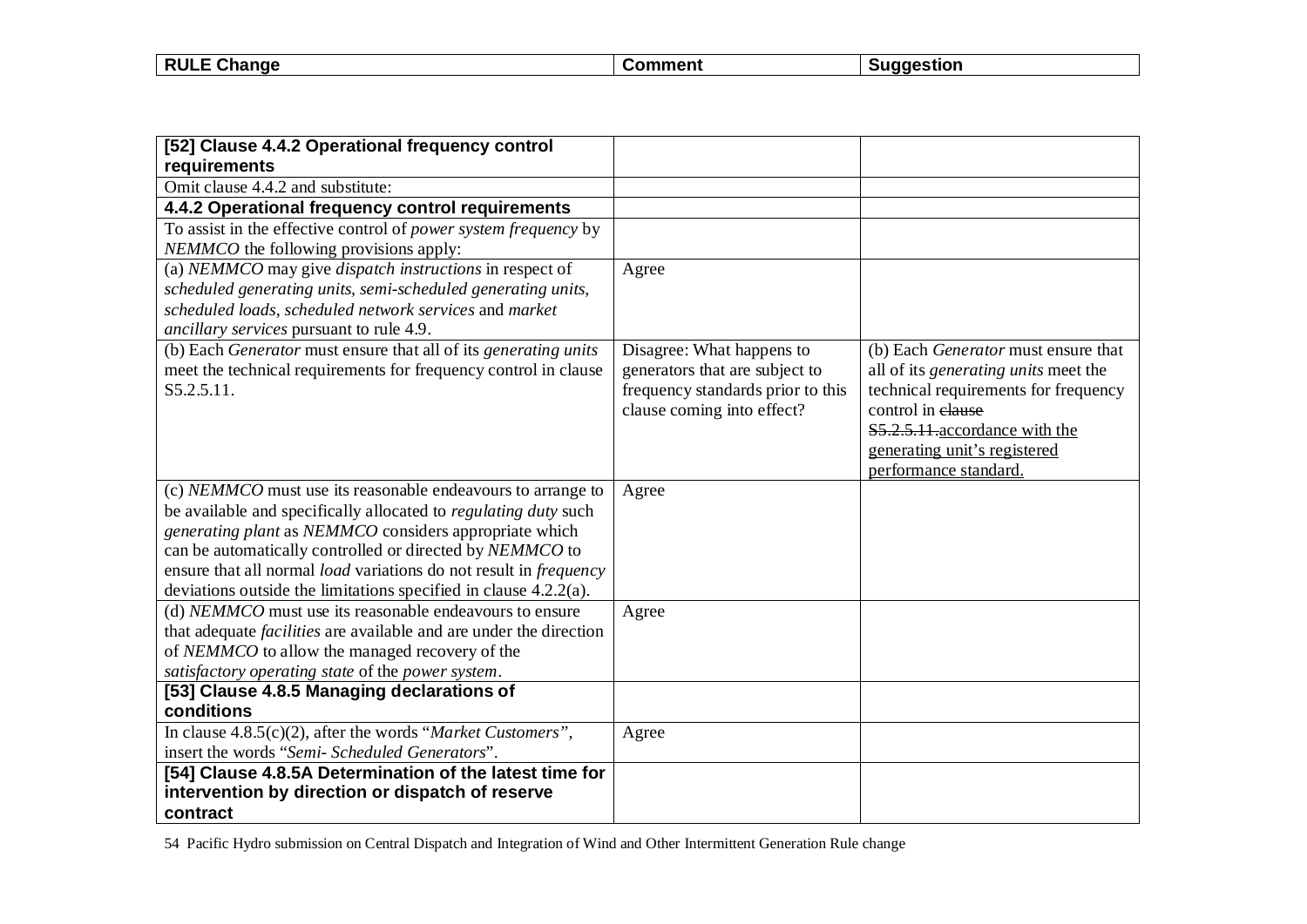| F Change<br><b>RULE</b> | `mment | aestion |
|-------------------------|--------|---------|
|                         |        |         |

| In clauses $4.8.5A(c)$ and (d), after the words "Scheduled"              | Agree                            |                                             |
|--------------------------------------------------------------------------|----------------------------------|---------------------------------------------|
| Generator" wherever occurring and insert the words ", Semi-              |                                  |                                             |
| Scheduled Generator".                                                    |                                  |                                             |
| [55] Clause 4.8.5A                                                       |                                  |                                             |
| In clause 4.8.5A(f), after the words "Scheduled Generator",              |                                  |                                             |
| insert the words "or Semi-Scheduled Generator".                          |                                  |                                             |
| [56] Clause 4.9.2 Dispatch Instructions to Scheduled                     |                                  |                                             |
| <b>Generators</b>                                                        |                                  |                                             |
| Omit clause 4.9.2 and substitute:                                        |                                  |                                             |
| 4.9.2 Instructions to Scheduled Generators and                           |                                  |                                             |
| <b>Semi-Scheduled Generators</b>                                         |                                  |                                             |
| (a) To implement <i>central dispatch</i> or, where <i>NEMMCO</i> has the | Agree                            |                                             |
| power to direct or to instruct a Scheduled Generator or Semi-            |                                  |                                             |
| Scheduled Generator either under Chapter 3 or this Chapter,              |                                  |                                             |
| then for the purpose of giving effect to that direction or               |                                  |                                             |
| instruction, NEMMCO may at any time give an instruction to               |                                  |                                             |
| the Generator in relation to any of its generating units (a              |                                  |                                             |
| dispatch instruction), in accordance with clause 4.9.5(b),               |                                  |                                             |
| nominating:                                                              |                                  |                                             |
| (1) whether the facilities for <i>generation</i> remote control by       | Agree                            |                                             |
| NEMMCO, if available, must be in service;                                |                                  |                                             |
| $(2)$ in the case of a <i>scheduled generating unit</i> , the level or   | Agree                            |                                             |
| schedule of power to be supplied by the generating unit over             |                                  |                                             |
| the specified period; and                                                |                                  |                                             |
| (3) in the case of a <i>semi-scheduled generating unit</i> , the         | This provision should make a     | $(3)$ in the case of a semi-scheduled       |
| maximum level of power to be supplied by the <i>generating unit</i>      | distinction between a semi-      | <i>generating unit, the maximum level</i>   |
| over the specified period.                                               | dispatch interval and a non      | of power to be supplied by the              |
|                                                                          | semi-dispatch interval. Active   | generating unit over the specified          |
|                                                                          | power control for transmission   | period, being:                              |
|                                                                          | flow control need only apply     | (i) in a semi-dispatch interval up to       |
|                                                                          | during periods of constraint.    | the <i>dispatch</i> cap, and                |
|                                                                          | NEMMCO is sending dispatch       | (ii) in a non semi-dispatch interval        |
|                                                                          | instructions all the time. The   | up to the <i>registered capacity</i> of the |
|                                                                          | point of semi-scheduling is that | semi-scheduled generating unit.             |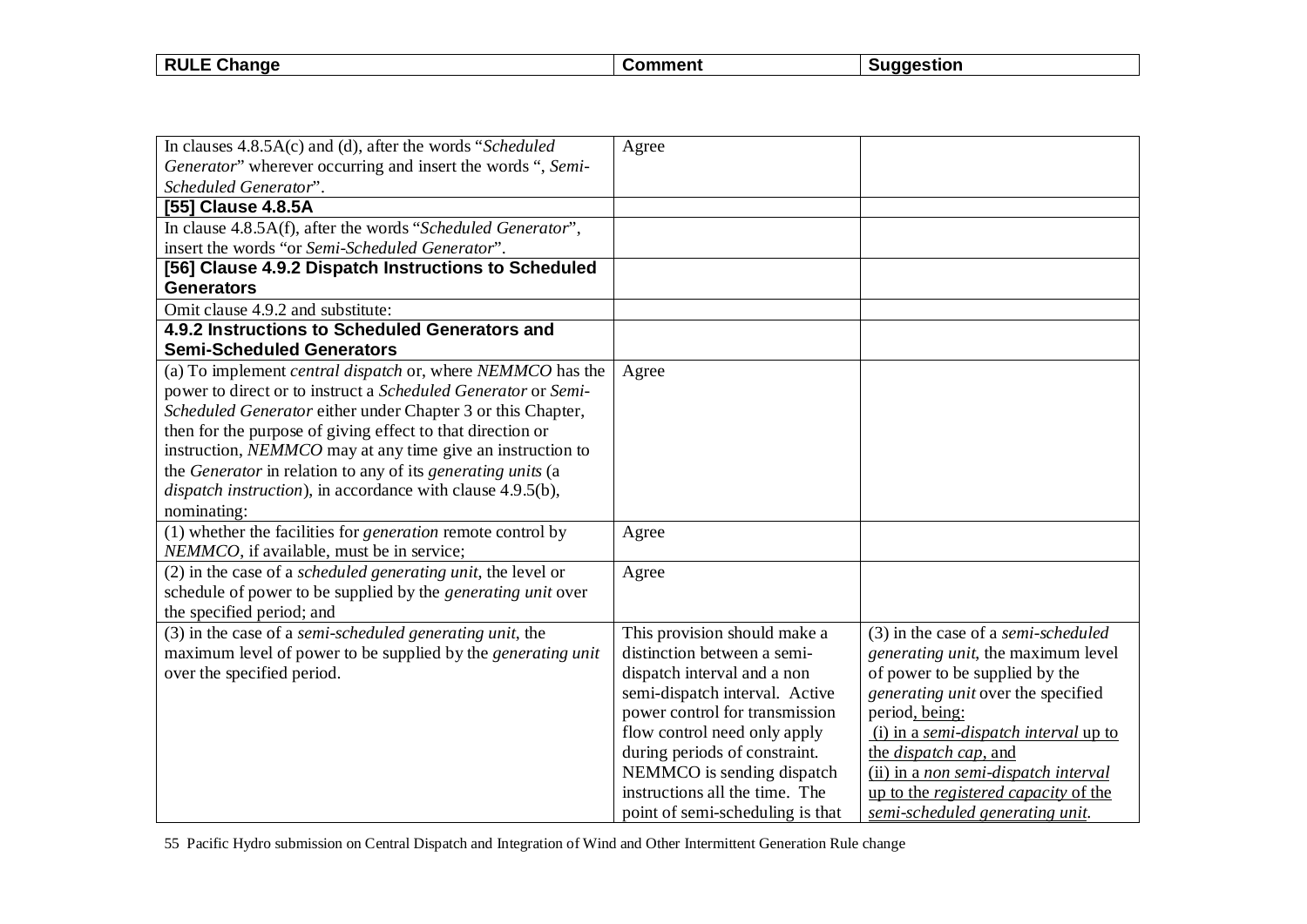| <b>RULE Change</b><br>Suggestion<br>Comment |
|---------------------------------------------|
|---------------------------------------------|

|                                                                                | the generating unit is not        |  |
|--------------------------------------------------------------------------------|-----------------------------------|--|
|                                                                                | obligated to follow the           |  |
|                                                                                | instruction unless it is a 'semi- |  |
|                                                                                | dispatch interval'.               |  |
| (b) Subject to paragraph (c), <i>NEMMCO</i> may at any time give               | Agree - Small distribution-       |  |
| an instruction to a Scheduled Generator in relation to any of its              | connected and some large          |  |
| scheduled generating units with a nameplate rating of 30MW                     | privately connected wind farms    |  |
| or more, or its scheduled generating systems of combined                       | (behind private switchyards)      |  |
| <i>nameplate rating</i> of 30 MW or more, nominating that:                     | should not be included in this    |  |
|                                                                                | area.                             |  |
|                                                                                | Other parties may propose that    |  |
|                                                                                | large transmission-connected      |  |
|                                                                                | wind farms be included here,      |  |
|                                                                                | however, it is our view that      |  |
|                                                                                | NEMMCO should not be able to      |  |
|                                                                                | give instructions regarding       |  |
|                                                                                | voltage regulation in low voltage |  |
|                                                                                | distribution systems as such      |  |
|                                                                                | systems are subject to control by |  |
|                                                                                | the DNSP.                         |  |
| $(1)$ the <i>generating unit</i> or <i>generating system</i> transformer is to |                                   |  |
| be set to a nominated tap position (if it has on-load tap                      |                                   |  |
| changing capability);                                                          |                                   |  |
| (2) the generating unit's or generating system's voltage control               |                                   |  |
| system set-point is to be set to give a nominated voltage; or                  |                                   |  |
| (3) the generating unit or generating system is to be operated                 |                                   |  |
| to supply or absorb a nominated level of <i>reactive power</i> at its          |                                   |  |
| connection point.                                                              |                                   |  |
| (c) Unless otherwise provided under an <i>ancillary services</i>               |                                   |  |
| agreement or a connection agreement, NEMMCO must not                           |                                   |  |
| give an instruction under paragraph (b) that requires a                        |                                   |  |
| generating unit or generating system to supply or absorb                       |                                   |  |
| reactive power at a level outside the plant's relevant                         |                                   |  |
| performance standard.                                                          |                                   |  |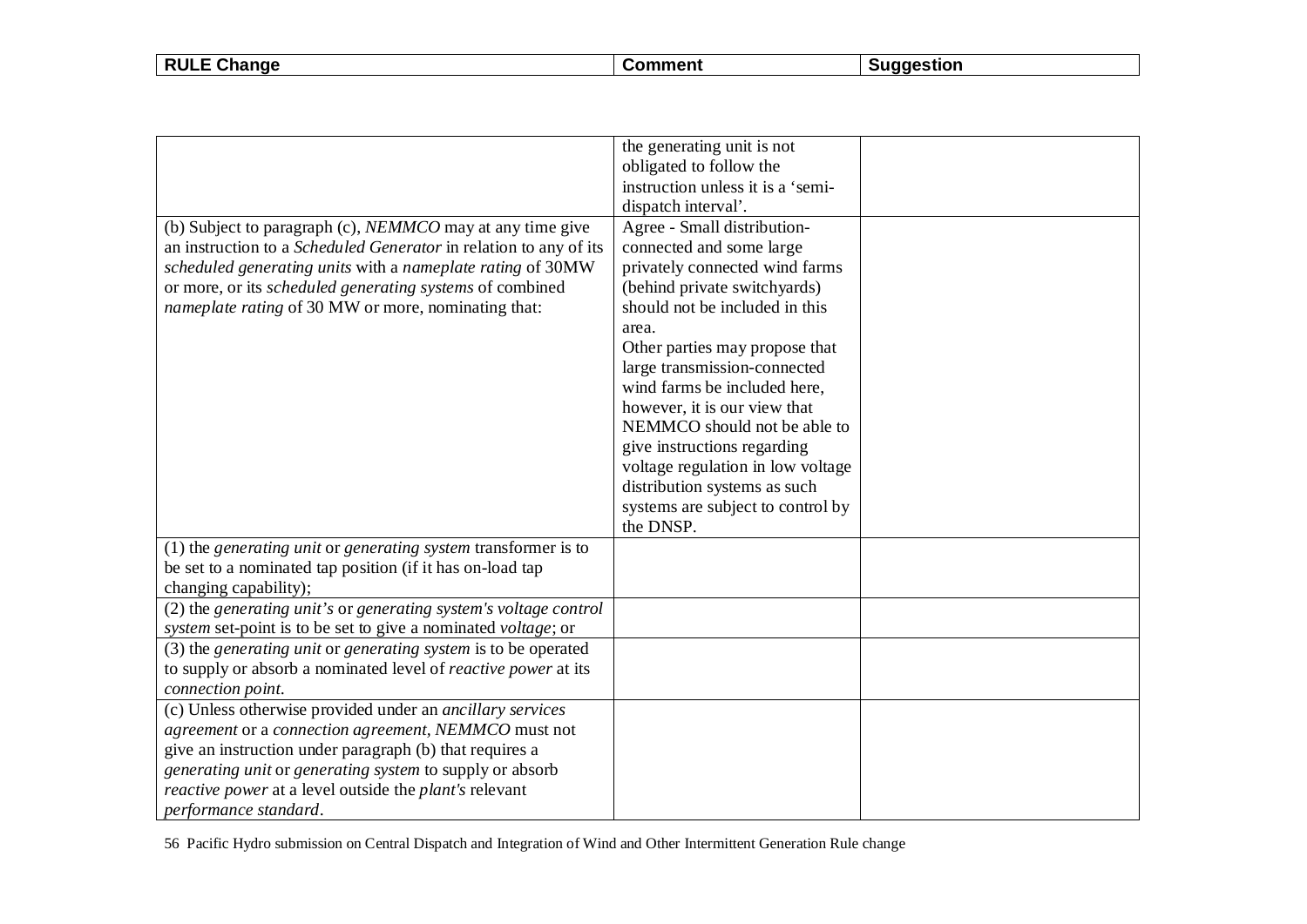**RULE Change Comment Suggestion** 

| (d) A Scheduled Generator or Semi-Scheduled Generator must<br>with respect to its <i>generating units</i> that have an availability<br>offer of greater than 0 MW (whether synchronised or not),<br>ensure that appropriate personnel are available at all times to<br>receive and immediately act upon <i>dispatch instructions</i> issued<br>by NEMMCO to the relevant Generator. | We have a concern with the<br>meaning of "available at all<br>times". The wording here<br>should reflect the same wording<br>as that for scheduled loads or<br>market participants: "ensure that<br>appropriate personnel or<br>electronic facilities are available<br>at all times". | (d) A Scheduled Generator must<br>with respect to its generating units<br>that have an availability offer of<br>greater than 0 MW (whether<br>synchronised or not), ensure that<br>appropriate personnel are available at<br>all times to receive and immediately<br>act upon <i>dispatch instructions</i> issued<br>by NEMMCO to the relevant<br>Generator.<br>(e) A Semi-Scheduled Generator must<br>with respect to its generating units<br>that have an availability offer of<br>greater than 0 MW (whether<br>synchronised or not), ensure that<br>appropriate personnel or electronic<br>facilities are available at all times to<br>receive and immediately act upon<br>dispatch instructions issued by<br><b>NEMMCO</b> to the relevant Generator. |
|-------------------------------------------------------------------------------------------------------------------------------------------------------------------------------------------------------------------------------------------------------------------------------------------------------------------------------------------------------------------------------------|---------------------------------------------------------------------------------------------------------------------------------------------------------------------------------------------------------------------------------------------------------------------------------------|------------------------------------------------------------------------------------------------------------------------------------------------------------------------------------------------------------------------------------------------------------------------------------------------------------------------------------------------------------------------------------------------------------------------------------------------------------------------------------------------------------------------------------------------------------------------------------------------------------------------------------------------------------------------------------------------------------------------------------------------------------|
| [57] Clause 4.9.2A Dispatch Instructions to                                                                                                                                                                                                                                                                                                                                         |                                                                                                                                                                                                                                                                                       |                                                                                                                                                                                                                                                                                                                                                                                                                                                                                                                                                                                                                                                                                                                                                            |
| <b>Scheduled Network Service</b>                                                                                                                                                                                                                                                                                                                                                    |                                                                                                                                                                                                                                                                                       |                                                                                                                                                                                                                                                                                                                                                                                                                                                                                                                                                                                                                                                                                                                                                            |
| <b>Providers</b>                                                                                                                                                                                                                                                                                                                                                                    |                                                                                                                                                                                                                                                                                       |                                                                                                                                                                                                                                                                                                                                                                                                                                                                                                                                                                                                                                                                                                                                                            |
| Omit clause 4.9.2A and substitute:                                                                                                                                                                                                                                                                                                                                                  |                                                                                                                                                                                                                                                                                       |                                                                                                                                                                                                                                                                                                                                                                                                                                                                                                                                                                                                                                                                                                                                                            |
| 4.9.2A Dispatch Instructions to Scheduled Network<br><b>Service Providers</b>                                                                                                                                                                                                                                                                                                       |                                                                                                                                                                                                                                                                                       |                                                                                                                                                                                                                                                                                                                                                                                                                                                                                                                                                                                                                                                                                                                                                            |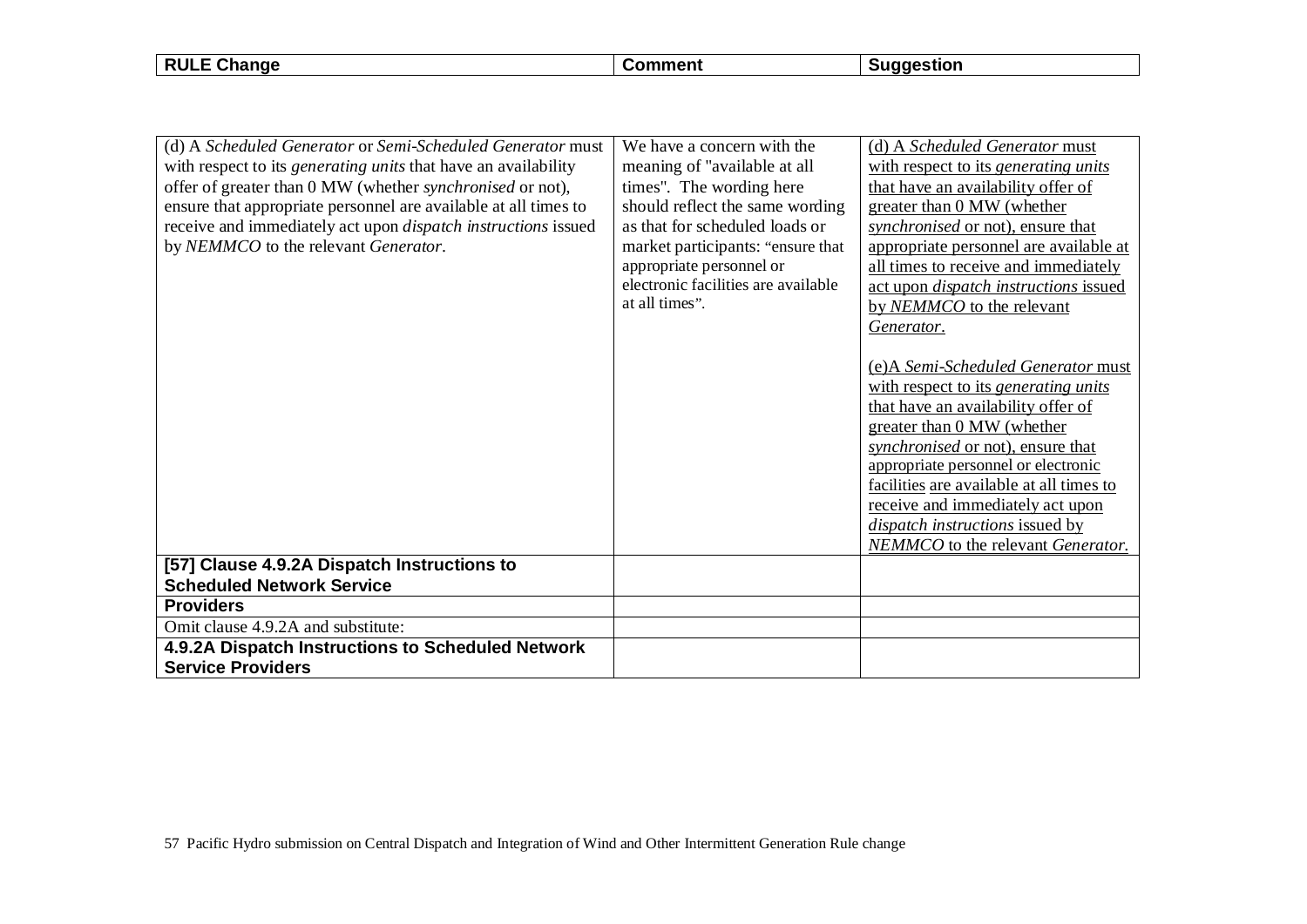**RULE Change Comment Suggestion** 

| (a) Where NEMMCO has the power to direct or to instruct a<br>Scheduled Network Service Provider either under Chapter 3 or<br>this Chapter then, for the purpose of giving effect to that<br>direction or instruction, NEMMCO may at any time give an<br>instruction to a Scheduled Network Service Provider in relation<br>to any of its scheduled network services (a "dispatch<br><i>instruction</i> "), in accordance with clause 4.9.5(b), nominating:<br>(1) whether the facilities for remote control by<br>NEMMCO, if available, must be in service; and | Disagree:<br>See no reason for these changes<br>other than to remove the deleted<br>(b) and renumber $(c)$ as $(b)$ --<br>removing "which" and replace it<br>with "that". |  |
|-----------------------------------------------------------------------------------------------------------------------------------------------------------------------------------------------------------------------------------------------------------------------------------------------------------------------------------------------------------------------------------------------------------------------------------------------------------------------------------------------------------------------------------------------------------------|---------------------------------------------------------------------------------------------------------------------------------------------------------------------------|--|
| (2) the level or schedule of power to be transferred by<br>the scheduled network service over the specified<br>period.                                                                                                                                                                                                                                                                                                                                                                                                                                          |                                                                                                                                                                           |  |
| (b) A Scheduled Network Service Provider must, with respect<br>to its scheduled network services that have an availability offer<br>of greater than 0 MW, ensure that appropriate personnel are<br>available at all times to receive and immediately act upon<br>dispatch instructions issued to the Scheduled Network Service<br>Provider by NEMMCO.                                                                                                                                                                                                           |                                                                                                                                                                           |  |
| [58] Clause 4.9.3 Instructions to Registered<br><b>Participants</b>                                                                                                                                                                                                                                                                                                                                                                                                                                                                                             |                                                                                                                                                                           |  |
| Omit clause 4.9.3 and substitute:                                                                                                                                                                                                                                                                                                                                                                                                                                                                                                                               |                                                                                                                                                                           |  |
| 4.9.3 Instructions to Registered Participants                                                                                                                                                                                                                                                                                                                                                                                                                                                                                                                   |                                                                                                                                                                           |  |
| NEMMCO may, at any time, give instructions to<br>(a)<br>Registered Participants to reduce their load for electricity<br>consistent with <i>dispatch bids</i> made in accordance with Chapter<br>3 ("dispatch instructions").                                                                                                                                                                                                                                                                                                                                    | Same comment as above<br>renumbering.                                                                                                                                     |  |
| (b) A Market Customer must, with respect to scheduled loads<br>in relation to which a <i>dispatch bid</i> has been submitted for a<br>particular <i>trading interval</i> , ensure that appropriate personnel or<br>electronic facilities are available at all times to receive and<br>immediately act upon <i>dispatch instructions</i> issued to the<br>Market Customer by NEMMCO.                                                                                                                                                                             |                                                                                                                                                                           |  |
| [59] Clause 4.9.4 Dispatch related limitations on<br><b>Scheduled Generators</b>                                                                                                                                                                                                                                                                                                                                                                                                                                                                                |                                                                                                                                                                           |  |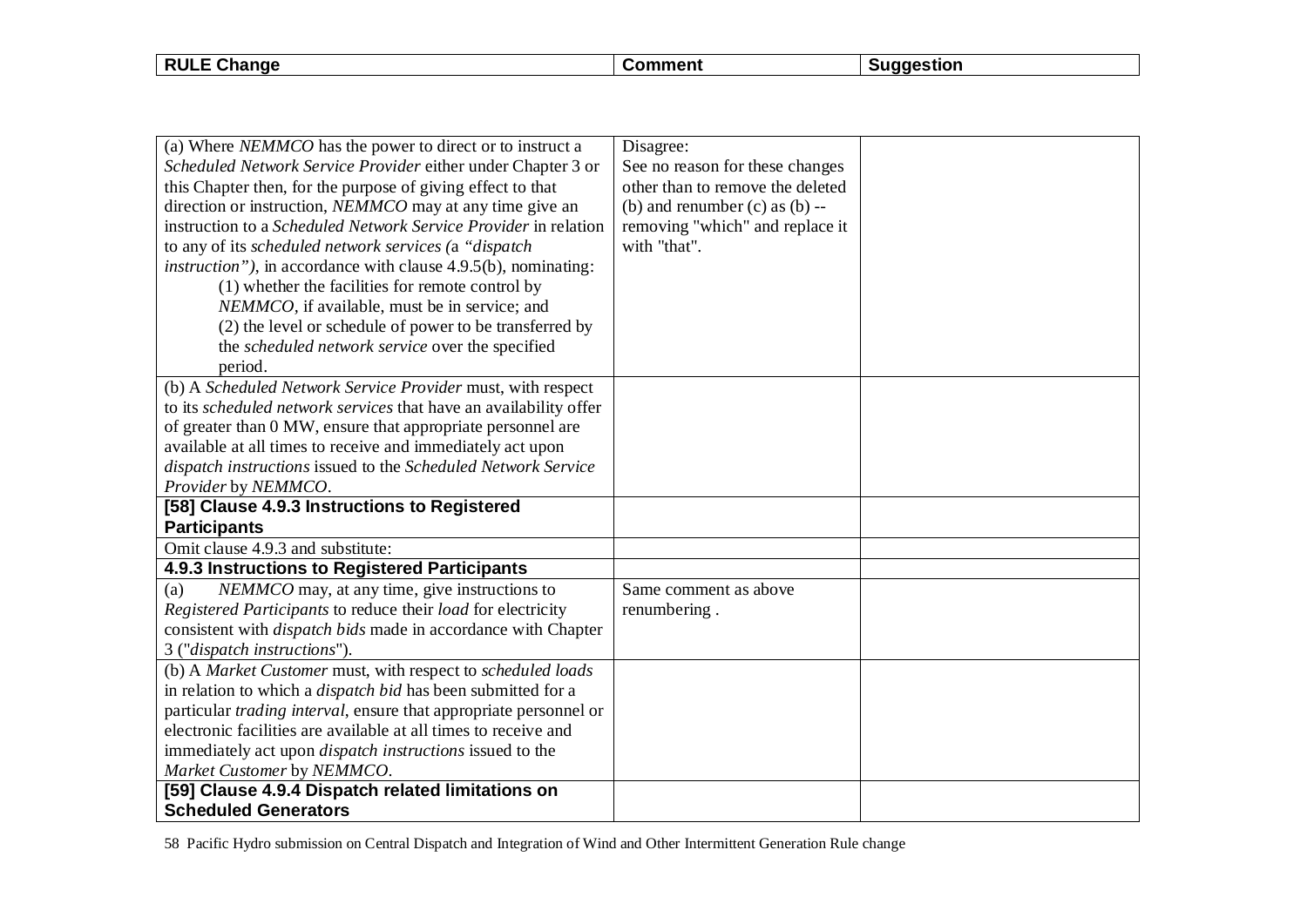| <b>RULL</b><br>Change |  |
|-----------------------|--|
|                       |  |

| Omit clause 4.9.4 and substitute:                                                                                                                                                                                                                                         |                                                                                                                                                                                                                                                                                                                                                                                                                                 |  |
|---------------------------------------------------------------------------------------------------------------------------------------------------------------------------------------------------------------------------------------------------------------------------|---------------------------------------------------------------------------------------------------------------------------------------------------------------------------------------------------------------------------------------------------------------------------------------------------------------------------------------------------------------------------------------------------------------------------------|--|
| 4.9.4 Dispatch related limitations on Scheduled                                                                                                                                                                                                                           |                                                                                                                                                                                                                                                                                                                                                                                                                                 |  |
| <b>Generators and Semi- Scheduled Generators</b>                                                                                                                                                                                                                          |                                                                                                                                                                                                                                                                                                                                                                                                                                 |  |
| A Scheduled Generator or Semi-Scheduled Generator (as the<br>case may be) must not, unless in the <i>Generator's</i> reasonable<br>opinion, public safety would otherwise be threatened or there<br>would be a material risk of damaging equipment or the<br>environment: | Agree only if the dispatch<br>instruction and the application of<br>the dispatch cap applies solely<br>during a semi-dispatch interval<br>and that no obligation remains to<br>'obey' the active power<br>instruction in a dispatch<br>instruction during a non semi-<br>dispatch interval.<br>Currently lacks certainty that the<br>semi-scheduled generator is free<br>to operate without dispatch cap                        |  |
|                                                                                                                                                                                                                                                                           | during non-semi-dispatch<br>intervals.                                                                                                                                                                                                                                                                                                                                                                                          |  |
| (a) send out any <i>energy</i> from the <i>generating unit</i> , except:                                                                                                                                                                                                  |                                                                                                                                                                                                                                                                                                                                                                                                                                 |  |
| $(1)$ in accordance with a <i>dispatch instruction</i> ;                                                                                                                                                                                                                  | The intention of the semi-                                                                                                                                                                                                                                                                                                                                                                                                      |  |
|                                                                                                                                                                                                                                                                           | dispatch rule change is to allow<br>free-wheeling when the semi-<br>scheduled generator is not under<br>a semi-dispatch interval. This<br>clause infers that power output<br>is limited to the dispatch<br>instruction all the time, which in<br>the case of wind farms is the<br>UIGF when not under the semi-<br>dispatch interval. That was not<br>the intention. Where is there<br>freedom to export more than the<br>UIGF? |  |
| (2) in response to remote control signals given by NEMMCO                                                                                                                                                                                                                 |                                                                                                                                                                                                                                                                                                                                                                                                                                 |  |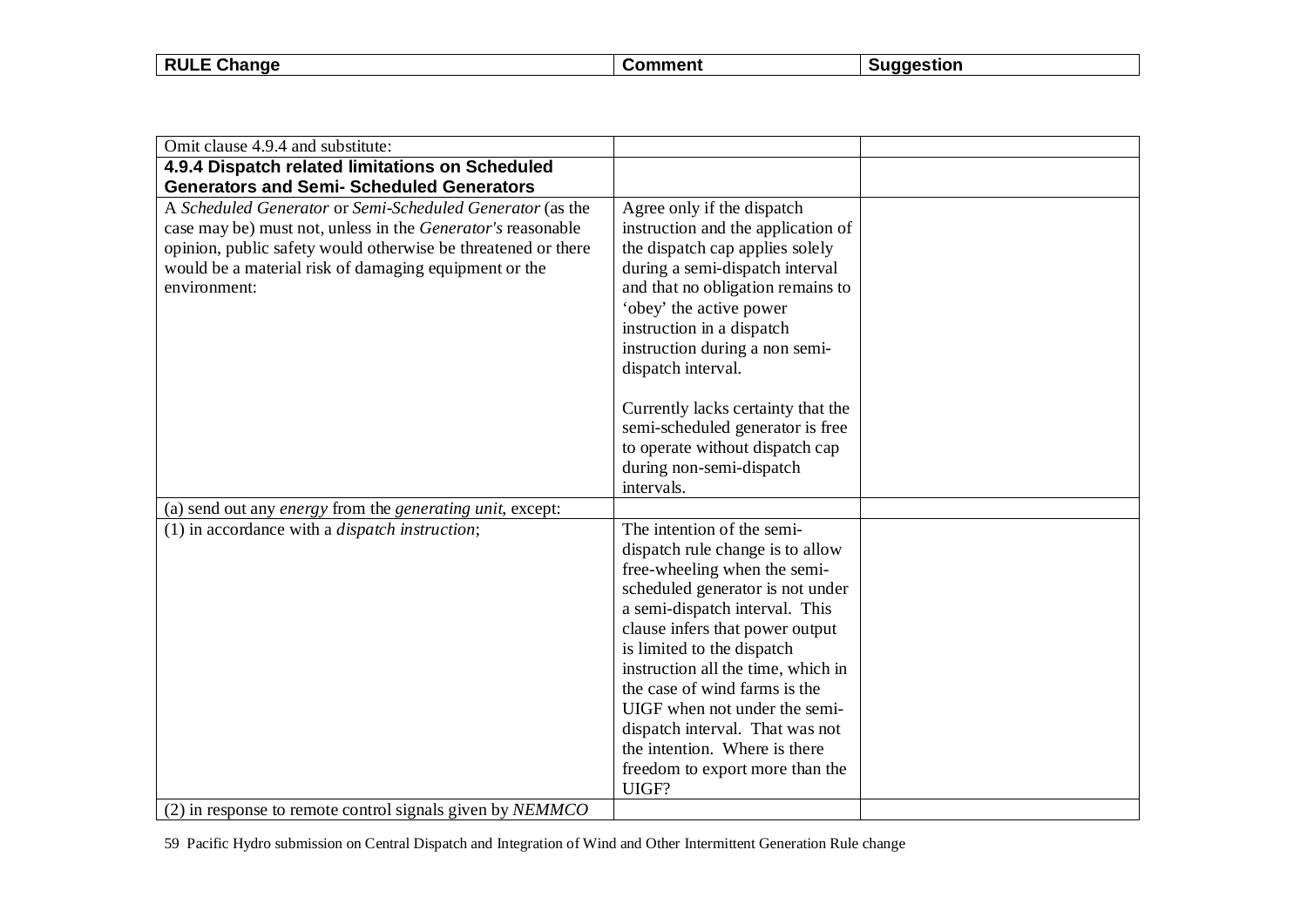| $\sim$<br><b>RULE</b><br>$-1$<br>∪nanqe | \mm∆ni<br>. | stıon<br>. 10с |
|-----------------------------------------|-------------|----------------|
|                                         |             |                |

| or its agent; or                                                     |       |
|----------------------------------------------------------------------|-------|
| (3) in connection with a test conducted in accordance with the       |       |
| requirements of this Chapter or Chapter 5; or                        |       |
| $(4)$ in the case of a scheduled generating unit:                    | Agree |
| (i) in accordance with the <i>self-commitment</i> procedures         |       |
| specified in clause 4.9.6 up to the <i>self-dispatch level</i> ; or  |       |
| (ii) as a consequence of operation of the <i>generating</i>          |       |
| unit's automatic frequency response mode to power                    |       |
| system conditions;                                                   |       |
| (b) adjust the <i>transformer</i> tap position or excitation control | Agree |
| system voltage set-point of a scheduled generating unit except:      |       |
| $(1)$ in accordance with a <i>dispatch instruction</i> ;             |       |
| (2) in response to remote control signals given by                   |       |
| NEMMCO or its agent;                                                 |       |
| (3) if, in the Scheduled Generator's reasonable opinion,             |       |
| the adjustment is urgently required to prevent material              |       |
| damage to the Scheduled Generator's plant or                         |       |
| associated equipment, or in the interests of safety; or              |       |
| (4) in connection with a test conducted in accordance                |       |
| with the requirements of rule 5.7;                                   |       |
| (c) energise a connection point in relation to a generating unit     | Agree |
| without obtaining approval from NEMMCO immediately prior             |       |
| to energisation;                                                     |       |
| (d) synchronise or de-synchronise a scheduled generating unit        | Agree |
| with a nameplate rating of 30MW or more, without prior               |       |
| approval from NEMMCO or other than in response to a                  |       |
| dispatch instruction except:                                         |       |
| $(1)$ de-synchronisation as a consequence of the                     |       |
| operation of automatic protection equipment; or                      |       |
| (2) where such action is urgently required to prevent                |       |
| material damage to plant or equipment or in the                      |       |
| interests of safety;                                                 |       |
| (e) change the frequency response mode of a scheduled                | Agree |
| generating unit without the prior approval of NEMMCO; or             |       |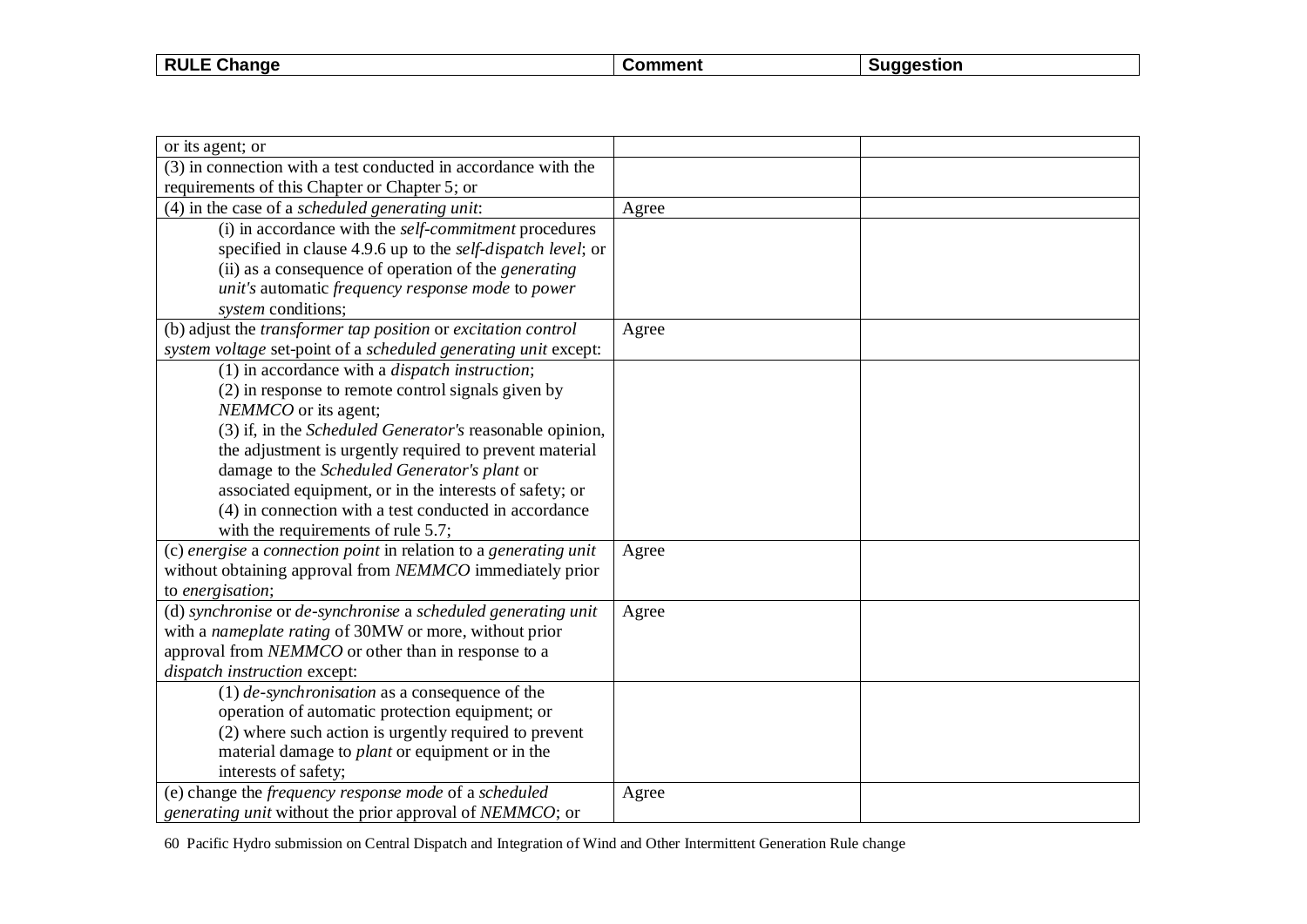| <b>RULE</b><br>Change | $\sim$ mment $\sim$<br>omn | laestion |
|-----------------------|----------------------------|----------|
|                       |                            |          |

| (f) remove from service or interfere with the operation of any                       | Agree                            |  |
|--------------------------------------------------------------------------------------|----------------------------------|--|
| power system stabilising equipment installed on that                                 |                                  |  |
| generating unit.                                                                     |                                  |  |
| [60] Clause 4.9.5 Form of dispatch instruction                                       |                                  |  |
| Omit clause 4.9.5(a) and substitute:                                                 |                                  |  |
| (a) A dispatch instruction for a scheduled generating unit,                          |                                  |  |
| semi-scheduled generating unit, scheduled network service or                         |                                  |  |
| scheduled load must include the following:                                           |                                  |  |
| (1) specific reference to the <i>generating unit</i> (including any                  |                                  |  |
| aggregated generating unit), scheduled network service or                            |                                  |  |
| scheduled load or other facility to which the dispatch                               |                                  |  |
| <i>instruction</i> applies;                                                          |                                  |  |
| (2) the desired outcome of the <i>dispatch instruction</i> (if                       |                                  |  |
| applicable) such as <i>active power</i> , <i>reactive power</i> , <i>transformer</i> |                                  |  |
| tap or other outcome;                                                                |                                  |  |
| (3) in the case of a <i>dispatch instruction</i> under clause 4.9.2, the             |                                  |  |
| ramp rate (if applicable) which is to be followed by the                             |                                  |  |
| generating unit or a specific target time to reach the outcome                       |                                  |  |
| specified in the dispatch instruction;                                               |                                  |  |
| $(4)$ the time the <i>dispatch instruction</i> is issued;                            |                                  |  |
| (5) if the time at which the <i>dispatch instruction</i> is to take effect           |                                  |  |
| is different from the time the <i>dispatch instruction</i> is issued, the            |                                  |  |
| start time; and                                                                      |                                  |  |
| (6) in the case of a <i>dispatch instruction</i> for a <i>semi-scheduled</i>         | Agree                            |  |
| generating unit:                                                                     |                                  |  |
| (i) a notification as to whether the <i>dispatch interval</i> to which               | Agree - would like to see a      |  |
| the <i>dispatch instruction</i> relates is a <i>semi-dispatch interval</i> or a      | better definition on what        |  |
| non semi-dispatch interval; and                                                      | constitutes a "non semi-dispatch |  |
|                                                                                      | interval" (see comment below).   |  |
| (ii) the <i>dispatch</i> cap.                                                        | Agree                            |  |
| [61] Clause 4.9.8 General responsibilities of                                        |                                  |  |
| <b>Registered Participants</b>                                                       |                                  |  |
| After clause 4.9.8(d), insert:                                                       |                                  |  |
| (e) A Semi-Scheduled Generator must ensure that each of its                          | Agree                            |  |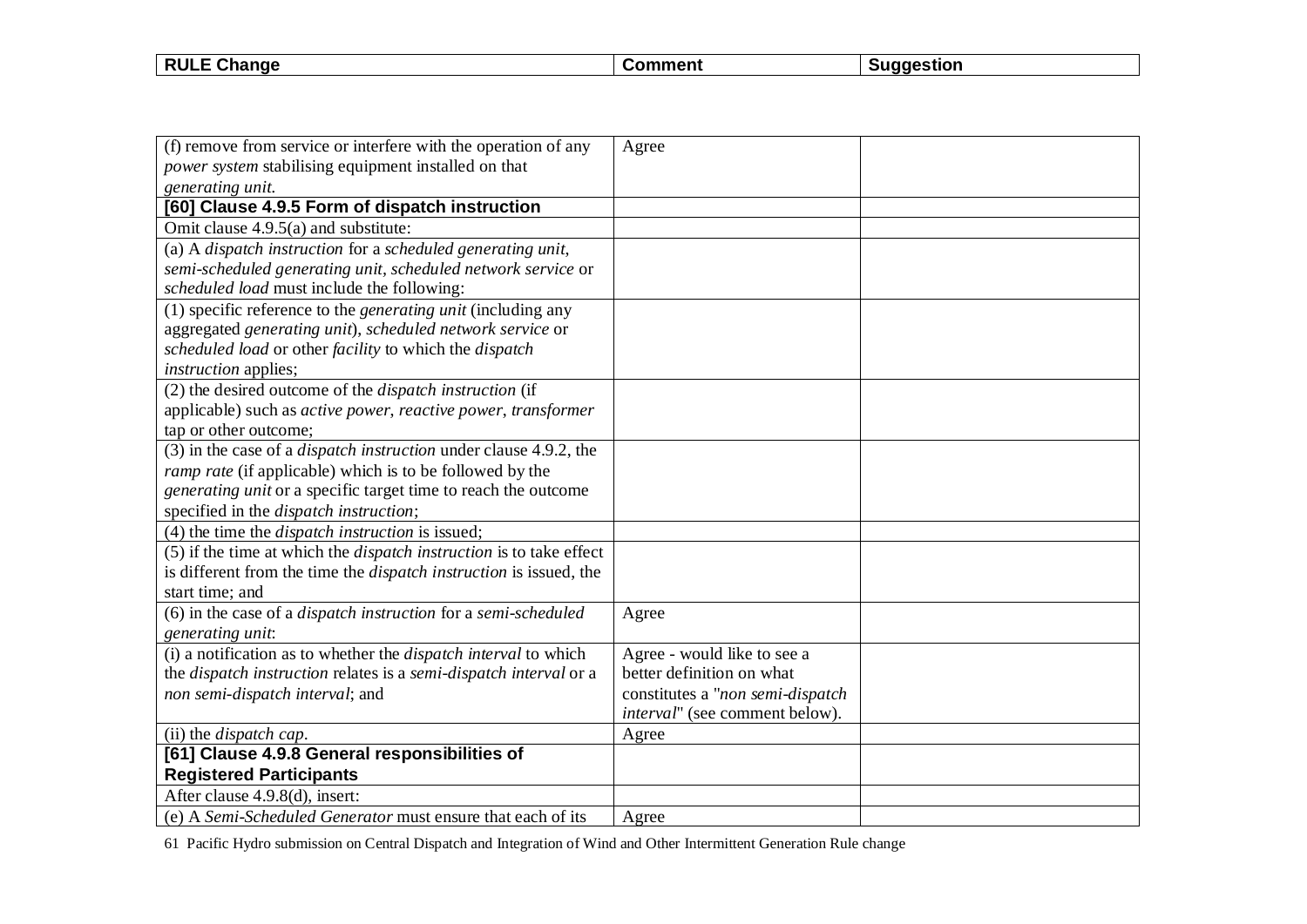| <b>RULE</b><br>ange<br>- 112 | . | . |
|------------------------------|---|---|
|                              |   |   |

| semi-scheduled generating units is at all times able to comply        |       |  |
|-----------------------------------------------------------------------|-------|--|
| with its latest generation dispatch offer.                            |       |  |
| [62] Clause 4.11.1 Remote control and monitoring                      |       |  |
| devices                                                               |       |  |
| In clause $4.11.1(a)(1)$ , after the words "scheduled generating"     | Agree |  |
| unit" insert the words "and semi-scheduled generating unit".          |       |  |
| [63] Chapter 10 Substituted Definitions                               |       |  |
| In Chapter 10, omit the following definitions and substitute:         |       |  |
| available capacity                                                    | Agree |  |
| The total MW capacity available for <i>dispatch</i> by a scheduled    |       |  |
| generating unit, semi-scheduled generating unit or scheduled          |       |  |
| load (i.e. maximum plant availability) or, in relation to a           |       |  |
| specified price band, the MW capacity within that price band          |       |  |
| available for <i>dispatch</i> (i.e. availability at each price band). |       |  |
| central dispatch                                                      | Agree |  |
| The process managed by NEMMCO for the dispatch of                     |       |  |
| scheduled generating units, semi-scheduled generating units,          |       |  |
| scheduled loads, scheduled network services and market                |       |  |
| ancillary services in accordance with rule 3.8.                       |       |  |
| <b>Directed Participant</b>                                           | Agree |  |
| A Scheduled Generator, Semi-Scheduled Generator, Market               |       |  |
| Generator, Scheduled Network Service Provider or Market               |       |  |
| Customer the subject of a direction.                                  |       |  |
| dispatch                                                              | Agree |  |
| The act of initiating or enabling all or part of the response         |       |  |
| specified in a dispatch bid, dispatch offer or market ancillary       |       |  |
| service offer in respect of a scheduled generating unit, semi-        |       |  |
| scheduled generating unit, a scheduled load, a scheduled              |       |  |
| network service, an ancillary service generating unit or an           |       |  |
| ancillary service load in accordance with rule 3.8, or a              |       |  |
| direction or operation of capacity the subject of a reserve           |       |  |
| <i>contract</i> as appropriate.                                       |       |  |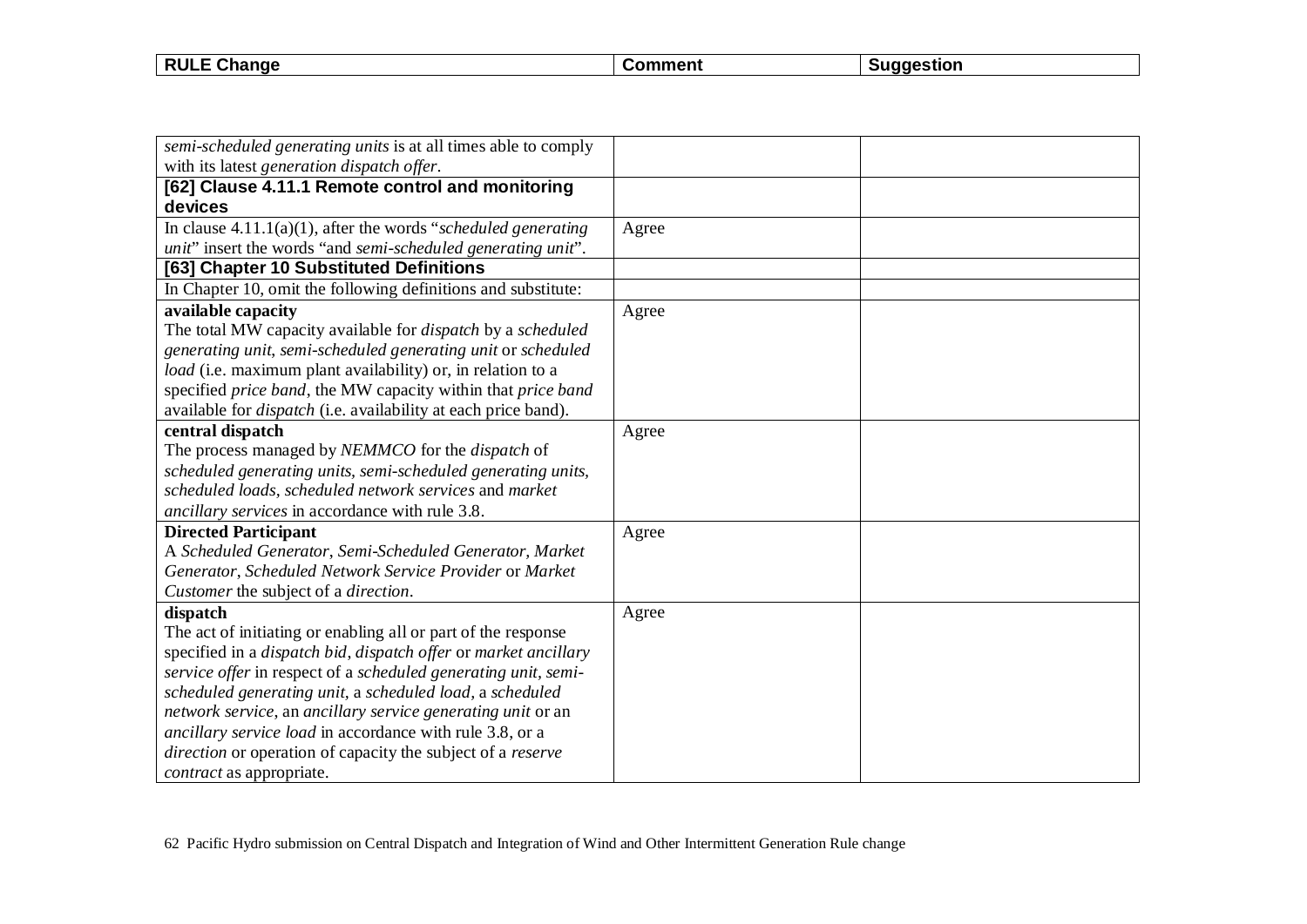| <b>RULE</b><br>Change | $\sim$ mment $\sim$<br>omn | laestion |
|-----------------------|----------------------------|----------|
|                       |                            |          |

| dispatch offer price                                                        | Agree                            |                          |
|-----------------------------------------------------------------------------|----------------------------------|--------------------------|
| The price submitted by a Scheduled Generator, Semi-                         |                                  |                          |
| Scheduled Generator or a Scheduled Network Service Provider                 |                                  |                          |
| for a price band and a trading interval in a dispatch offer.                |                                  |                          |
| dispatched generating unit                                                  | Agree                            |                          |
| A scheduled generating unit which has received instructions                 |                                  |                          |
| from NEMMCO in accordance with a <i>dispatch</i> schedule.                  |                                  |                          |
| generation dispatch offer                                                   | Agree                            |                          |
| A notice submitted by a Scheduled Generator or Semi-                        |                                  |                          |
| Scheduled Generator to NEMMCO relating to the dispatch of a                 |                                  |                          |
| scheduled generating unit or a semi-scheduled generating unit               |                                  |                          |
| in accordance with clause 3.8.6.                                            |                                  |                          |
| registered bid and offer data                                               | Agree                            |                          |
| Data submitted by Scheduled Generators, Semi-Scheduled                      |                                  |                          |
| Generators and Market Participants to NEMMCO in relation                    |                                  |                          |
| to their scheduled loads, scheduled generating units, semi-                 |                                  |                          |
| scheduled generating units and scheduled market network                     |                                  |                          |
| services in accordance with schedule 3.1.                                   |                                  |                          |
| [64] Chapter 10 New Definitions                                             |                                  |                          |
| In Chapter 10, insert the following definitions in alphabetical             |                                  |                          |
| order:                                                                      |                                  |                          |
| dispatch cap                                                                | For clarity the definition ought | CEC proposal is endorsed |
| The amount of electricity specified in a <i>dispatch instruction</i> as     | to state when the dispatch cap   |                          |
| the semi-scheduled generating unit's maximum permissible                    | must be obeyed (ie, only during  |                          |
| <i>active power</i> at the end of the <i>dispatch interval</i> specified in | a semi-dispatch interval).       |                          |
| that <i>dispatch</i> instruction.                                           |                                  |                          |